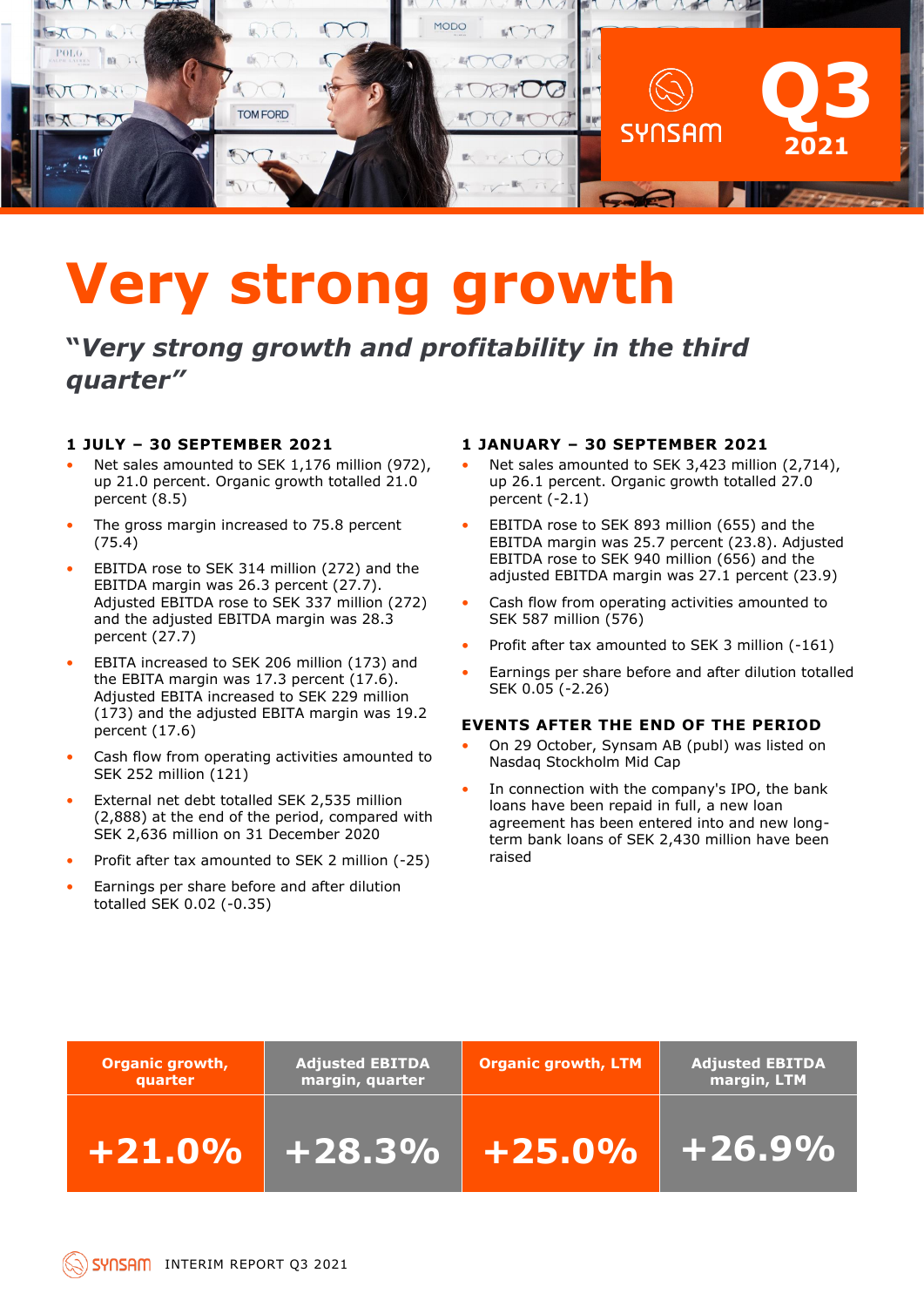#### **FINANCIAL PERFORMANCE MEASURES**

|                                                |                | Q3      |       | Jan-Sep |         |      | Oct-Sep | Jan-Dec |
|------------------------------------------------|----------------|---------|-------|---------|---------|------|---------|---------|
| <b>MSEK</b>                                    | 2021           | 2020    | Δ%    | 2021    | 2020    | Δ%   | 20/21   | 2020    |
| Net sales                                      | 1,176          | 972     | 21.0  | 3,423   | 2,714   | 26.1 | 4,516   | 3,806   |
| Organic growth, % <sup>1</sup>                 | 21.0           | 8.5     |       | 27.0    | $-2.1$  |      | 25.0    | 3.2     |
| Gross margin, % <sup>1</sup>                   | 75.8           | 75.4    |       | 75.8    | 74.3    |      | 75.9    | 75.0    |
| EBITDA <sup>1</sup>                            | 314            | 272     | 15.1  | 893     | 655     | 36.3 | 1,172   | 934     |
| Adjusted EBITDA <sup>1</sup>                   | 337            | 272     | 23.6  | 940     | 656     | 43.3 | 1,232   | 948     |
| EBITDA margin, % <sup>1</sup>                  | 26.3           | 27.7    |       | 25.7    | 23.8    |      | 25.6    | 24.2    |
| Adjusted EBITDA margin, % <sup>1</sup>         | 28.3           | 27.7    |       | 27.1    | 23.9    |      | 26.9    | 24.6    |
| EBITA <sup>1</sup>                             | 206            | 173     | 18.7  | 587     | 353     | 66.1 | 777     | 543     |
| Adjusted EBITA <sup>1</sup>                    | 229            | 173     | 32.0  | 635     | 354     | 79.1 | 837     | 557     |
| EBITA margin, % <sup>1</sup>                   | 17.3           | 17.6    |       | 16.9    | 12.9    |      | 17.0    | 14.1    |
| Adjusted EBITA margin, % <sup>1</sup>          | 19.2           | 17.6    |       | 18.3    | 12.9    |      | 18.3    | 14.4    |
| EBIT                                           | 171            | 138     | 23.9  | 482     | 247     | 95.4 | 637     | 402     |
| Profit/loss after tax                          | $\overline{2}$ | $-25$   | n/a   | 3       | $-161$  | n/a  | $-30$   | $-195$  |
| Earnings per share before and after            |                |         |       |         |         |      |         |         |
| dilution, SEK <sup>2</sup>                     | 0.02           | $-0.35$ | n/a   | 0.05    | $-2.26$ | n/a  | $-0.42$ | $-2.73$ |
| Cash flow from operating activities            | 252            | 121     | 109.0 | 587     | 576     | 2.0  | 910     | 898     |
| Cash flow from operating                       |                |         |       |         |         |      |         |         |
| activities/Adjusted EBITDA, %1                 | 75.0           | 44.3    |       | 62.4    | 87.7    |      | 73.9    | 94.8    |
| External net debt/Adjusted EBITDA <sup>1</sup> | n/a            | n/a     |       | 2.06    | 3.22    |      | 2.06    | 2.78    |

<sup>1</sup>Alternative performance measures, see calculation of these alternative performance measures on pages 31-38. The performance measure external *net debt / Adjusted EBITDA is calculated based on a rolling 12-month basis for January–September.*

*²A share split was carried out in October 2021, after the end of the reporting period, which increased the number of shares from 37,181,942 to 71,611,720. Earnings per share has been retroactively restated for all periods presented based on this split. As of the date of publication, there were 150,000,000 shares. For more information, refer to the section "Events after the end of the period."* 

#### **NET SALES AND ADJUSTED EBITDA MARGIN PER QUARTER<sup>1</sup>**





 $1$  The adjusted EBITDA margin for all quarters from 2019 and onwards has been impacted by the implementation of IFRS 16 Leases. Previous comparative quarters have not been restated.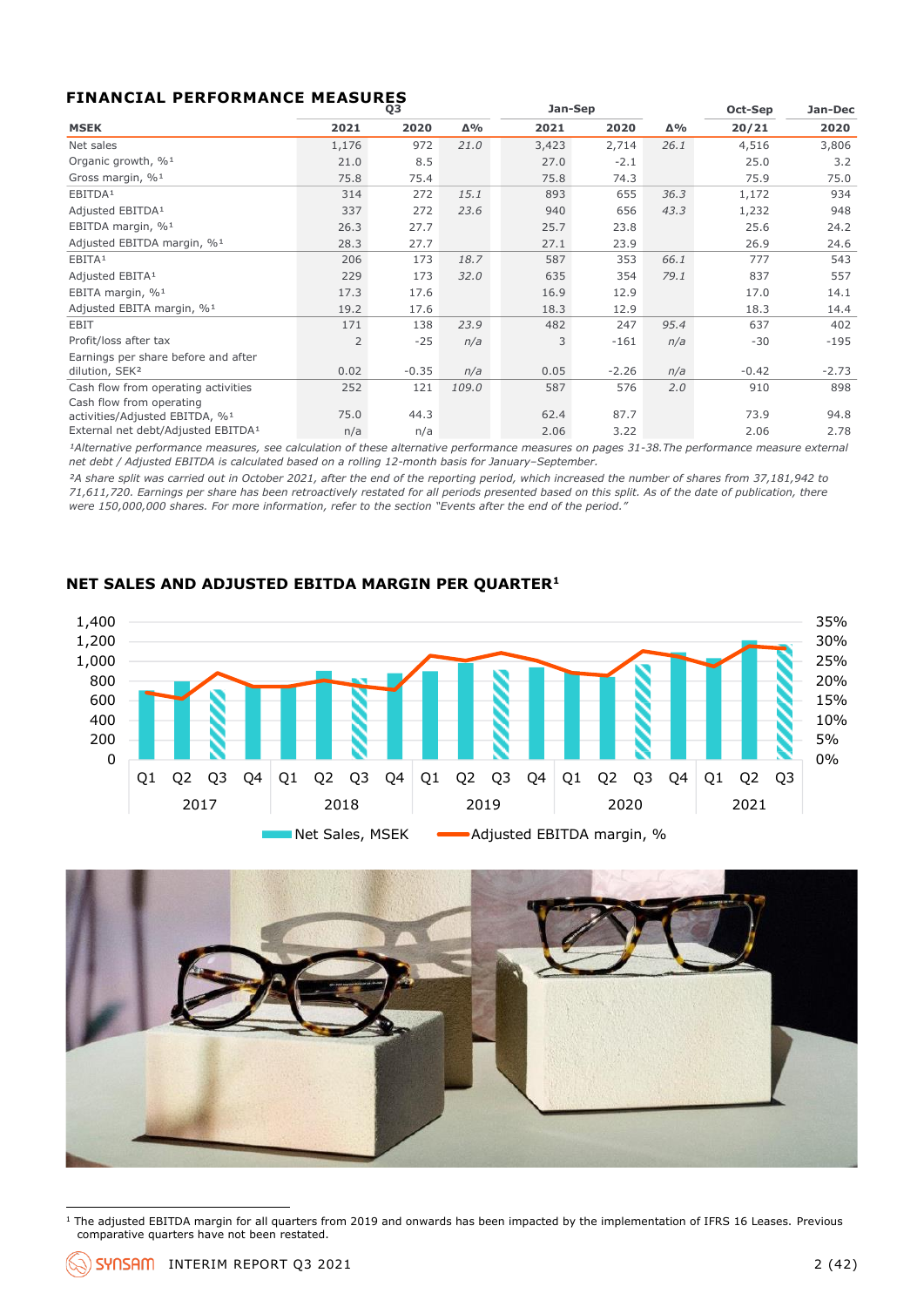## **CEO's comments Strong performance and**

**IPO**

Synsam is highly committed and driven to help people with their eye health, and it's very gratifying to see that our work is continuing to yield results. Synsam posted organic growth of 21 percent for the third quarter and 27 percent for the nine-month period. The preceding year was negatively impacted by closures due to the pandemic and by a cyberattack in autumn 2020. Sales and profitability were strong for Synsam Group in the third quarter and at an all-time high during the first nine months of the year. Our strategy and concept development with a focus on an expanded store network featuring a broader range with greater customer appeal, a high degree of innovation both in terms of digitalisation and competitive House Brands as well as the launch of a subscription business unique in the industry – have been effective. It's clear that Synsam Group is continuing to deliver strong growth and a favourable profitability trend. Our rapidly expanding subscription service provides a security for customers who want to have control over their monthly fees and our House Brand frames allow us to offer alternatives in all price categories, with a design that is better suited to the Scandinavian market. Store establishments provide customers with greater accessibility as well as contributing to our growth and profitability. The pandemic has also brought us many valuable insights. One of these is that eye health is more important than ever and that people have a growing need for easy access to the right vision aids now that we are spending significantly more time in front of screens. Synsam Group was early to identify this trend and change in customer behaviour and chose to follow a strategy of leveraging the opportunities created by the pandemic to increase its

investment and expansion rate. All with the aim of helping people.

The foundation for Synsam's growth in the Nordic region is based on offering our customers a quality product at an attractive price, an advantageous eye health offering and a focus on sustainability at every step. Synsam, which continued to increase its market share in the third quarter and the nine-month period, is at the cutting edge of the industry when it comes to digital solutions, and developing digital services is a prioritised growth area. Through Synsam's recycling and outlet sales, we contribute to an increasing number of circular flows, a reduction in waste and attractive customer offerings. We are delighted to be able to inspire and enable more people to make more sustainable choices.

The project to bring production of the company's own House Brands of spectacles to Sweden, which so far has been made by third-party manufacturers in Asia and to establish our own production unit and innovation centre in Östersund is proceeding according to plan. The decision to bring production closer to the end customer is an important part of the company's sustainability strategy. It also shortens lead times, which makes it possible to meet customer needs and demands more quickly. The facility will be operated with a focus on sustainable production and product design and with a closed-loop approach. Other important sustainability initiatives include Circular Collection, the Group's first circular products made from recycled frames handed in by customers at in-store recycling boxes, our collaboration with Sea2See featuring spectacles made out of plastic recovered from the sea and the Group's "Alla ska se" ("Everyone should see")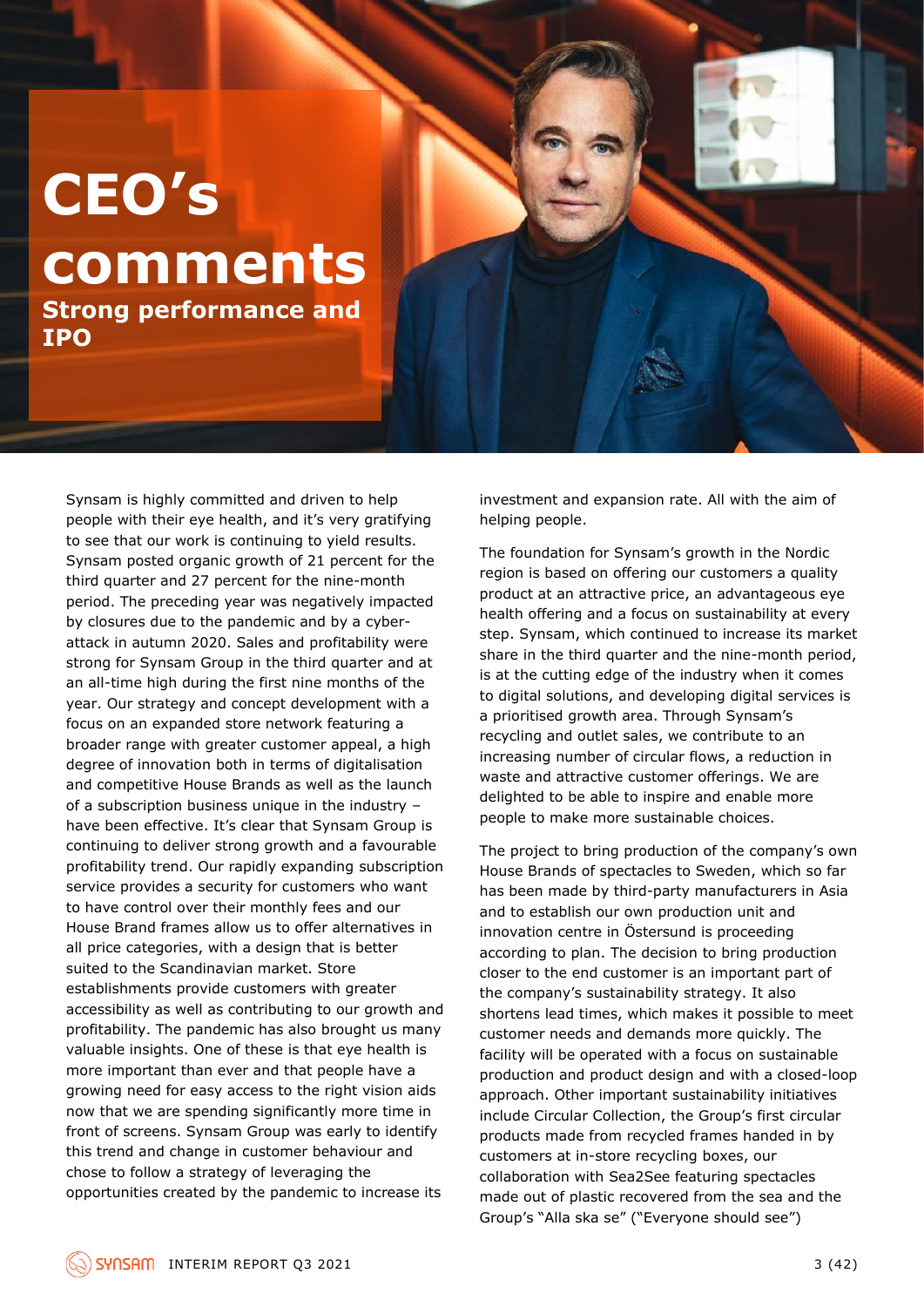sustainability initiative. Through the "Alla ska se" project, Synsam and its partners have provided approx. 32,000 children with activity spectacles free of charge. Moving from words to deeds to reduce our climate impact has helped Synsam Group perform well in terms of sustainability compared with the rest of the industry, and we are now seeing that this makes us more attractive both as an employer and as a partner to our suppliers and customers.

#### **EARNINGS AND EXPANSION AREAS**

Following a negative impact on the Group's Danish and Norwegian operations at the start of the year due to further Covid-19 restrictions, all countries experienced strong growth and a favourable profit trend thanks to Synsam's focus on customer needs and its continuous customer offering. Earnings before depreciation and amortisation (EBITDA) increased by 15 percent to SEK 314 million during the quarter and by 36 percent during the nine-month period. I am very proud that we succeeded in reporting strong organic growth and a significant earnings improvement, while also investing and increasing the number of stores.

Between 2018 and 2020, Synsam carried out an extensive store expansion, establishing a total of 55 new physical stores. Today, the company has a strategy featuring a favourable combination of a digital presence and physicals stores located near the customer as well as a well-established and tested method for how and where it chooses to establish new stores or to upgrade its existing stores. Since we assess that we have good potential to offer our customers greater accessibility and thereby strengthen our growth, we are continuing to expand by opening new stores. During the first nine months of 2021, 14 new establishments were carried out, including five Recycling Outlets and one Flagship store in Odense, Denmark. Hearing units were established at two of the company's units outside

Stockholm as part of a pilot programme in which we are offering our customers hearing tests and hearing aids.

Synsam's rapidly expanding subscription service for spectacles, which grew 43 percent during the ninemonth period, provides a security for customers who want to have control over their monthly fees. Through Synsam's own House Brand frames, we can offer alternatives in all price categories, with a design to suit the Scandinavian market. Synsam's subscription service for contact lenses also performed well, with growth of 40 percent during the nine-month period. Regardless of whether a customer chooses a subscription or pays cash and regardless of which brand the customer chooses, they should always feel secure knowing that Synsam offers an attractive price.

I'm pleased to announce that Synsam Group's listing on Nasdaq Stockholm was a success. There was a great interest in becoming a Synsam shareholder and I'd like to take the opportunity to thank everyone for their trust and welcome all of our new shareholders to Synsam Group. A stock market listing is an important step for Synsam Group for several reasons. Being a listed company is a mark of quality and gives Synsam Group a platform for future development and growth. It's also very gratifying to be creating even better conditions for continuing to invest in helping more people with their daily vision problems. I'm of the firm conviction that Synsam is a unique company with a great deal of growth potential and future opportunities waiting to be explored, and together with our new shareholders I look forward to continue developing this leading lifestyle company within optical retail and eye health in the Nordic region.

Håkan Lundstedt President and CEO

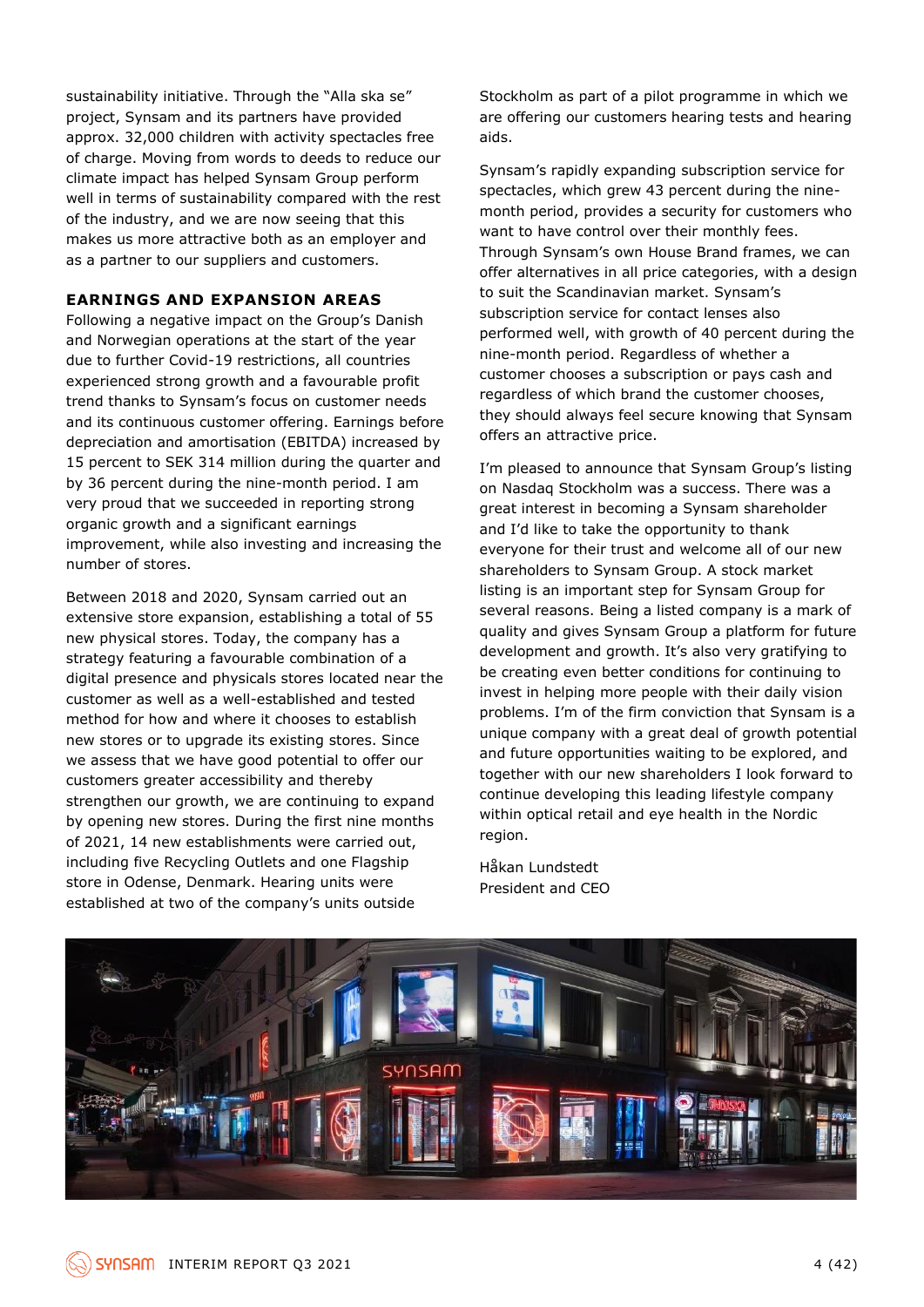## **Financial performance**

### **Group net sales**

#### **1 JULY – 30 SEPTEMBER 2021**

Net sales increased 21.0 percent to SEK 1,176 million (972). In September of the year-earlier period, the Group's IT system suffered a cyber attack that had a significant negative impact on the Group's sales for September 2020. Organic growth amounted to 21.0 percent (8.5) and like-for-like growth to 18.1 percent (4.9). Acquisitions are deemed to have had a net effect of SEK 2 million (9) on sales, corresponding to 0.2 percentage points (1.0). Currency translation effects had a negative impact of SEK -3 million (-32) on net sales, corresponding to -0.3 percentage points (-3.5).

The active customer base for the Synsam Lifestyle™ subscription service increased 44 percent compared with the year-earlier period to 361 thousand customers (251 thousand) and 29 percent compared with 31 December 2020. "Synsam Group's quarterly churn rate, Synsam Lifestyle™" is a measure used to express the share of customers who terminated their spectacles subscriptions. The churn rate for the third quarter was 2.06 percent (1.46) The annual churn rate for 2020 was 7.70 percent.

Net sales from spectacles subscriptions amounted to SEK 520 million (388), with all segments contributing to this increase. Net sales from Synsam Group's contact lens subscriptions in the third quarter of 2021 increased to SEK 45 million (30), corresponding to 49 percent, with an active customer base of 91 thousand customers (59 thousand) on 30 September 2021, an increase of 54 percent (67 thousand customers on 31 December 2020). Net sales from Synsam Group's contact lens subscriptions for the first nine months of 2021 increased to SEK 121 million (86), corresponding to growth of 40 percent. Net sales from Synsam Group's contact lens subscriptions for the last 12 months amounted to SEK 157 million. Synsam Group's contact lens subscription is a contract involving recurring purchases with the right to terminate the contract at the latest one week before the next delivery. Synsam Group's net sales online increased to SEK 24 million (18) for the third quarter of 2021, corresponding to 32 percent, and to SEK 81 million (50) for the first nine months of 2021, corresponding to 60 percent. Synsam Group's net sales online for the last 12 months amounted to SEK 99 million.

#### **1 JANUARY – 30 SEPTEMBER 2021**

Net sales increased 26.1 percent to SEK 3,423 million (2,714). In the comparative period, from the end of March 2020 to the end of April, the stores in Denmark and Norway were closed down due to pandemic restrictions, which also had a negative impact on May 2020. Organic growth amounted to 27.0 percent (-2.1) and like-for-like growth to 24.0 percent (-5.3). Acquisitions are deemed to have had a net effect of SEK 7 million (26) on sales, corresponding to 0.3 percentage points (0.9). Currency translation effects had a negative impact of SEK -31 million (-55) on net sales, corresponding to -1.1 percentage points (- 2.0). Net sales from spectacles subscriptions rose to SEK 1,536 million (1,075), an increase attributable to all segments.

**Share of net sales per segment and Other and central functions during the quarter**









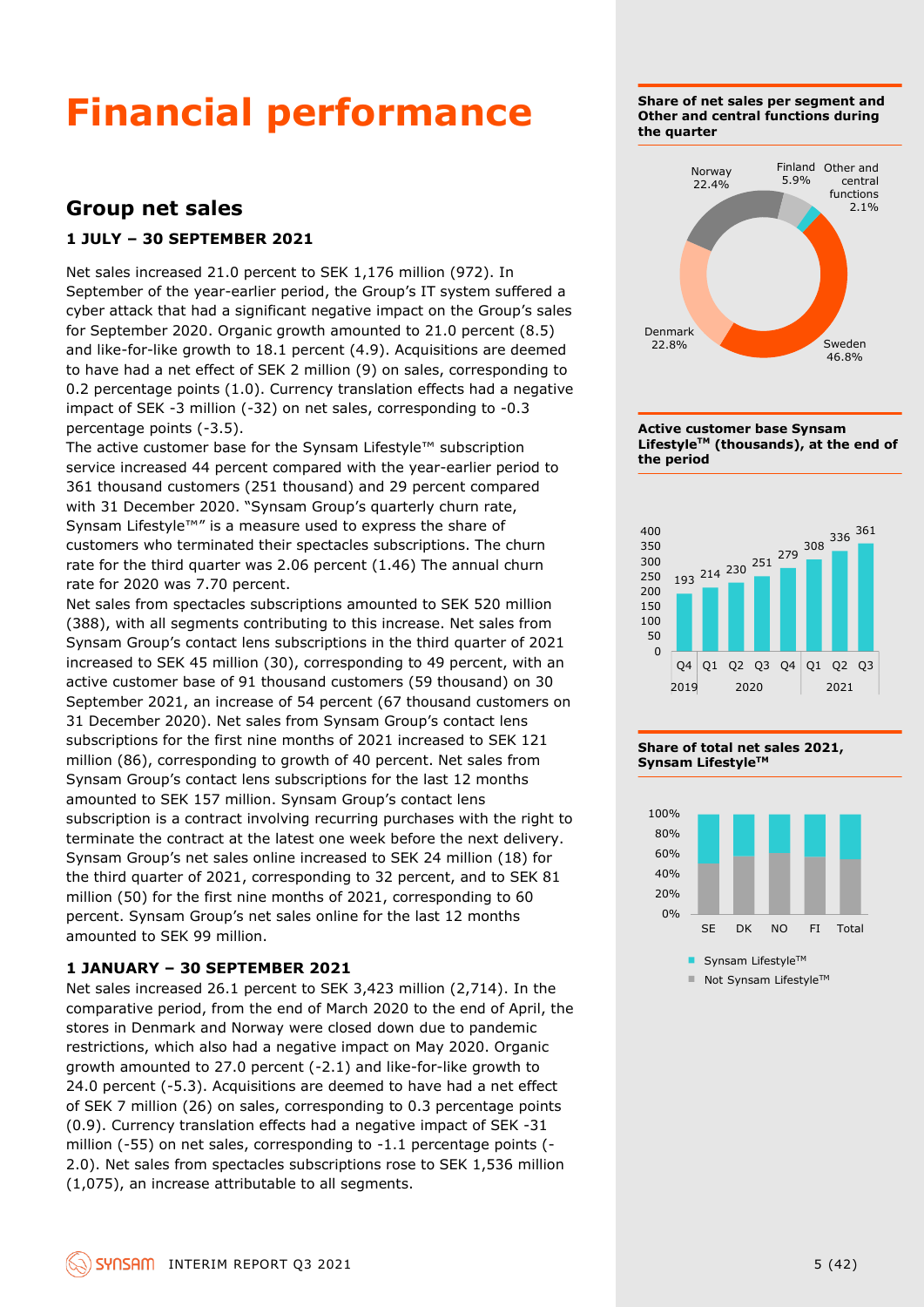#### **Total net sales**

External net sales per segment and Other and central functions

|                                                                                                                                                                                                                                                                                                                                                                                                                                            |       | Q3   |                |               | Jan-Sep     |                | Jan-Dec     |
|--------------------------------------------------------------------------------------------------------------------------------------------------------------------------------------------------------------------------------------------------------------------------------------------------------------------------------------------------------------------------------------------------------------------------------------------|-------|------|----------------|---------------|-------------|----------------|-------------|
| <b>BREAKDOWN,</b><br><b>MSEK</b>                                                                                                                                                                                                                                                                                                                                                                                                           | 2021  | 2020 | Δ%             | 2021          | 2020        | Δ%             | 2020        |
|                                                                                                                                                                                                                                                                                                                                                                                                                                            |       |      |                |               |             |                |             |
| Synsam Sweden                                                                                                                                                                                                                                                                                                                                                                                                                              | 551   | 432  | 27.5           | 1,644         | 1,285       | 27.9           | 1,820       |
| Synsam Denmark                                                                                                                                                                                                                                                                                                                                                                                                                             | 268   | 250  | 7.4            | 758           | 675         | 12.2           | 931         |
| Synsam Norway                                                                                                                                                                                                                                                                                                                                                                                                                              | 263   | 216  | 21.9           | 761           | 572         | 33.0           | 801         |
| Synsam Finland                                                                                                                                                                                                                                                                                                                                                                                                                             | 70    | 59   | 18.2           | 191           | 146         | 30.3           | 200         |
| Other and central<br>functions                                                                                                                                                                                                                                                                                                                                                                                                             | 25    | 15   | 61.4           | 71            | 36          | 98.0           | 55          |
| Group, total                                                                                                                                                                                                                                                                                                                                                                                                                               | 1,176 | 972  | 21.0           | 3,423         | 2,714       | 26.1           | 3,806       |
| Like-for-like growth <sup>1</sup>                                                                                                                                                                                                                                                                                                                                                                                                          |       |      |                |               |             |                |             |
| $\frac{0}{0}$                                                                                                                                                                                                                                                                                                                                                                                                                              |       |      | Sweden Denmark | <b>Norway</b> |             | <b>Finland</b> | Group       |
| Jul-Sep 2021                                                                                                                                                                                                                                                                                                                                                                                                                               |       | 23.1 | 7.5            |               | 18.7        | 16.8           | 18.1        |
| Jan-Sep 2021                                                                                                                                                                                                                                                                                                                                                                                                                               |       | 23.5 | 15.2           |               | 30.0        | 32.2           | 24.0        |
| measures on pages 31-38.<br>Growth <sup>1</sup>                                                                                                                                                                                                                                                                                                                                                                                            |       |      |                |               |             |                |             |
| Q <sub>3</sub>                                                                                                                                                                                                                                                                                                                                                                                                                             |       |      |                |               |             |                | Jan-Sep     |
| 2021                                                                                                                                                                                                                                                                                                                                                                                                                                       |       |      |                | $\frac{0}{0}$ | <b>MSEK</b> | %              | <b>MSEK</b> |
| Organic growth                                                                                                                                                                                                                                                                                                                                                                                                                             |       |      |                | 21.0          | 204         | 27.0           | 732         |
| Acquisitions                                                                                                                                                                                                                                                                                                                                                                                                                               |       |      |                | 0.2           | 2           | 0.3            | 7           |
| Currency                                                                                                                                                                                                                                                                                                                                                                                                                                   |       |      |                | $-0.3$        | -3          | $-1.1$         | -31         |
| Franchise                                                                                                                                                                                                                                                                                                                                                                                                                                  |       |      |                | 0.1           | 1           | 0.1            | 2           |
| <b>Total growth</b>                                                                                                                                                                                                                                                                                                                                                                                                                        |       |      |                | 21.0          | 204         | 26.1           | 710         |
| <sup>1</sup> Alternative performance measures, see calculation of alternative<br>performance measures on pages 31-38.<br><b>Group earnings</b><br><b>1 JULY - 30 SEPTEMBER 2021</b><br>EBIT before depreciation and amortisation of tangible and<br>intangible non-current assets (EBITDA)<br>EBITDA rose to SEK 314 million (272) and the EBITDA margin was 26.3<br>percent (27.7). Adjusted EBITDA rose to SEK 337 million (272) and the |       |      |                |               |             |                |             |
| adjusted EBITDA margin was 28.3 percent (27.7). Items affecting<br>comparability for the quarter amounted to SEK 23 million (-) and were<br>attributable to costs pertaining to the company's IPO.                                                                                                                                                                                                                                         |       |      |                |               |             |                |             |
| <b>Gross profit</b><br>The gross margin for the third quarter increased compared with the<br>year-earlier period to 75.8 percent (75.4). The improvement is due to<br>an increased share of extended Synsam Lifestyle™ subscriptions and<br>advantageous supplier negotiations.                                                                                                                                                            |       |      |                |               |             |                |             |
| <b>EBIT before amortisation of intangible non-current assets</b><br>(EBITA)                                                                                                                                                                                                                                                                                                                                                                |       |      |                |               |             |                |             |
| EBITA increased to SEK 206 million (173) and the EBITA margin was                                                                                                                                                                                                                                                                                                                                                                          |       |      |                |               |             |                |             |
| 17.3 percent (17.6). Adjusted EBITA increased to SEK 229 million                                                                                                                                                                                                                                                                                                                                                                           |       |      |                |               |             |                |             |
| (173) and the adjusted EBITA margin was 19.2 percent (17.6).                                                                                                                                                                                                                                                                                                                                                                               |       |      |                |               |             |                |             |

#### **Like-for-like growth<sup>1</sup>**

| $\frac{O}{O}$ |      | Sweden Denmark Norway Finland Group |      |      |      |
|---------------|------|-------------------------------------|------|------|------|
| Jul-Sep 2021  | 23.1 | 7.5                                 | 18.7 | 16.8 | 18.1 |
| Jan-Sep 2021  | 23.5 | 15.2                                | 30.0 | 32.2 | 24.0 |

#### **Growth<sup>1</sup>**

|                     | 03            |             | Jan-Sep            |             |  |
|---------------------|---------------|-------------|--------------------|-------------|--|
| 2021                | $\frac{O}{O}$ | <b>MSEK</b> | $\frac{0}{\alpha}$ | <b>MSEK</b> |  |
| Organic growth      | 21.0          | 204         | 27.0               | 732         |  |
| Acquisitions        | 0.2           | 2           | 0.3                |             |  |
| Currency            | $-0.3$        | -3          | $-1.1$             | -31         |  |
| Franchise           | 0.1           |             | 0.1                |             |  |
| <b>Total growth</b> | 21.0          | 204         | 26.1               | 710         |  |

### **Group earnings**

#### **1 JULY – 30 SEPTEMBER 2021**

#### **EBIT before depreciation and amortisation of tangible and intangible non-current assets (EBITDA)**

#### **Gross profit**

#### **EBIT before amortisation of intangible non-current assets (EBITA)**

#### **Organic growth (%) per quarter**



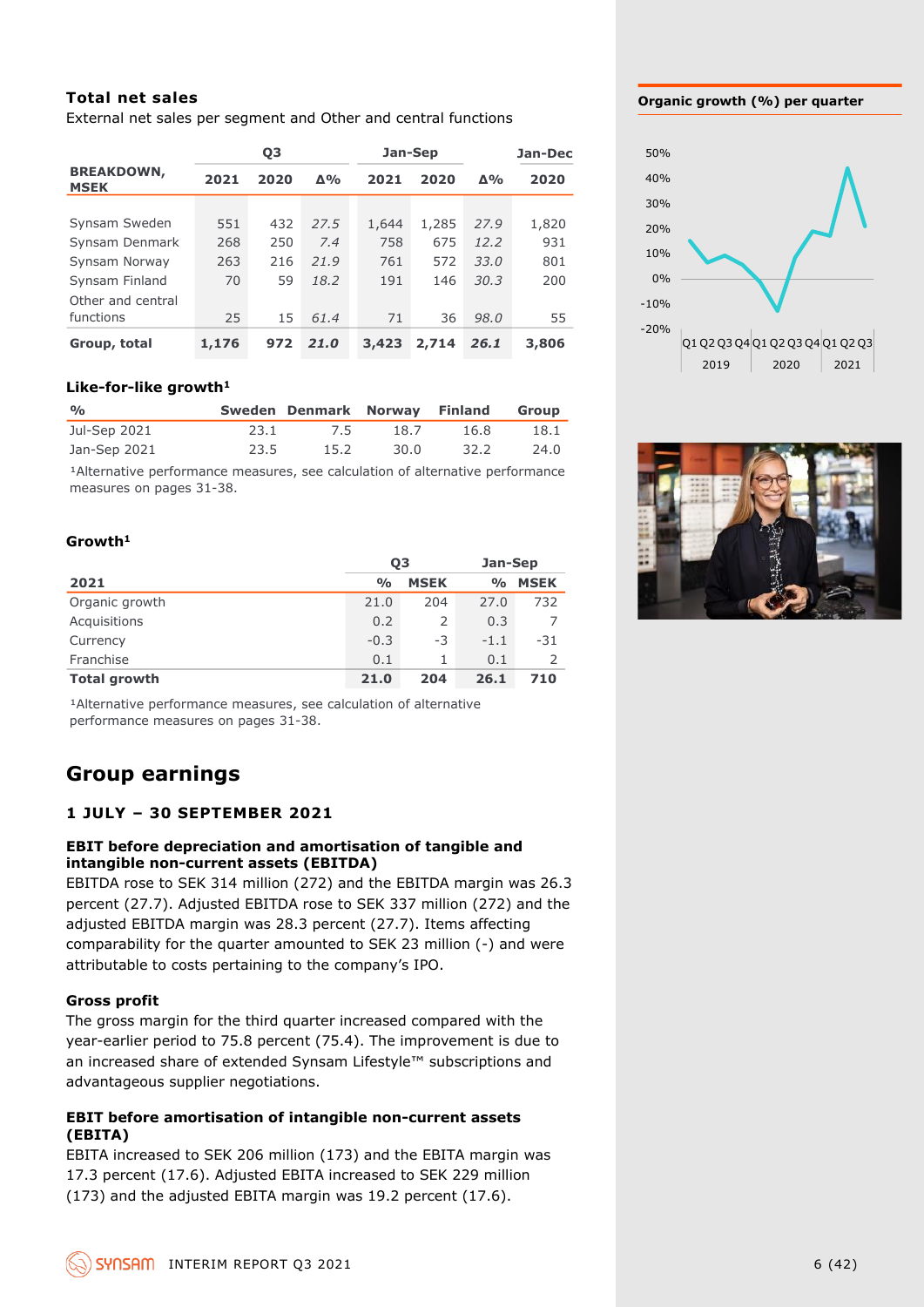#### **Additional earnings information**

EBIT increased SEK 33 million during the quarter to SEK 171 million (138). This increase was a result of stronger sales due to Synsam's improved store concept, investments in House Brands, digital initiatives and Synsam Lifestyle™ as well as a higher gross margin.

Profit after financial items amounted to SEK 31 million (-5) and a profit after tax to SEK 2 million (-25). Exchange rate changes had a positive impact of SEK 6 million on net financial items for the third quarter, compared with a negative impact of SEK 2 million in the year-earlier period. The Group recognises exchange rate adjustments related to accounts receivable and accounts payable under net financial items. In the third quarter, these items amounted to SEK 0 million (-2) and were included in the above explained exchange rate adjustments of a total amount of SEK 6 million (-2). Interest income from Synsam Lifestyle™ amounted to SEK 24 million (17) for the period and credit costs linked to Synsam Lifestyle™ totalled SEK 38 million (24).

|                           |                | Q3     |            |        | <b>Jan-Sep</b> |            | Jan-Dec |
|---------------------------|----------------|--------|------------|--------|----------------|------------|---------|
| <b>MSEK</b>               | 2021           | 2020   | $\Delta\%$ | 2021   | 2020           | $\Delta\%$ | 2020    |
| <b>EBITDA</b> per         |                |        |            |        |                |            |         |
| segment                   |                |        |            |        |                |            |         |
| Synsam Sweden             | 202            | 133    | 51.5       | 549    | 387            | 41.8       | 576     |
| Synsam Denmark            | 78             | 83     | $-5.7$     | 207    | 180            | 14.6       | 259     |
| Synsam Norway             | 67             | 41     | 64.3       | 212    | 114            | 85.8       | 164     |
| Synsam Finland            | 12             | 12     | $-0.3$     | 30     | 19             | 61.4       | 21      |
| Other and central         |                |        |            |        |                |            |         |
| functions <sup>1</sup>    | $-45$          | 4      | n/a        | $-104$ | $-45$          | n/a        | $-87$   |
| <b>Total EBITDA</b>       | 314            | 272    | 15.1       | 893    | 655            | 36.3       | 934     |
| Depreciation of           |                |        |            |        |                |            |         |
| tangible non-current      |                |        |            |        |                |            |         |
| assets                    | $-108$         | -99    | n/a        | $-306$ | $-302$         | n/a        | $-391$  |
| <b>Total EBITA</b>        | 206            | 173    | 18.7       | 587    | 353            | 66.1       | 543     |
| Amortisation of           |                |        |            |        |                |            |         |
| intangible non-           |                |        |            |        |                |            |         |
| current assets            | $-34$          | $-35$  | n/a        | $-105$ | $-106$         | n/a        | $-141$  |
| <b>EBIT</b>               | 171            | 138    | 23.9       | 482    | 247            | 95.4       | 402     |
| Net financial items       | $-141$         | $-143$ | n/a        | $-410$ | $-383$         | n/a        | $-538$  |
| <b>Profit/loss before</b> |                |        |            |        |                |            |         |
| tax                       | 31             | -5     | n/a        | 72     | $-137$         | n/a        | $-136$  |
| Income tax                |                |        |            |        |                |            |         |
| (expense/benefit)         | $-29$          | $-20$  | n/a        | $-69$  | $-25$          | n/a        | $-60$   |
| <b>PROFIT/LOSS FOR</b>    |                |        |            |        |                |            |         |
| <b>THE PERIOD</b>         | $\overline{2}$ | $-25$  | n/a        | 3      | $-161$         | n/a        | $-195$  |

<sup>1</sup>Includes items affecting comparability of SEK 23 M (-) in the quarter and SEK 48 M (1) in the nine-month period, attributable to costs for the company's IPO.

#### **1 JANUARY – 30 SEPTEMBER 2021**

#### **EBIT before depreciation and amortisation of tangible and intangible non-current assets (EBITDA)**

EBITDA rose to SEK 893 million (655) and the EBITDA margin was 25.7 percent (23.8). Adjusted EBITDA rose to SEK 940 million (656) and the adjusted EBITDA margin was 27.1 percent (23.9). This increase was a result of stronger sales due to Synsam's strong concepts, including its store concept, House Brands, digital initiatives and Synsam Lifestyle™ as well as a higher gross margin due to an increased share of extended Synsam Lifestyle™ subscriptions, a mix effect compared with the preceding year and advantageous supplier negotiations. Items affecting

**Earnings per share per quarter, SEK**

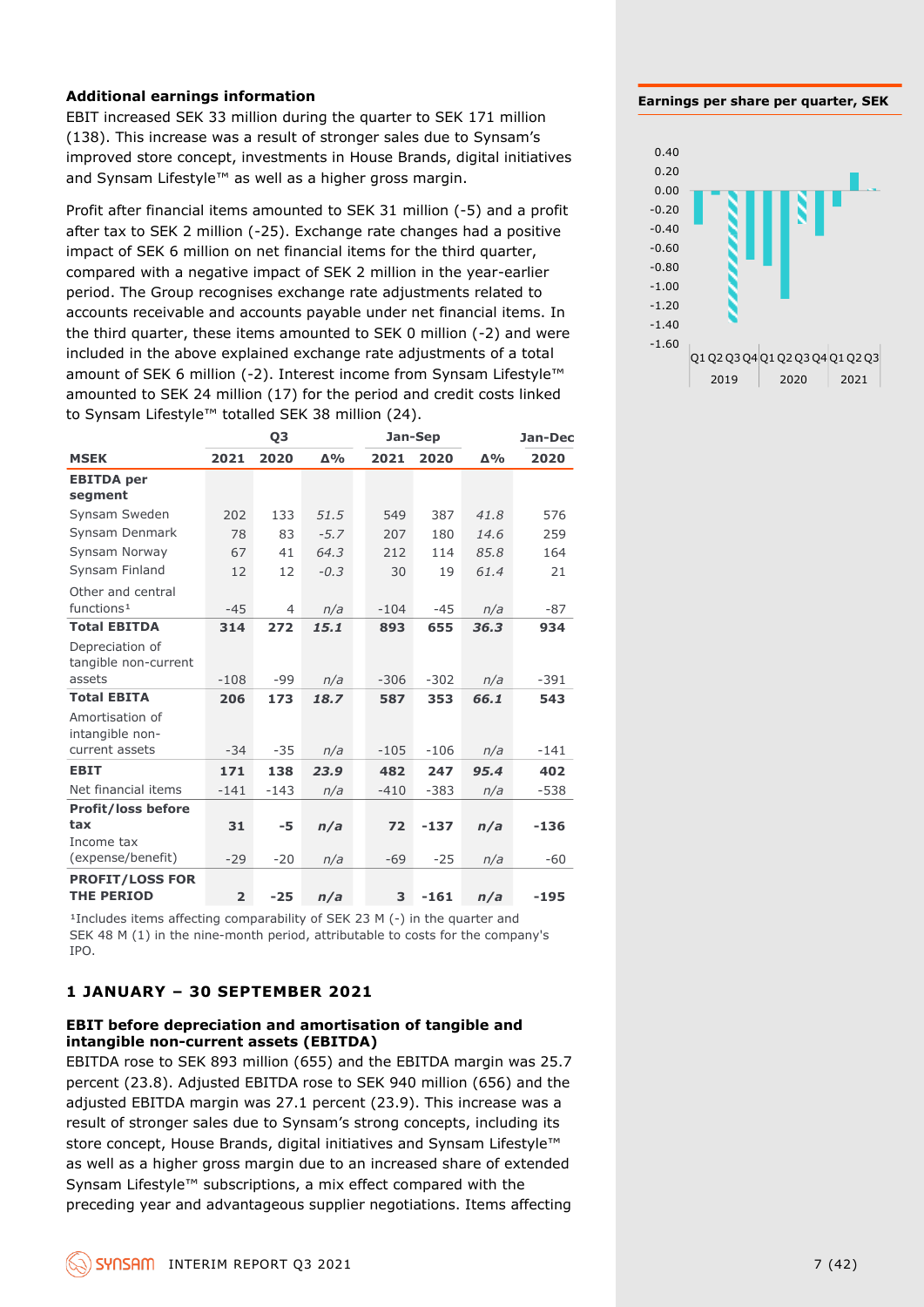comparability amounted to SEK 48 million (1) and were attributable to costs pertaining to the company's IPO.

#### **EBIT before amortisation of intangible non-current assets (EBITA)**

EBITA increased to SEK 587 million (353) and the EBITA margin was 16.9 percent (12.9). Adjusted EBITA increased to SEK 635 million (354) and the adjusted EBITA margin was 18.3 percent (12.9).

#### **Additional earnings information**

EBIT increased SEK 235 million during the first nine months of 2021 to SEK 482 million (247). Profit after financial items amounted to SEK 72 million (-137) and profit after tax to SEK 3 million (-161), of which income tax accounted for SEK -69 million (-25).

The Group recognises exchange rate adjustments related to accounts receivable and accounts payable under net financial items. In the ninemonth period, these items amounted to SEK -2 million (0). Interest income from Synsam Lifestyle™ had an impact of SEK 70 million (54) on net financial items for the first nine months of 2021 and related credit costs amounted to SEK 107 million (78). Exchange rate changes had a positive impact of SEK 30 million (29) on net financial items for the nine-month period.

#### **Net sales and adjusted EBITDA margin per quarter<sup>2</sup>**



#### **Synsam Group's quarterly churn**

"Synsam Group's quarterly churn rate, Synsam Lifestyle™" is a measure used to express the share of customers who terminated their spectacles subscriptions. This measure is calculated as the number of customers in Synsam Group who terminated their Lifestyle subscriptions during the quarter divided by the active customer base in Synsam Group at the beginning of the quarter. For definitions, refer to page 40. The churn rate for the third quarter was 2.06 percent (1.46) The annual churn rate for 2020 was 7.70 percent. The churn rate has been stable for the past seven quarters.

#### **Synsam Group's quarterly churn - Synsam LifestyleTM**



<sup>2</sup> The adjusted EBITDA margin for all quarters from 2019 and onwards has been impacted by the implementation of IFRS 16 Leases. Previous comparative quarters have not been restated.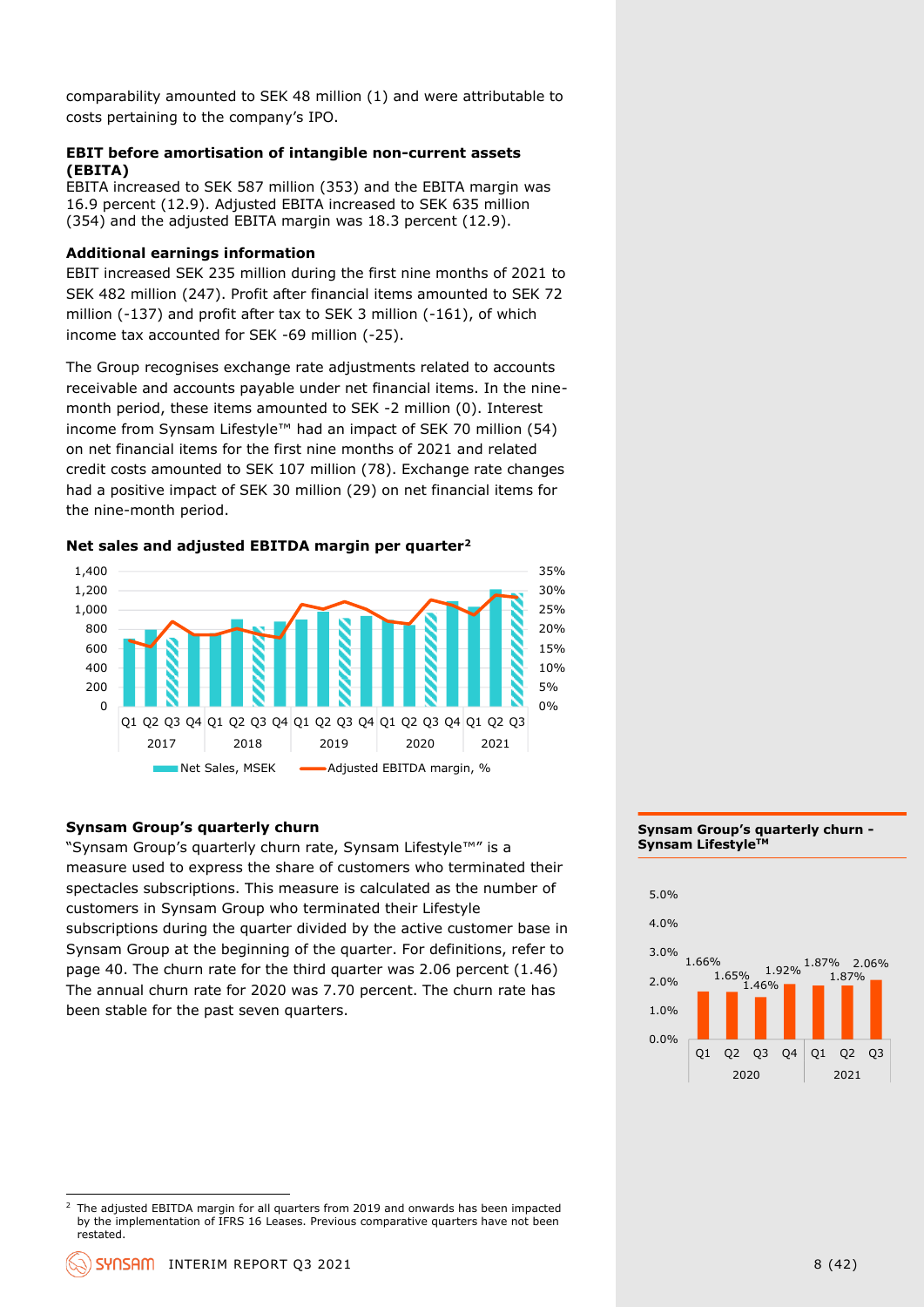## **Cash flow**

#### **OPERATING ACTIVITIES**

Cash flow from operating activities amounted to SEK 252 million (121) for the third quarter of 2021 and SEK 587 million (576) for the nine-month period. Income taxes paid totalled SEK -11 million (-3) for the quarter and SEK -76 million (-7) for January– September. Depreciation and amortisation of tangible and intangible non-current assets amounted to SEK 142 million (134) for the third quarter of 2021 and SEK 410 million (408) for the first nine months of 2021.

Changes in working capital during the nine-month period were impacted by the repayment of government assistance, since the full debt from 31 December 2020, which amounted to SEK 196 million, was repaid during the first and second quarters of 2021. This debt was incurred as a result of Synsam exercising the option to delay the payment of taxes, including VAT, offered to businesses in the countries where Synsam operates at the beginning of the pandemic in spring 2020.

#### **INVESTING ACTIVITIES**

Investments in tangible and intangible non-current assets amounted to SEK 57 million (24) for the third quarter and SEK 158 million (114) for the ninemonth period. Refer to "Other financial information" on page 29. Other investing activities January– September were impacted by the acquisition of Audionomkliniken Sverige AB, which is included in "Other investing activities" in this report. Refer to Note 6.

#### **FINANCING ACTIVITIES**

Cash and cash equivalents totalled SEK 752 million (675) at the end of the third quarter and SEK 809 million on 31 December 2020. No repayments of loans from financial institutions took place during the quarter, SEK - million (-), and no new loans were raised during the third quarter of 2021. Repayments of loans from financial institutions take place according to plan every six months. Additional repayments may also be made according to separate agreements. No such agreements were made during the third quarter of 2021. No new loans were raised in January–September 2021 (year-earlier period: SEK 210 million) and total repayments of loans from financial institutions in the first nine months of the year amounted to SEK 295 million (-).

As a result of the effects of Covid-19 during spring 2020, a separate agreement was entered into with the banks to delay the repayments for the second quarter of 2020 until the final date of the loan

period. This is why no repayments took place in the second or third quarter of 2020 or the first nine months of 2020.

After the end of the period, the Group's bank loans were refinanced. Refer to "Events after the end of the period."

## **Financial position**

Loans from financial institutions amounted to SEK 2,622 million (3,020) at the end of the quarter, compared with SEK 2,896 million at year-end 2020. Currency effects had a negative impact on loans from financial institutions during the quarter and during the first nine months of 2021. Unutilised credit lines amounted to SEK 261 million at the end of the quarter and to SEK 50 million at the end of 2020. Lease liabilities totalled SEK 645 million (520) at the end of the third quarter of 2021, compared with SEK 526 million on 31 December 2020. External net debt totalled SEK 2,535 million (2,888) at the end of the quarter and SEK 2,636 million on 31 December 2020. The Group is partially financed through shareholder loans instead of equity contributions. After the end of the reporting period in connection with the company's market listing, the shareholder loans in their entirety, including accrued interest, of a total of SEK 3,996 million have been converted to equity. See further information in the section "Events after the end of the period".

## **Acquisitions and establishments**

#### **THIRD QUARTER**

Synsam Sweden opened two Synsam Recycling Outlets: one on Vasagatan in Västerås and one at the MVG shopping centre in Umeå. Synsam Norway opened a store in Lørenskog and Synsam Finland opened two Mega Stores in Helsinki. No changes were made to the store portfolio in Synsam Denmark.

#### **EARLIER IN THE YEAR**

On 1 March, 100 percent of Audionomkliniken Sverige AB was acquired. The company offers audiologist services, including hearing aids, as well as related consulting services. The acquisition will enable Synsam to test out offering hearing services as part of the Synsam Hearing offering. The operations are recognised under "Other and central functions" as of the acquisition date. The Group also gained a store, Serafen, in Stockholm in conjunction with the acquisition. Refer to Note 6.

During the first quarter, Synsam Sweden opened an additional outlet, located on Drottninggatan in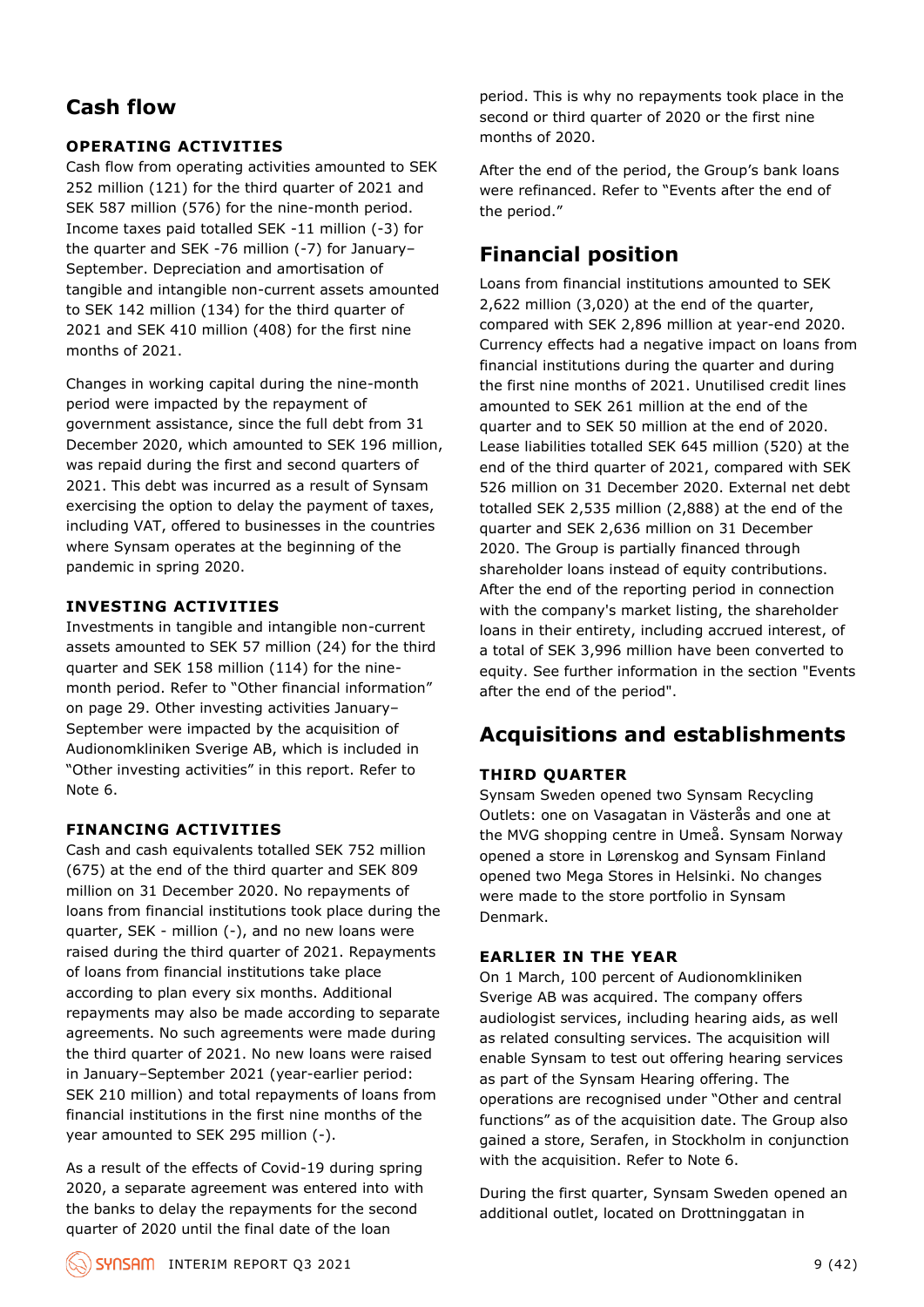Stockholm. In addition, Synsam Sweden opened directly owned stores in Sölvesborg and Sollefteå.

Synsam Sweden opened two Synsam Recycling Outlets during the second quarter: one at Fridhemsplan in Stockholm and one at Triangeln in Malmö. One store was closed in Södertälje and one franchise store was opened in Örebro. Synsam Denmark opened a Flagship store in Odense and Synsam Norway opened a store in Bodø. No changes were made to the store portfolio in Synsam Finland.

The acquisition had a marginal impact on the Group's sales and earnings.

## **Number of stores and omniconcept**

The total number of stores at the end of the quarter was 495 (475), of which 456 (437) were directly owned stores. The total number of stores for fullyear 2020 was 480, of which 442 were directly owned stores. Synsam has created an integrated omni-concept that weaves together Synsam's digital and physical sales and service channels to provide the best product and service offering and purchasing and service experience for customers.

### **Important events during the year<sup>1</sup>**

#### **THIRD QUARTER**

Two Recycling Outlets were established: one in Västerås and one in Umeå.

Synsam was a finalist in the category of Årets Hållbarhetssatsning (Eng: "Sustainability Initiative of the Year") in the 2021 Retail Awards.

In July 2021, the Group company Synsam Innovationscenter AB signed a lease with Frösö Park Fastighets AB for a production and innovation centre to be built in Östersund. After the end of the reporting period, an add-on agreement was signed for additional secured space during the lease term. The lease extends for 15 years and entails future rent obligations preliminarily calculated at a present value of SEK 64 million. The present value of the lease liability and the corresponding right-of-use asset will be recognised in the Group in conjunction with the occupancy date in spring 2022.

The Board decided on financial targets. Refer to page 15.

#### **SECOND QUARTER**

A Synsam Flagship store was established in Odense, Denmark in April. Two Recycling Outlets were established: one in Stockholm in May and one in Malmö in June. Synsam Hearing expanded to include two additional units: one in Täby and one in Nacka.

#### **FIRST QUARTER**

Further Covid-19 restrictions introduced after 31 December 2020, particularly in Denmark and Norway, had a negative impact on footfall.

On 24 February 2021, the Group announced that it planned to build a new plant and innovation centre in Östersund, Sweden.

On 1 March 2021, 100 percent of Audionomkliniken Sverige AB was acquired. The company offers audiologist services, including hearing aids, as well as related consulting services.

Swedish consumers rated Synsam as the most sustainable brand in the optical retail sector for the third consecutive year, according to the Sustainable Brand Index.

## **Performance per segment**

Synsam Group comprises four segments: Sweden, Denmark, Norway and Finland. The segments include the sales derived from the various geographic markets and the costs directly attributable to these sales. Certain costs are decided at the Group level and are therefore not included in the individual segments, including certain marketing expenses and other central activities and functions, such as the

treasury, finance and IT functions. These costs are recognised in "Other and central functions." Net sales from external customers come from sales of goods (primarily sales of spectacles, sunglasses and contact lenses) as well as eye examinations (services) and revenue from Synsam Lifestyle™. Net sales in the segments are also specifically monitored for Synsam Lifestyle™.

 $1$  For information on events after the end of period, refer to page 15.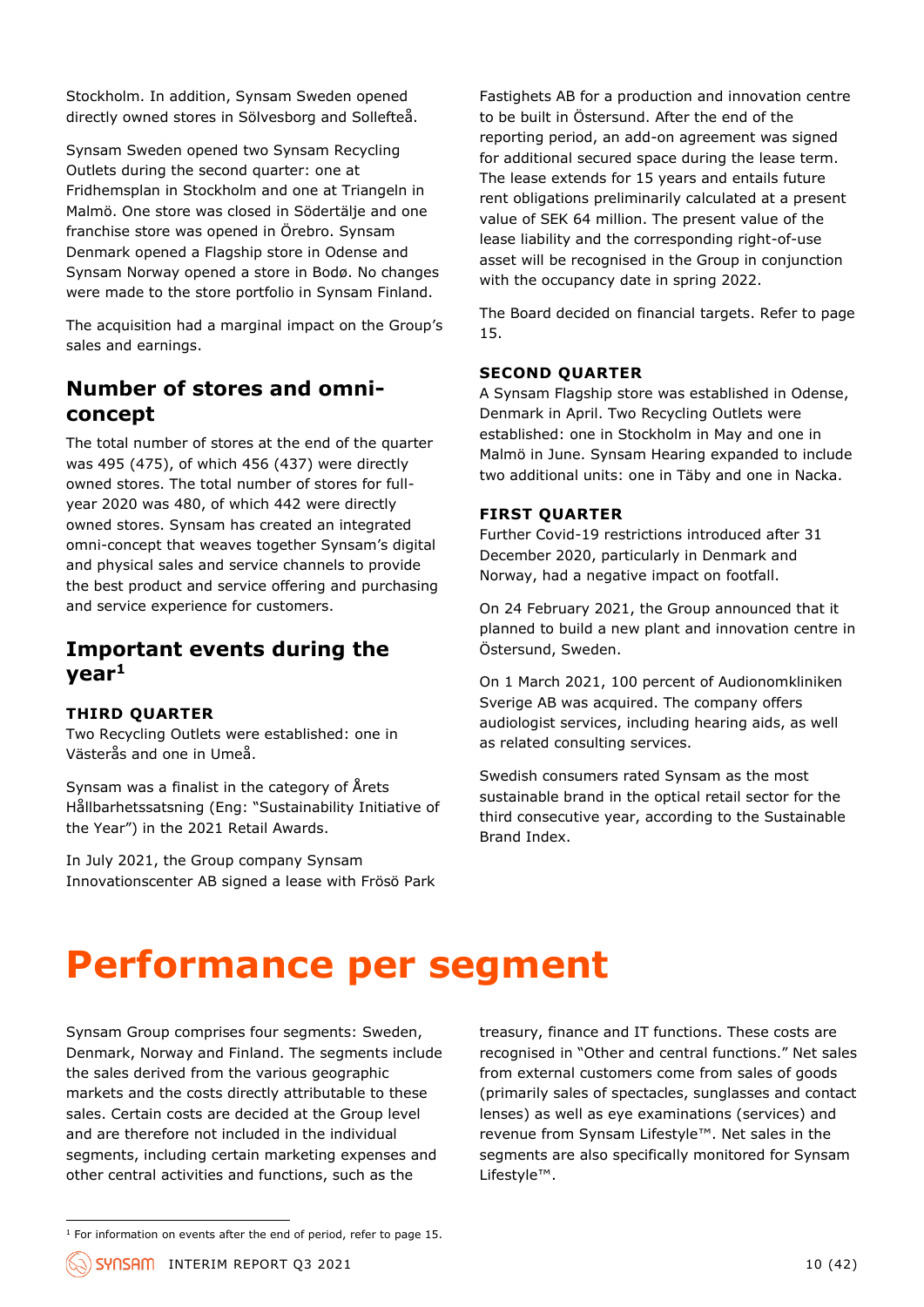## **Synsam Sweden**

Synsam has a strong brand and market position in Sweden, which was further strengthened during the nine-month period. This growth was attributable to Synsam's strong concepts: an attractive store concept, House Brands, digital initiatives and Synsam Lifestyle™, as well as an increase in the number of stores. Following the launch of the first Synsam Recycling Outlet in Linköping in December 2020, another five Recycling Outlets were established during the nine-month period, two of which during the third quarter (in Västerås and Umeå). During the third quarter, the churn rate for Synsam Lifestyle™ amounted to 1.52 percent (1.25). Net sales in the third quarter of 2020 were significantly negatively impacted by a cyber attack in September 2020.

Net sales for the quarter increased 27.5 percent. Organic growth amounted to 27.2 percent (7.9) and like-for-like growth to 23.1 percent (2.8). EBITDA and adjusted EBITDA increased to SEK 202 million (133).

| Growth              | 03            |                 | Jan-Sep            |               |  |  |
|---------------------|---------------|-----------------|--------------------|---------------|--|--|
| 2021                | $\frac{0}{0}$ | <b>MSEK</b>     | $\frac{0}{\alpha}$ | <b>MSEK</b>   |  |  |
| Organic growth      | 27.2          | 117             | 27.7               | 355           |  |  |
| Acquisitions        |               | -               | 0.2                | フ             |  |  |
| Currency            |               | $\qquad \qquad$ | $\qquad \qquad$    |               |  |  |
| Franchise           | 0.3           | 1               | 0.1                | $\mathcal{P}$ |  |  |
| <b>Total growth</b> | 27.5          | 119             | 27.9               | 359           |  |  |

|                                              |      | Q <sub>3</sub><br>Jan-Sep |            |                     | Oct-Sep | Jan-Dec    |           |           |
|----------------------------------------------|------|---------------------------|------------|---------------------|---------|------------|-----------|-----------|
| <b>MSEK</b>                                  | 2021 | 2020                      | $\Delta\%$ | 2021                | 2020    | $\Delta\%$ | 20/21     | 2020      |
| Net sales, Synsam Lifestyle™                 | 257  | 186                       |            | 805                 | 554     |            | 1,064     | 812       |
| Net sales, other                             | 293  | 246                       |            | 839                 | 731     |            | 1,115     | 1,007     |
| Net sales, external                          | 551  |                           | 432 27.5   | 1,644               | 1,285   | 27.9       | 2,179     | 1,820     |
| Organic growth, %                            | 27.2 | 7.9                       |            | 27.7                | 4.5     |            | 26.0      | 8.9       |
| Gross profit                                 | 441  | 324                       | 36.0       | 1,291               |         | 979 31.9   | 1,726     | 1,414     |
| Gross margin, %                              | 79.7 | 74.5                      |            | 78.1                | 75.4    |            | 78.7      | 76.9      |
| <b>EBITDA</b>                                | 202  | 133                       | 51.5       | 549                 | 387     | 41.8       | 738       | 576       |
| <b>Adjusted EBITDA</b>                       | 202  |                           | 133 51.5   | 549                 |         | 387 41.8   | 738       | 576       |
| EBITDA margin, %                             | 36.5 | 30.7                      |            | 33.2                | 29.9    |            | 33.7      | 31.4      |
| Adjusted EBITDA margin, %                    | 36.5 | 30.7                      |            | 33.2                | 29.9    |            | 33.7      | 31.4      |
| Number of stores/of which, directly<br>owned |      | 223 / 195 212 / 185       |            | 223 / 195 212 / 185 |         |            | 223 / 195 | 216 / 189 |



**Net sales and adjusted EBITDA margin<sup>1</sup>**

**Number of stores per quarter Sweden**



<sup>&</sup>lt;sup>1</sup> The adjusted EBITDA margin for all quarters from 2019 and onwards has been impacted by the implementation of IFRS 16 Leases. Previous comparative quarters have not been restated.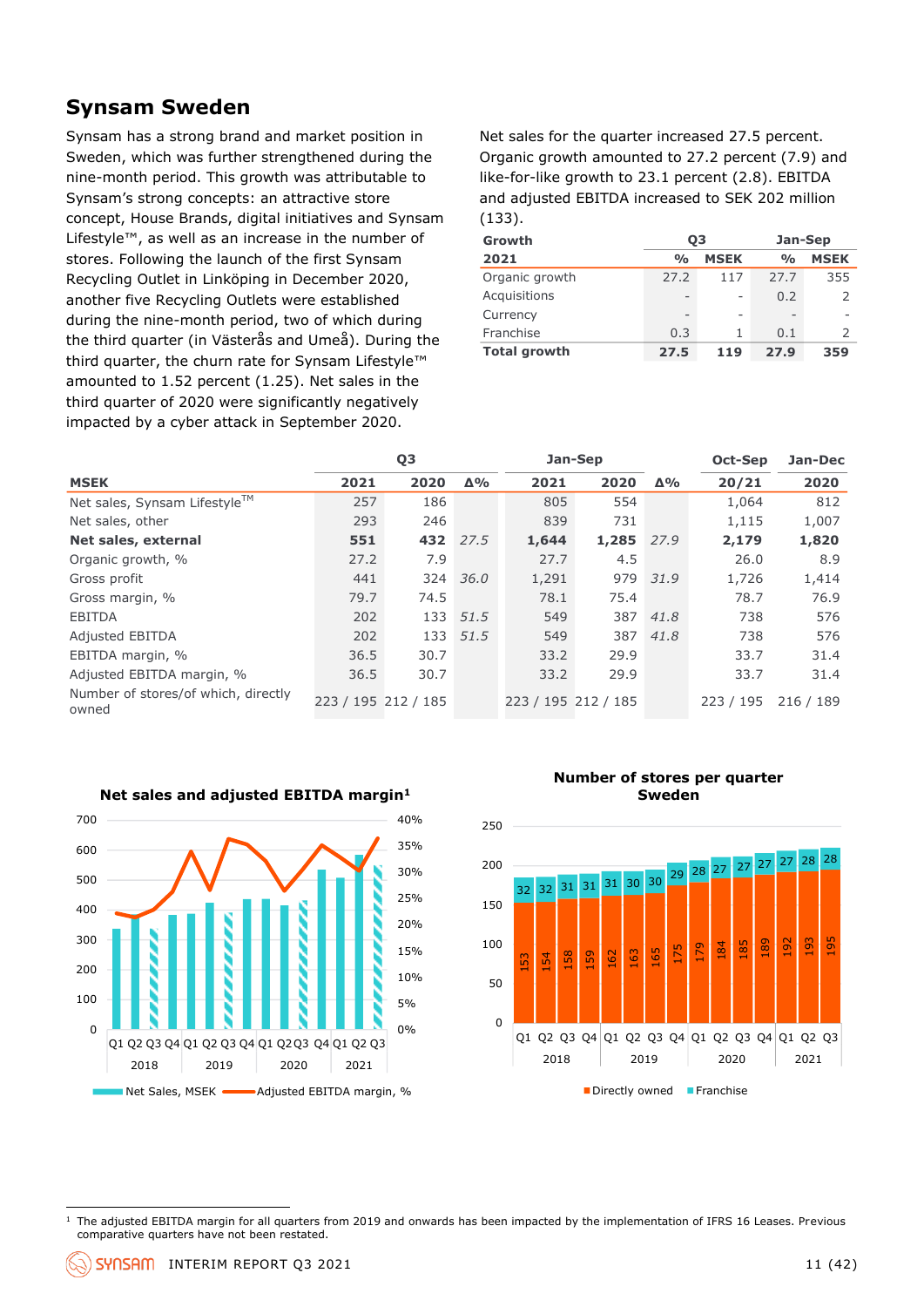## **Synsam Denmark**

Following a negative impact on the Danish operations at the beginning of the year as a result of further Covid-19 restrictions, the performance during most of the nine-month period was positive. This growth was attributable to Synsam's strong concepts: an attractive store concept, House Brands, digital initiatives and Synsam Lifestyle™, as well as and to some extent an effect of the opening of a Flagship store in Odense in April 2021. The stores in Denmark were closed for part of the previous year, with a negative impact on sales. Costs in the third quarter of 2021 were impacted by an accrual effect related to holiday pay and by marketing initiatives intended to drive future growth. During the third quarter, the churn rate for Synsam Lifestyle™ amounted to 3.43 percent (1.68). Net sales in 2020 were significantly negatively impacted by a cyber-attack in September. As part of the efforts to further consolidate the operations, the company's partnerships with franchisees in Denmark, consisting of six stores,

were discontinued after the end of the period. The three franchise stores in Iceland and on the Faroe Islands will continue in the Denmark segment. Instead, the strategy is to establish more directly owned Synsam stores in Denmark. Net sales for the quarter increased 7.4 percent. Organic growth was positive and amounted to 9.1 percent (0.1) Like-forlike growth was also positive and amounted to 7.5 percent (-0.3) for the quarter. DKK currency effects had a negative impact of SEK -5 million (-6) on net sales in the quarter. EBITDA and adjusted EBITDA amounted to SEK 78 million (83).

| Growth              | 03                       |             | Jan-Sep         |             |  |  |
|---------------------|--------------------------|-------------|-----------------|-------------|--|--|
| 2021                | $\frac{O}{O}$            | <b>MSEK</b> | $\frac{0}{0}$   | <b>MSEK</b> |  |  |
| Organic growth      | 9.1                      | 23          | 16.2            | 109         |  |  |
| Acquisitions        | $\overline{\phantom{0}}$ |             | $\qquad \qquad$ |             |  |  |
| Currency            | $-1.9$                   | -5          | $-4.1$          | $-28$       |  |  |
| Franchise           | 0.2                      | 1           | 0.2             |             |  |  |
| <b>Total growth</b> | 7.4                      | 19          | 12.2            | 82          |  |  |

|                                              |                     | Q <sub>3</sub> |            | Jan-Sep             |         |            | Oct-Sep   | Jan-Dec |
|----------------------------------------------|---------------------|----------------|------------|---------------------|---------|------------|-----------|---------|
| <b>MSEK</b>                                  | 2021                | 2020           | $\Delta\%$ | 2021                | 2020    | $\Delta\%$ | 20/21     | 2020    |
| Net sales, Synsam Lifestyle™                 | 117                 | 90             |            | 317                 | 251     |            | 415       | 349     |
| Net sales, other                             | 151                 | 160            |            | 440                 | 424     |            | 598       | 582     |
| Net sales, external                          | 268                 | 250            | 7.4        | 758                 | 675     | 12.2       | 1,013     | 931     |
| Organic growth, %                            | 9.1                 | 0.1            |            | 16.2                | $-14.0$ |            | 14.1      | $-8.8$  |
| Gross profit                                 | 199                 | 181            | 9.7        | 566                 |         | 505 12.2   | 767       | 705     |
| Gross margin, %                              | 73.7                | 72.2           |            | 74.5                | 74.3    |            | 74.8      | 74.8    |
| <b>EBITDA</b>                                | 78                  | 83             | $-5.7$     | 207                 | 180     | 14.6       | 286       | 259     |
| <b>Adjusted EBITDA</b>                       | 78                  | 83             | $-5.7$     | 207                 | 180     | 14.6       | 286       | 259     |
| EBITDA margin, %                             | 29.0                | 33.1           |            | 27.2                | 26.6    |            | 28.0      | 27.6    |
| Adjusted EBITDA margin, %                    | 29.0                | 33.1           |            | 27.2                | 26.6    |            | 28.0      | 27.6    |
| Number of stores/of which, directly<br>owned | 121 / 112 120 / 111 |                |            | 121 / 112 120 / 111 |         |            | 121 / 112 | 120/111 |



#### **Net sales and adjusted EBITDA margin<sup>1</sup>**

**Number of stores per quarter Denmark**



<sup>1</sup> The adjusted EBITDA margin for all quarters from 2019 and onwards has been impacted by the implementation of IFRS 16 Leases. Previous comparative quarters have not been restated.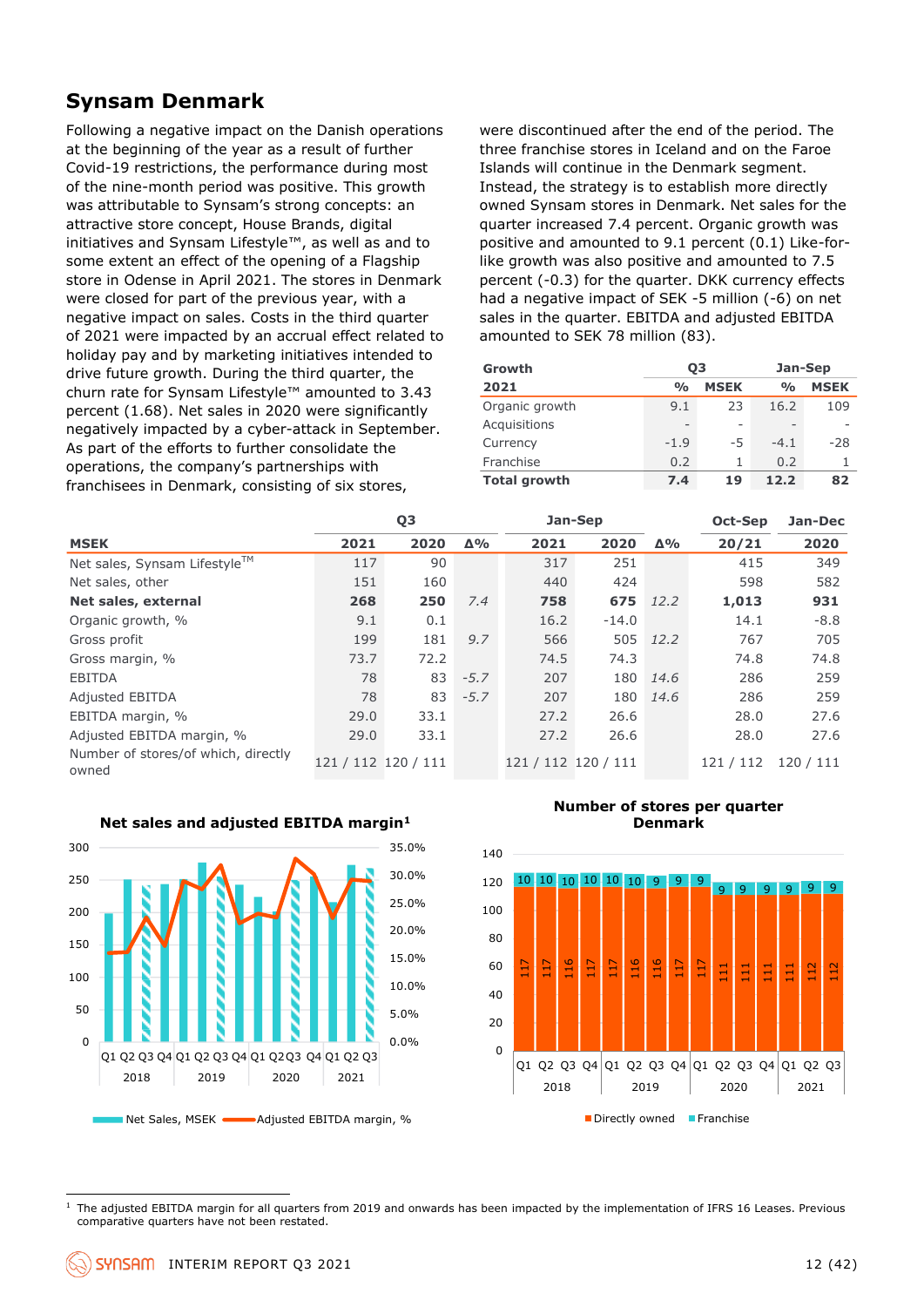### **Synsam Norway**

Following a negative start to the year in Norway as a result of further Covid-19 restrictions towards the end of the preceding year, the performance during most of the nine-month period was positive. This growth was attributable to Synsam's strong concepts: an attractive store concept, House Brands, digital initiatives and Synsam Lifestyle™, as well as an increase in the number of stores. The stores in Norway were closed for part of the previous year, which also had a negative impact on sales. Two stores were established during the nine-month period, one of which during the third quarter in Lørenskog. In addition, in the first quarter, a store in Bergen was relocated and upgraded to a Flagship store in April. During the third quarter, the churn rate for Synsam Lifestyle™ amounted to 2.09 percent (1.82).

Net sales in the year-earlier period were significantly negatively impacted by a cyber attack in September 2020. Net sales for the quarter increased 21.9 percent. Organic growth amounted to 20.7 percent (11.8) and like-for-like growth for the quarter was also positive at 18.7 percent (9.7). NOK currency effects had a positive impact of SEK 3 million (-24) on net sales in the quarter. EBITDA and adjusted EBITDA amounted to SEK 67 million (41).

| Growth              | 03                       |                          | Jan-Sep       |             |  |  |
|---------------------|--------------------------|--------------------------|---------------|-------------|--|--|
| 2021                | $\frac{O}{O}$            | <b>MSEK</b>              | $\frac{0}{0}$ | <b>MSEK</b> |  |  |
| Organic growth      | 20.7                     | 45                       | 32.3          | 185         |  |  |
| Acquisitions        | $\overline{\phantom{0}}$ | $\overline{\phantom{0}}$ | -             |             |  |  |
| Currency            | 1.6                      | 3                        | 0.8           | 4           |  |  |
| Franchise           | $-0.4$                   | $-1$                     | $-0.1$        | Ω           |  |  |
| <b>Total growth</b> | 21.9                     | 47                       | 33.0          | 189         |  |  |

|                                              |                     | Q <sub>3</sub> |            | Jan-Sep             |        |            | Oct-Sep   | Jan-Dec   |
|----------------------------------------------|---------------------|----------------|------------|---------------------|--------|------------|-----------|-----------|
| <b>MSEK</b>                                  | 2021                | 2020           | $\Delta\%$ | 2021                | 2020   | $\Delta\%$ | 20/21     | 2020      |
| Net sales, Synsam Lifestyle™                 | 100                 | 79             |            | 293                 | 198    |            | 384       | 290       |
| Net sales, other                             | 162                 | 136            |            | 468                 | 374    |            | 606       | 512       |
| Net sales, external                          | 263                 | 216            | 21.9       | 761                 | 572    | 33.0       | 990       | 801       |
| Organic growth, %                            | 20.7                | 11.8           |            | 32.3                | $-2.6$ |            | 30.2      | 3.9       |
| Gross profit                                 | 195                 |                | 158 23.9   | 567                 |        | 406 39.9   | 742       | 580       |
| Gross margin, %                              | 74.2                | 72.4           |            | 74.4                | 70.4   |            | 74.7      | 71.9      |
| <b>EBITDA</b>                                | 67                  | 41             | 64.3       | 212                 |        | 114 85.8   | 262       | 164       |
| <b>Adjusted EBITDA</b>                       | 67                  | 41             | 64.3       | 212                 | 114    | 85.8       | 262       | 164       |
| EBITDA margin, %                             | 25.6                | 18.9           |            | 27.8                | 19.8   |            | 26.4      | 20.4      |
| Adjusted EBITDA margin, %                    | 25.6                | 18.9           |            | 27.8                | 19.8   |            | 26.4      | 20.4      |
| Number of stores/of which, directly<br>owned | 112 / 110 109 / 107 |                |            | 112 / 110 109 / 107 |        |            | 112 / 110 | 110 / 108 |



**Net sales and adjusted EBITDA margin<sup>1</sup>**

**Number of stores per quarter Norway**



<sup>&</sup>lt;sup>1</sup> The adjusted EBITDA margin for all quarters from 2019 and onwards has been impacted by the implementation of IFRS 16 Leases. Previous comparative quarters have not been restated.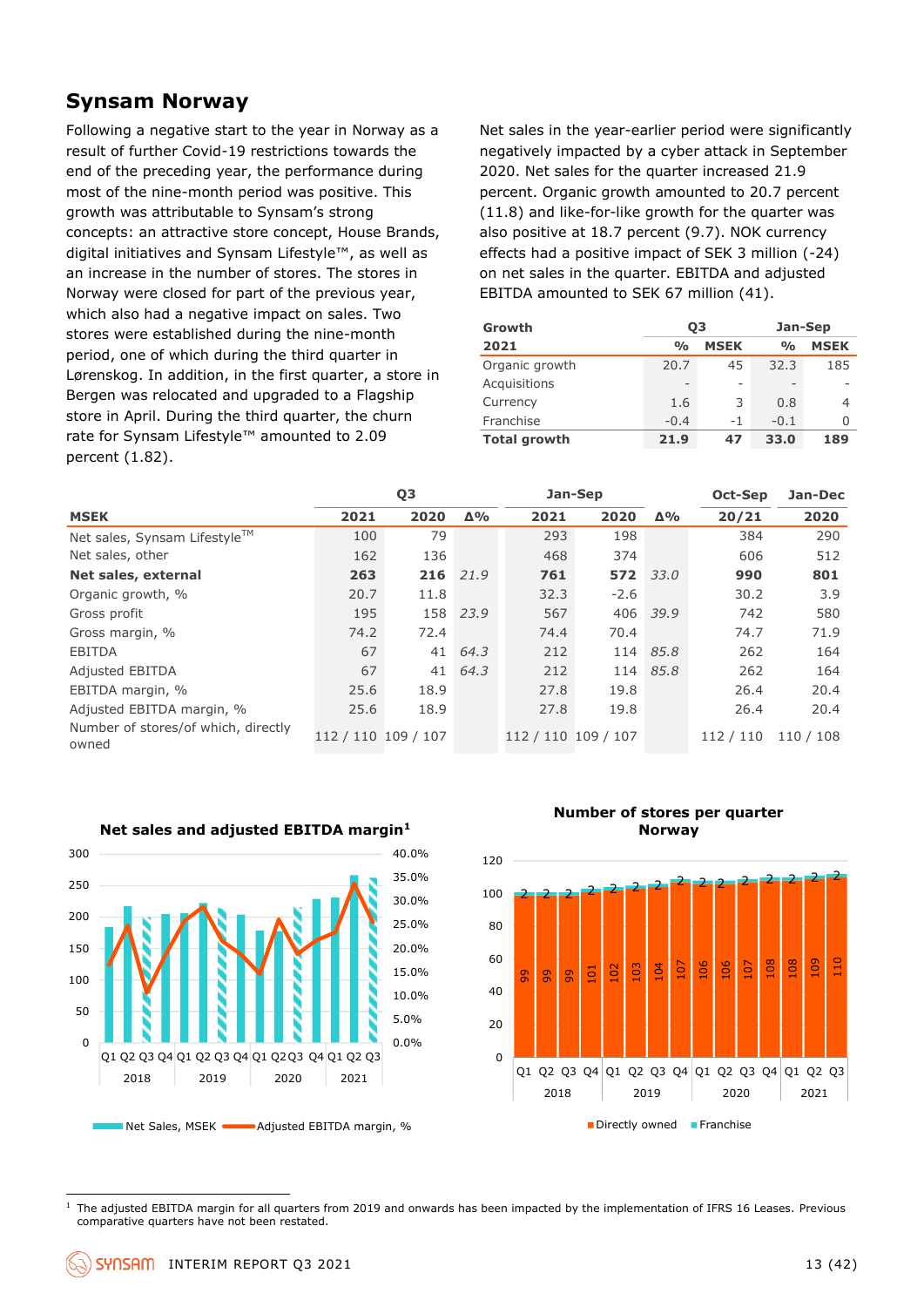## **Synsam Finland**

Finland experienced very strong growth in the ninemonth period and increased its market share, despite Synsam Finland being one of the smallest players in the Finnish market. This growth was a result of Synsam's strong concepts: its store concept, House Brands, digital initiatives and Synsam Lifestyle™. During the third quarter, the churn rate for Synsam Lifestyle™ amounted to 2.11 percent (1.76). During the third quarter, two new Mega Stores were opened in Helsinki. Net sales for the quarter increased 18.2 percent. Organic growth amounted to 20.6 percent (32.9). Like-for-like growth in the quarter was 16.8

percent (17.1). EUR currency effects had a negative impact of SEK -1 million (-2) on net sales in the quarter. EBITDA and adjusted EBITDA amounted to SEK 12 million (12).

| Growth              | 03            |             | Jan-Sep       |             |  |  |
|---------------------|---------------|-------------|---------------|-------------|--|--|
| 2021                | $\frac{0}{0}$ | <b>MSEK</b> | $\frac{0}{0}$ | <b>MSEK</b> |  |  |
| Organic growth      | 20.6          | 12          | 35.5          | 52          |  |  |
| Acquisitions        |               |             |               |             |  |  |
| Currency            | $-2.5$        | $-1$        | $-5.2$        | -8          |  |  |
| Franchise           |               |             |               |             |  |  |
| <b>Total growth</b> | 18.2          | 11          | 30.3          | 44          |  |  |

|                                              |                   | Q <sub>3</sub> |            | Jan-Sep |                       |      | Oct-Sep | Jan-Dec |  |
|----------------------------------------------|-------------------|----------------|------------|---------|-----------------------|------|---------|---------|--|
| <b>MSEK</b>                                  | 2021              | 2020           | $\Delta\%$ | 2021    | $2020 \quad \Delta\%$ |      | 20/21   | 2020    |  |
| Net sales, Synsam Lifestyle™                 | 31                | 22             |            | 81      | 49                    |      | 101     | 69      |  |
| Net sales, other                             | 39                | 36             |            | 110     | 97                    |      | 143     | 131     |  |
| Net sales, external                          | 70                | 59             | 18.2       | 191     | 146                   | 30.3 | 244     | 200     |  |
| Organic growth, %                            | 20.6              | 32.9           |            | 35.5    | 3.9                   |      | 30.2    | 6.5     |  |
| Gross profit                                 | 48                | 40             | 19.0       | 132     | 102                   | 30.0 | 171     | 140     |  |
| Gross margin, %                              | 69.0              | 68.5           |            | 69.4    | 69.4                  |      | 69.8    | 70.0    |  |
| <b>EBITDA</b>                                | $12 \overline{ }$ | 12             | $-0.3$     | 30      | 19                    | 61.4 | 33      | 21      |  |
| <b>Adjusted EBITDA</b>                       | $12 \overline{ }$ | 12             | $-0.3$     | 30      | 19                    | 61.4 | 33      | 21      |  |
| EBITDA margin, %                             | 16.6              | 19.7           |            | 15.7    | 12.7                  |      | 13.4    | 10.6    |  |
| Adjusted EBITDA margin, %                    | 16.6              | 19.7           |            | 15.7    | 12.7                  |      | 13.4    | 10.6    |  |
| Number of stores/of which, directly<br>owned | 33/33             | 31/31          |            | 33/33   | 31/31                 |      | 33/33   | 31/31   |  |



Net Sales, MSEK **Adjusted EBITDA** margin, %

**Number of stores per quarter Finland**



<sup>&</sup>lt;sup>1</sup> The adjusted EBITDA margin for all quarters from 2019 and onwards has been impacted by the implementation of IFRS 16 Leases. Previous comparative quarters have not been restated.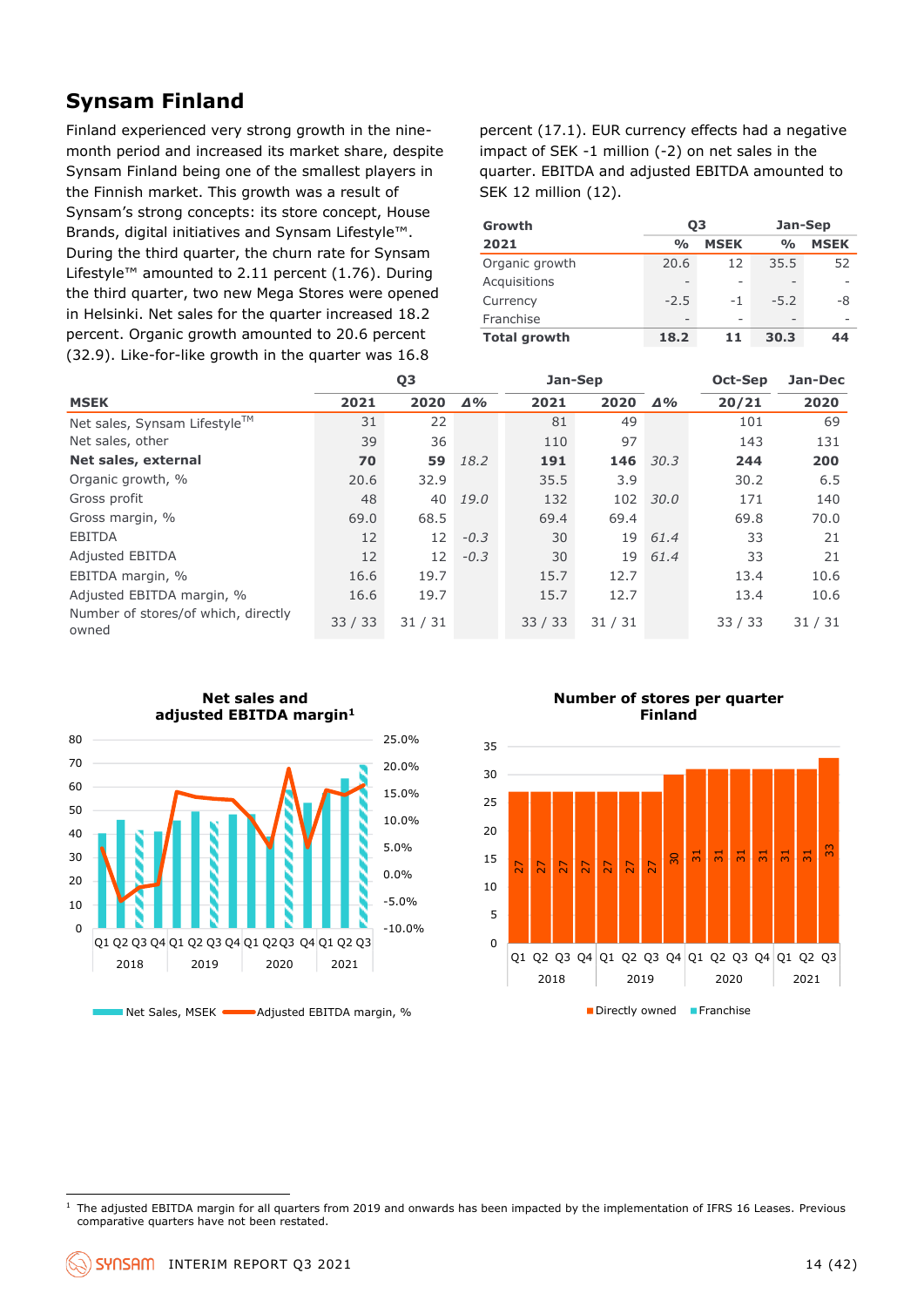## **Other information**

## **Material risks and uncertainties**

The company has reviewed and assessed its operational and financial risks as well as uncertainties, which are presented in the IPO prospectus from October 2021. For a complete report on the risks deemed to impact the Group, refer to the prospectus. No material risks have arisen since that time.

The consequences of the Covid-19 outbreak in spring 2020 impacted the Synsam Group and there remains a risk that these consequences could continue to have a material financial impact. The financial impact is related to the general situation and any decisions made by various local authorities that could lead to reduced operations, for example. Synsam will continue to monitor the development of Covid-19 carefully, along with any changing restrictions in the Group's markets. Further measures in addition to those already in place might therefore be taken. We have also continued to focus on the health and safety of our employees, customers and suppliers.

## **Parent Company**

Synsam AB (publ), corporate identity number 556946-3358, is the Parent Company of the Group. The Parent Company's operations comprise the ownership and management of shares in subsidiaries and certain management activities. The Parent Company's revenue for the third quarter of 2021 amounted to SEK 0 million (-). The Parent Company posted a loss after net financial items of SEK -18 million (-2) for the quarter. For the first nine months of 2021, the Parent Company's revenue amounted to SEK 0 million (-) and the loss after net financial items to SEK -42 million (3).

## **Other and central functions**

External net sales for Other and central functions primarily comprise sales in Ai and Synsam Hearing stores, sales of goods from the central warehouse to Synsam's franchise stores and a central component of sales for Synsam Lifestyle™. External net sales for Other and central functions amounted to SEK 25 million (15) for the third quarter and to SEK 71 million (36) for the nine-month period.

EBITDA for Other and central functions totalled SEK -45 million (4) and adjusted EBITDA for the quarter amounted to SEK -22 million (4).

EBITDA for the nine-month period totalled SEK -104 million (-45) and adjusted EBITDA amounted to SEK -56 million (-44). Items affecting comparability amounted to SEK 23 million (-) for the third quarter of 2021 and to SEK 48 million (1) for the nine-month period, and were attributable to costs pertaining to the company's IPO.

Internal inventory gains for the central warehouse recognised in Other and central functions had a negative impact on EBITDA for the quarter and for the nine-month period compared with the yearearlier period. Refer to the accounting policies for more information concerning the recognition of the central warehouse and segments.

#### **Financial targets**

- Growth rate Synsam Group targets annual organic growth of 8-12% in the medium term, depending on pace of greenfield expansion
- Profitability Synsam Group targets an annual adjusted EBITDA margin of 25% or more in the medium term, depending on pace of greenfield expansion
- Capital structure Synsam Group targets a net debt / adjusted EBITDA ratio of 2.5x, excluding temporary deviations
- Dividend policy Synsam Group aims to pay dividends of 40%-60% of the net profit for the year

(The financial targets include IFRS 16 Leases)

## **Employees**

The average number of full-time equivalent employees during the quarter was 2,783, of whom 2,274 were women (2,336, of whom 1,894 were women). The corresponding figure for full-year 2020 was 2,281, of whom 1,855 were women.

## **Events after the end of the period**

As a part of preparing the company for listing, a 1.93:1 share split was carried out in October.

On 29 October, Synsam AB (publ) was listed on Nasdaq Stockholm Mid Cap.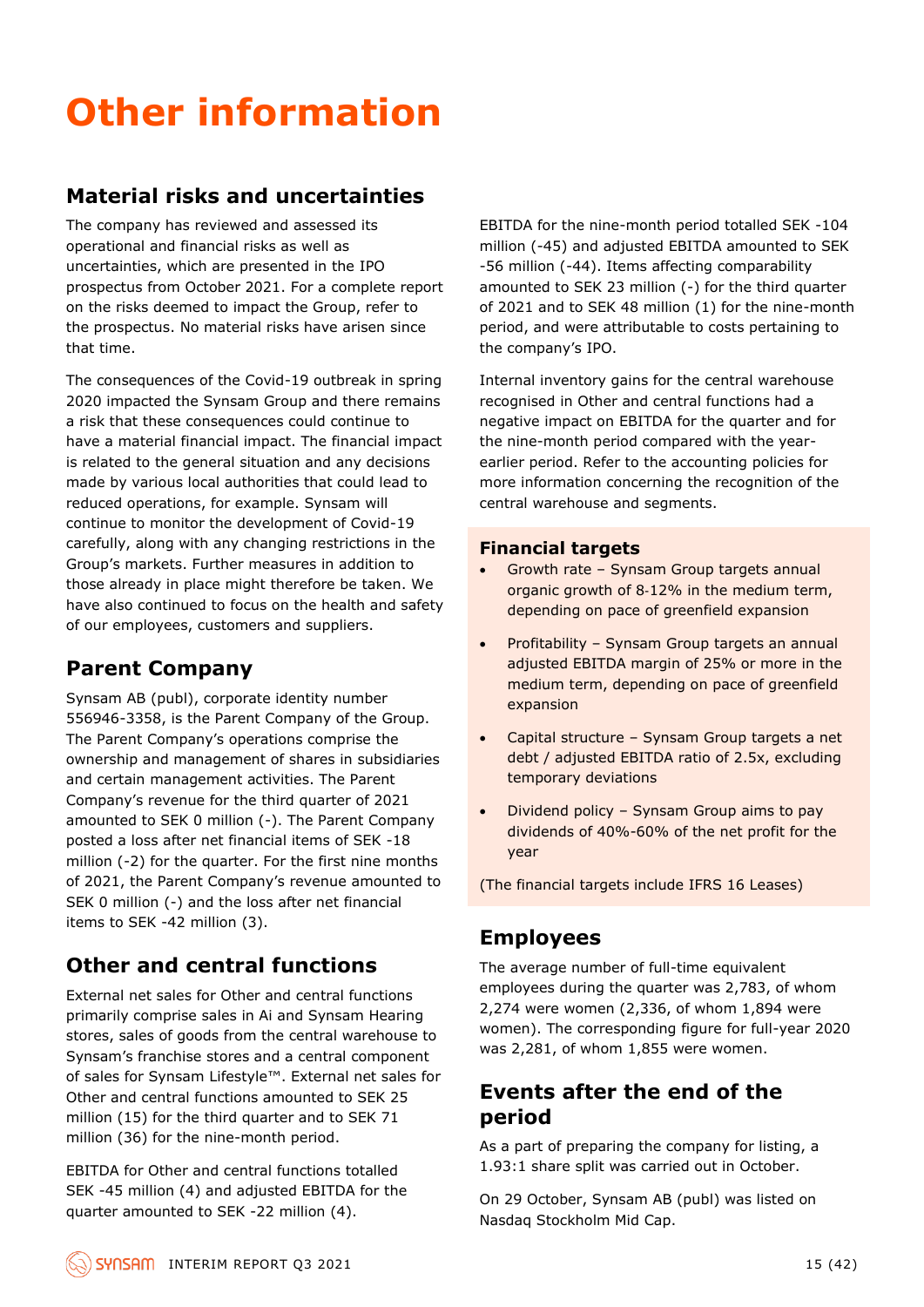In conjunction with the company's listing, the existing shareholder loans, including accumulated interest of SEK 3,996 million, were converted to equity through two offset issues. In addition, the previous ownership structure was discontinued through a non-cash issue.

For information about the change in the number of shares and the development of the share capital after the end of the reporting period, refer to the table below.

| <b>Transaction</b>               | <b>Change in</b><br>number of<br>shares | <b>Change in</b><br>share capital<br><b>Total number</b><br>of shares<br>(SEK) |                          | <b>Total share</b><br>capital (SEK) value (SEK) | <b>Ouotient</b>      | Date of<br>decision            |  |
|----------------------------------|-----------------------------------------|--------------------------------------------------------------------------------|--------------------------|-------------------------------------------------|----------------------|--------------------------------|--|
| <b>Opening amount on</b>         |                                         |                                                                                |                          |                                                 |                      |                                |  |
| 2021-10-01                       | ۰                                       | 37,181,942                                                                     | $\overline{\phantom{a}}$ | 500,000                                         | 0.013447             |                                |  |
| Share split $(1.93:1)$           | 34,429,778                              | 71,611,720                                                                     | $\overline{\phantom{a}}$ | 500,000                                         | 0.006982             | 2021-10-19                     |  |
| Offset issue 1                   | 39,960,867                              | 111,572,587                                                                    | 279,011                  | 779,011                                         | 0.006982             | 2021-10-29                     |  |
| Offset issue 2<br>Non-cash issue | 29,867,323<br>8,560,090                 | 141,439,910<br>150,000,000                                                     | 208,537<br>59,767        | 987,547<br>1,047,315                            | 0.006982<br>0.006982 | $2021 - 10 - 29$<br>2021-10-29 |  |

Existing bank loans under the current loan facility were repaid and a new long-term bank loan financing of SEK 2,430 million was signed under a new loan facility. The loans are payable in full upon maturity and run for three and five years, respectively. The loans are subject to fixed interest rates with a term of less than one year. In conjunction with the refinancing, the previous interest swap was also terminated.

As part of further consolidating operations, the collaboration with current franchisees in Denmark has been discontinued after the end of the period. This means that the network of franchise stores in Denmark, consisting of six stores, has been closed down as of October 2021. The three franchise stores in Iceland and the Faroe Islands remain and are part of the Denmark segment.

Stockholm, 30 November 2021

Synsam AB (publ) 556946-3358

**Håkan Lundstedt** President and CEO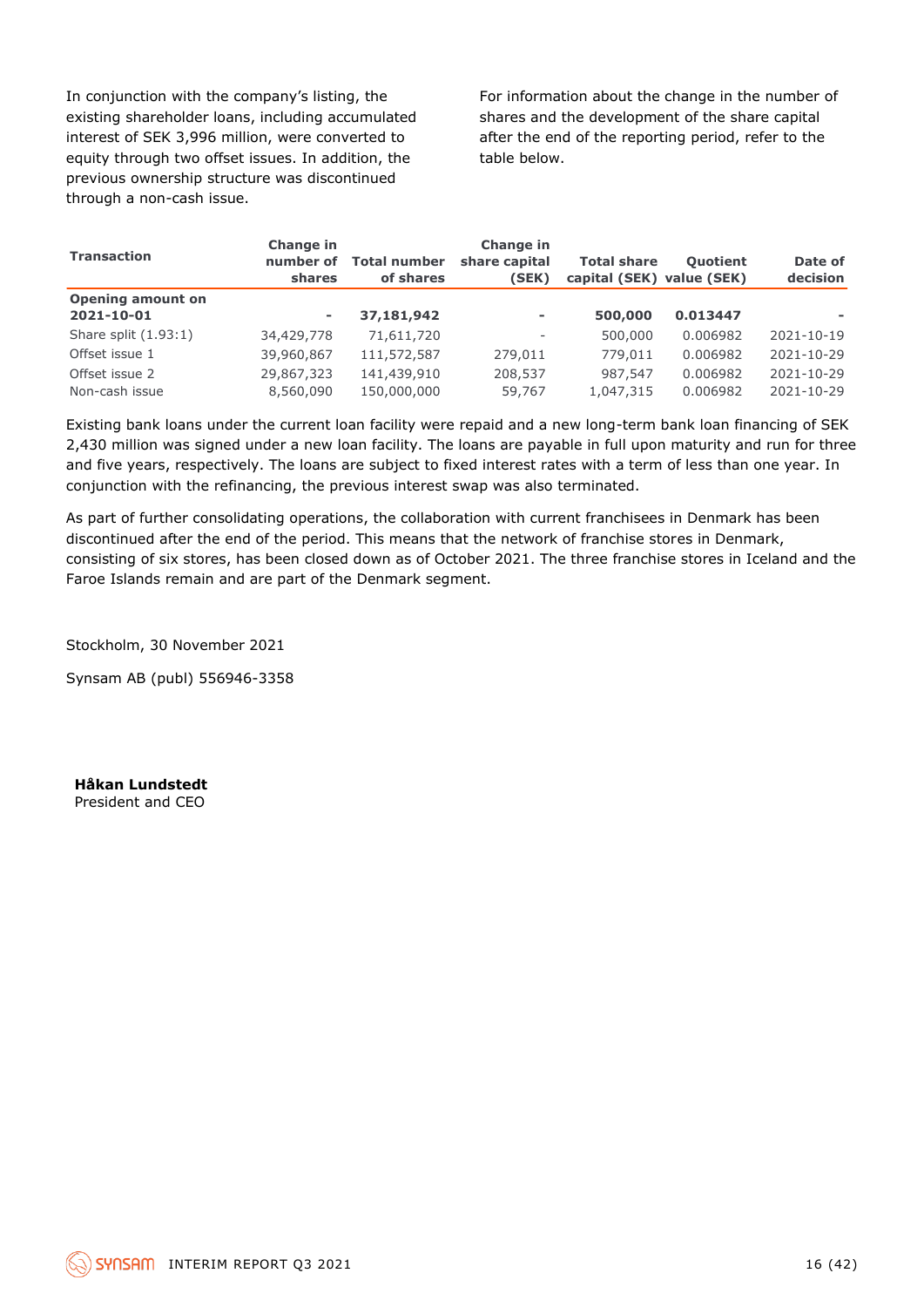

#### **Review report**

To the Board of Directors of Synsam AB (publ.) Corp. id. 556946-3358

#### **Introduction**

We have reviewed the condensed interim financial information (interim report) of Synsam AB (publ.) as of 30 September 2021 and the nine-month period then ended. The Board of Directors and the Managing Director are responsible for the preparation and presentation of this interim report in accordance with IAS 34 and the Annual Accounts Act. Our responsibility is to express a conclusion on this interim report based on our review.

#### **Scope of review**

We conducted our review in accordance with International Standard on Review Engagements ISRE 2410 *Review of Interim Financial Information Performed by the Independent Auditor of the Entity*. A review of interim financial information consists of making inquiries, primarily of persons responsible for financial and accounting matters, and applying analytical and other review procedures. A review is substantially less in scope than an audit conducted in accordance with International Standards on Auditing and other generally accepted auditing practices and consequently does not enable us to obtain assurance that we would become aware of all significant matters that might be identified in an audit. Accordingly, we do not express an audit opinion.

#### **Conclusion**

Based on our review, nothing has come to our attention that causes us to believe that the interim report is not prepared, in all material respects, for the Group in accordance with IAS 34 and the Annual Accounts Act, and for the Parent Company in accordance with the Annual Accounts Act.

Stockholm 30 November 2021

KPMG AB

Joakim Thilstedt

Authorized Public Accountant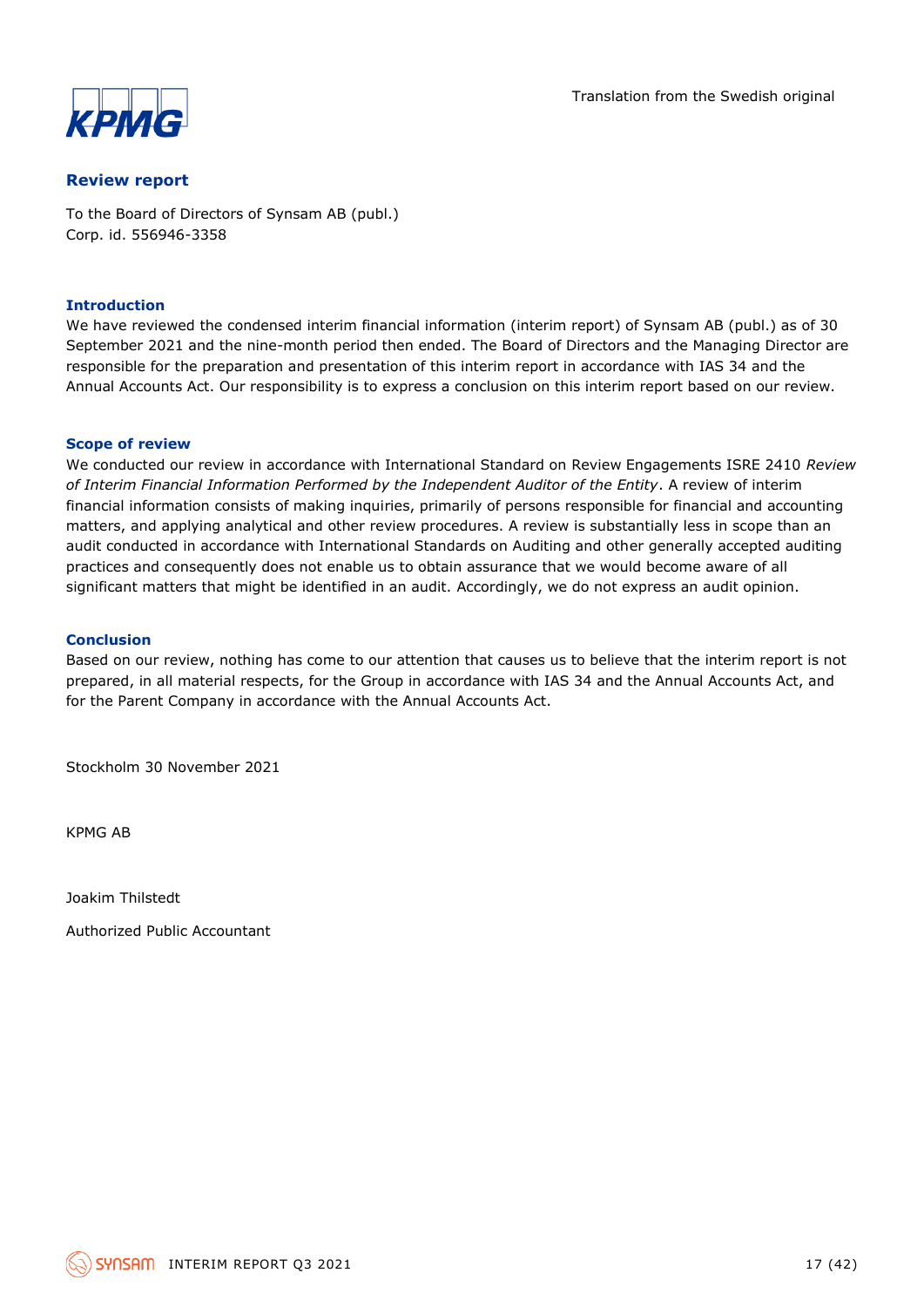## **Financial statements**

## **Condensed consolidated income statement and statement of other comprehensive income**

|                                                                                    |                | Q <sub>3</sub> | Jan-Sep  | Jan-Dec  |          |
|------------------------------------------------------------------------------------|----------------|----------------|----------|----------|----------|
| <b>MSEK</b>                                                                        | 2021           | 2020           | 2021     | 2020     | 2020     |
| <b>Net sales</b>                                                                   | 1,176          | 972            | 3,423    | 2,714    | 3,806    |
| Other operating income                                                             | 15             | 13             | 44       | 34       | 54       |
| <b>Total revenue</b>                                                               | 1,191          | 985            | 3,468    | 2,748    | 3,860    |
| Goods for resale                                                                   | $-285$         | $-239$         | $-829$   | $-696$   | $-953$   |
| Other external expenses                                                            | $-150$         | $-105$         | $-430$   | $-329$   | $-468$   |
| Personnel costs                                                                    | $-443$         | $-368$         | $-1,315$ | $-1,067$ | $-1,505$ |
| <b>EBITDA</b>                                                                      | 314            | 272            | 893      | 655      | 934      |
| Depreciation of tangible                                                           |                |                |          |          |          |
| non-current assets                                                                 | $-108$         | $-99$          | $-306$   | $-302$   | $-391$   |
| <b>EBITA</b>                                                                       | 206            | 173            | 587      | 353      | 543      |
| Amortisation of intangible                                                         |                |                |          |          |          |
| non-current assets                                                                 | $-34$          | $-35$          | $-105$   | $-106$   | $-141$   |
| <b>EBIT</b>                                                                        | 171            | 138            | 482      | 247      | 402      |
| Financial income                                                                   | 30             | 14             | 101      | 86       | 99       |
| Financial expenses                                                                 | $-171$         | $-157$         | $-511$   | $-469$   | $-636$   |
| Profit/loss before tax                                                             | 31             | $-5$           | 72       | $-137$   | $-136$   |
| Income tax (expense/benefit)                                                       | $-29$          | $-20$          | $-69$    | $-25$    | $-60$    |
| PROFIT/LOSS FOR THE PERIOD                                                         | $\overline{2}$ | $-25$          | 3        | $-161$   | $-195$   |
| Other comprehensive income                                                         |                |                |          |          |          |
| Items that have been or may be                                                     |                |                |          |          |          |
| reclassified to profit/loss for the period:                                        |                |                |          |          |          |
| -Translation differences for the period,                                           |                |                |          |          |          |
| foreign subsidiaries                                                               | $\overline{4}$ | 4              | 5        | 15       | $-7$     |
| <b>COMPREHENSIVE INCOME FOR THE PERIOD</b>                                         | 6              | $-21$          | 8        | $-146$   | $-203$   |
| Profit/loss for the period attributable to Parent Company<br>shareholders          | $\overline{2}$ | $-25$          | 3        | $-161$   | $-195$   |
| Comprehensive income for the period attributable to Parent<br>Company shareholders | 6              | $-21$          | 8        | $-146$   | $-203$   |
| Earnings per share before and after dilution, SEK <sup>1</sup>                     | 0.02           | $-0.35$        | 0.05     | $-2.26$  | $-2.73$  |

<sup>1</sup>A share split was carried out in October 2021, after the end of the reporting period, which increased the number of shares from 37,181,942 to 71,611,720. Earnings per share has been retroactively restated for all periods presented based on this split. As of the date of publication, there were 150,000,000 shares. For more information, refer to the section "Events after the end of the period."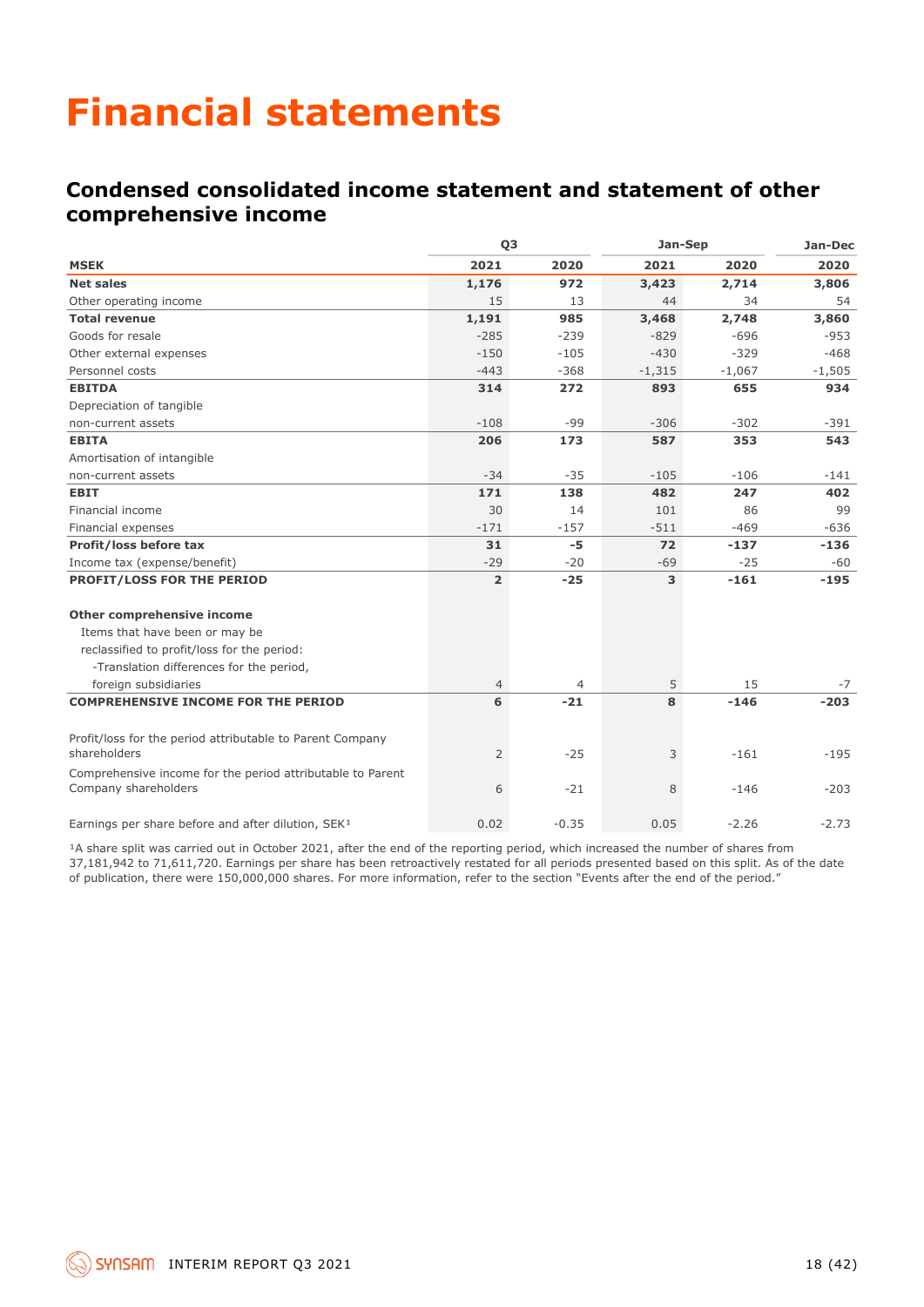## **Condensed consolidated statement of financial position**

|                                                       | 30 Sep   | 31 Dec         |          |  |
|-------------------------------------------------------|----------|----------------|----------|--|
| <b>MSEK</b>                                           | 2021     | 2020           | 2020     |  |
| <b>ASSETS</b>                                         |          |                |          |  |
| Intangible non-current assets                         | 4,662    | 4,768          | 4,666    |  |
| Tangible non-current assets                           | 447      | 389            | 394      |  |
| Right-of-use assets                                   | 624      | 507            | 511      |  |
| Financial non-current assets                          | 18       | 25             | 16       |  |
| Deferred tax assets                                   | 60       | 59             | 52       |  |
| <b>Total non-current assets</b>                       | 5,811    | 5,748          | 5,639    |  |
| Inventories                                           | 444      | 403            | 383      |  |
| Accounts receivable                                   | 348      | 287            | 313      |  |
| Current receivables                                   | 156      | 178            | 115      |  |
| Cash and cash equivalents                             | 752      | 675            | 809      |  |
| <b>Total current assets</b>                           | 1,700    | 1,543          | 1,620    |  |
| <b>TOTAL ASSETS</b>                                   | 7,511    | 7,291          | 7,258    |  |
|                                                       |          |                |          |  |
| <b>EQUITY AND LIABILITIES</b>                         |          |                |          |  |
| Equity <sup>1</sup>                                   | $-1,567$ | $-1,518$       | $-1,575$ |  |
| Non-current loans from financial institutions         | 1,872    | 2,649          | 2,491    |  |
| Shareholder loans                                     | 3,945    | 3,539          | 3,629    |  |
| Lease liabilities attributable to right-of-use assets | 389      | 295            | 304      |  |
| Other non-current liabilities, interest-bearing       | 30       | $\overline{2}$ | 30       |  |
| Deferred tax liabilities                              | 483      | 491            | 491      |  |
| Non-current liabilities, non interest-bearing         | 13       | 13             | 4        |  |
| <b>Total non-current liabilities</b>                  | 6,733    | 6,989          | 6,949    |  |
| Current loans from financial institutions             | 749      | 370            | 405      |  |
| Lease liabilities attributable to right-of-use assets | 256      | 225            | 222      |  |
| Other current liabilities, interest-bearing           | $\Omega$ |                | 173      |  |
| Accounts payable                                      | 543      | 441            | 458      |  |
| Other current liabilities, non-interest-bearing       | 796      | 784            | 626      |  |
| <b>Total current liabilities</b>                      | 2,345    | 1,820          | 1,884    |  |
| <b>TOTAL EQUITY AND LIABILITIES</b>                   | 7,511    | 7,291          | 7,258    |  |

## **Condensed consolidated statement of changes in equity**

|                                     | 30 Sep   | 31 Dec   |        |
|-------------------------------------|----------|----------|--------|
| <b>MSEK</b>                         | 2021     | 2020     | 2020   |
| Equity at beginning of year         | $-1.575$ | $-1.372$ | -1,372 |
| Comprehensive income for the period |          | $-146$   | $-203$ |
| <b>EQUITY AT END OF PERIOD1</b>     | $-1,567$ | $-1,518$ | -1,575 |

<sup>1</sup>At the end of the reporting period on 30 September 2021, the share capital amounted to SEK 0.5 million (0.5), additional paid-in capital to SEK 310 million (310), the translation reserve to SEK 114 million (132) and retained losses including earnings for the period to SEK -1,991 million (-1,961). Accumulated losses on 31 December 2020 amounted to SEK -1,994 million. Equity is entirely attributable to Parent Company shareholders.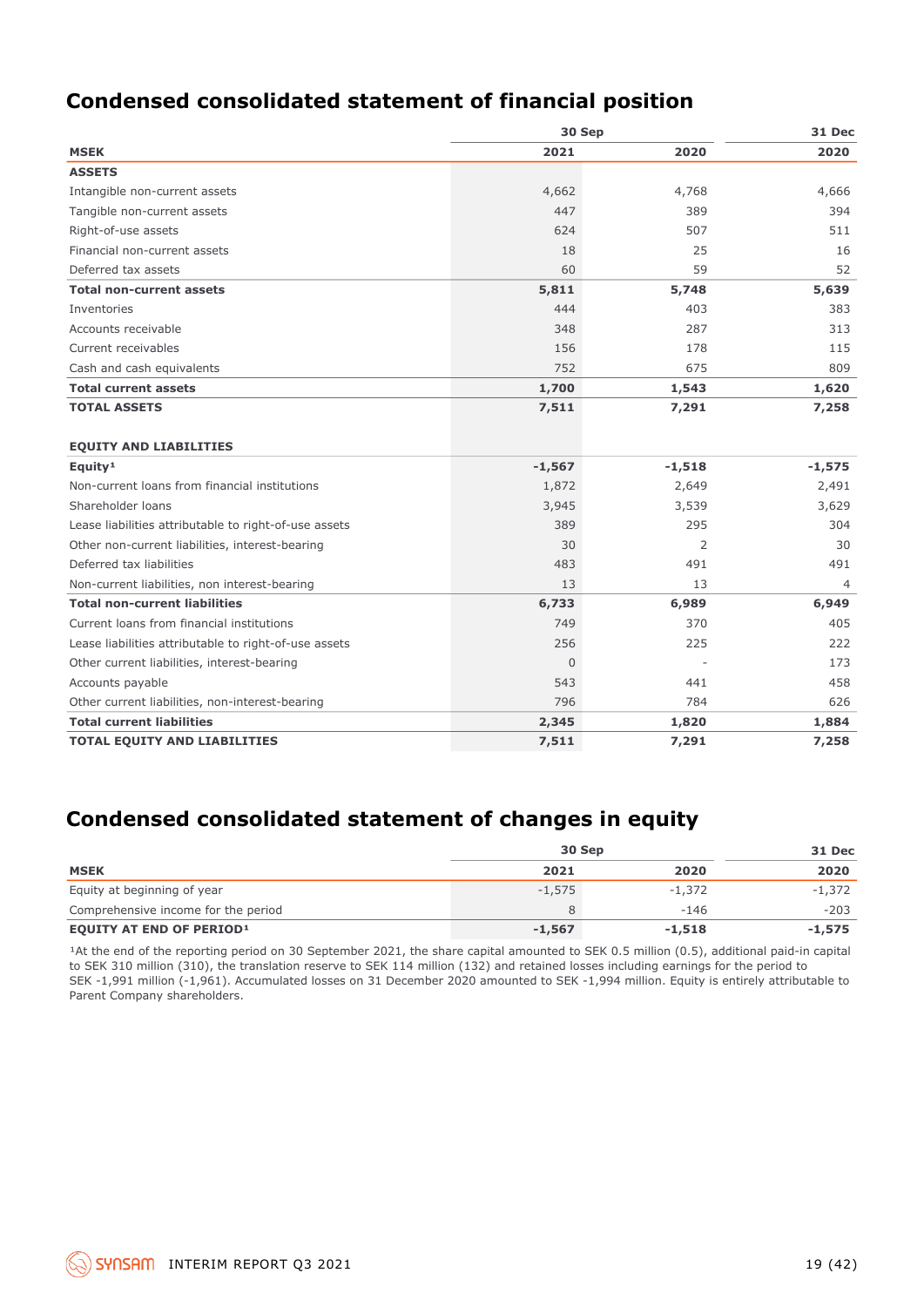## **Condensed consolidated statement of cash flows**

|                                                      | Q <sub>3</sub> |          | Jan-Sep | Jan-Dec |        |
|------------------------------------------------------|----------------|----------|---------|---------|--------|
| <b>MSEK</b>                                          | 2021           | 2020     | 2021    | 2020    | 2020   |
| <b>Operating activities</b>                          |                |          |         |         |        |
| Profit/loss before tax                               | 31             | $-5$     | 72      | $-137$  | $-136$ |
| Adjustments for other non-cash items                 | 92             | 71       | 259     | 233     | 336    |
| Depreciation and amortisation                        | 142            | 134      | 410     | 408     | 532    |
| Income taxes paid                                    | $-11$          | $-3$     | $-76$   | $-7$    | $-19$  |
| Cash flow from operating activities                  |                |          |         |         |        |
| before changes in working capital                    | 254            | 197      | 666     | 498     | 713    |
| Cash flow from changes in working capital:           |                |          |         |         |        |
| Change in inventories                                | $-5$           | $-9$     | $-55$   | $-71$   | $-56$  |
| Change in operating receivables                      | 42             | $-99$    | $-31$   | $-116$  | $-81$  |
| Change in operating liabilities                      | $-39$          | 32       | 8       | 264     | 323    |
| Increased $(-)$ / Decreased $(+)$ funds tied up in   | $-2$           | $-76$    | $-78$   | 77      | 185    |
| working capital                                      |                |          |         |         |        |
| <b>Cash flow from</b>                                |                |          |         |         |        |
| operating activities                                 | 252            | 121      | 587     | 576     | 898    |
| Investments in intangible non-current assets         | $-4$           | $-4$     | $-14$   | $-16$   | $-23$  |
| Investments in tangible non-current assets           | $-53$          | $-20$    | $-144$  | $-98$   | $-137$ |
| Other investing activities                           | $\Omega$       | $\Omega$ | $-7$    | $-5$    | $-5$   |
| <b>Cash flow from</b>                                |                |          |         |         |        |
| investing activities                                 | $-58$          | $-24$    | $-166$  | $-119$  | $-165$ |
| Amortisation of liabilities <sup>1</sup>             | $-71$          | $-65$    | $-497$  | $-199$  | $-342$ |
| <b>Borrowings</b>                                    |                |          |         | 210     | 210    |
| <b>Cash flow from</b>                                |                |          |         |         |        |
| financing activities                                 | $-71$          | -65      | $-497$  | 11      | $-132$ |
| <b>CASH FLOW FOR THE PERIOD</b>                      | 124            | 31       | $-76$   | 468     | 601    |
| <b>CASH AND CASH EQUIVALENTS AT</b>                  |                |          |         |         |        |
| <b>BEGINNING OF PERIOD</b>                           | 623            | 647      | 809     | 223     | 223    |
| Exchange rate differences in cash and cash           |                |          |         |         |        |
| equivalents                                          | 6              | $-3$     | 19      | $-16$   | $-16$  |
| CASH AND CASH EQUIVALENTS AT END OF<br><b>PERIOD</b> | 752            | 675      | 752     | 675     | 809    |

<sup>1</sup>Amortisation of liabilities includes repayment of bank loans and payment of lease liabilities.

## **Condensed Parent Company income statement**

|                                          |       | Q3      | Jan-Sep | Jan-Dec |      |
|------------------------------------------|-------|---------|---------|---------|------|
| <b>MSEK</b>                              | 2021  | 2020    | 2021    | 2020    | 2020 |
| <b>Operating income</b>                  | 0     | -       |         |         |      |
| Operating expenses                       | $-13$ | $^{-1}$ | $-22$   | -4      | $-9$ |
| <b>EBIT</b>                              | $-13$ | -1      | $-22$   | -4      | -8   |
| Financial items                          | -6    | - 1     | $-21$   |         | 4    |
| <b>Profit/loss after financial items</b> | $-18$ | $-2$    | $-42$   | 3       | $-4$ |
| Appropriations                           |       | $\sim$  |         |         | $-1$ |
| Profit/loss before tax                   | $-17$ | $-2$    | $-41$   | 3       | -5   |
| Income tax (expense/benefit)             |       |         |         |         | - 1  |
| <b>PROFIT/LOSS FOR THE PERIOD</b>        | $-17$ | $-2$    | $-41$   |         | -6   |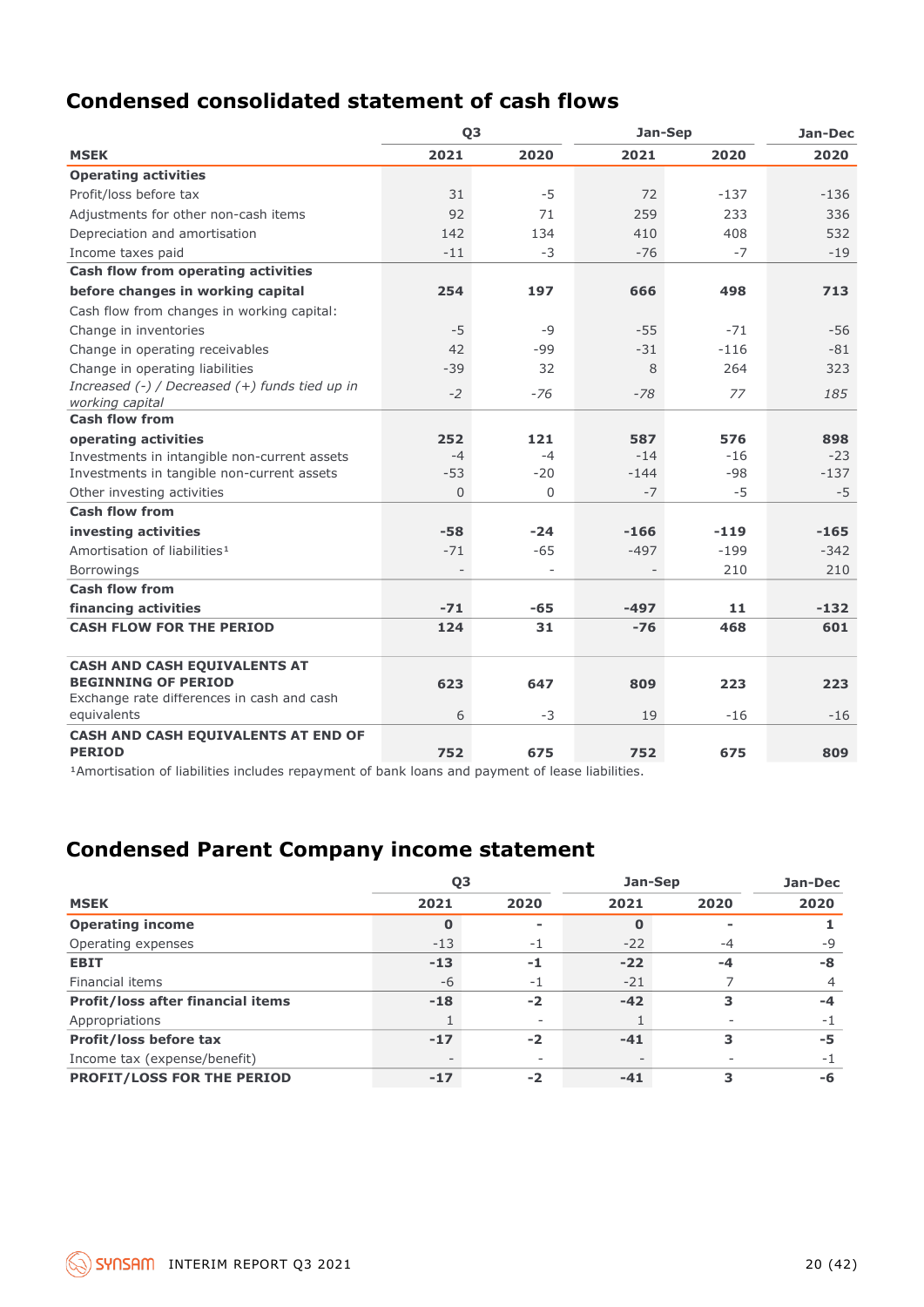## **Condensed Parent Company statement of comprehensive income**

|                                            | Ο3    |      | Jan-Sep | Jan-Dec |      |
|--------------------------------------------|-------|------|---------|---------|------|
| <b>MSEK</b>                                | 2021  | 2020 | 2021    | 2020    | 2020 |
| <b>Profit/loss for the period</b>          | $-17$ | - 7  | -41     |         | -h   |
| <b>COMPREHENSIVE INCOME FOR THE PERIOD</b> | $-17$ | - 7  | -41     |         | -h   |

### **Condensed Parent Company balance sheet**

|                                      | 30 Sep       | 31 Dec |      |
|--------------------------------------|--------------|--------|------|
| <b>MSEK</b>                          | 2021         | 2020   | 2020 |
| <b>ASSETS</b>                        |              |        |      |
| Financial non-current assets         | 539          | 453    | 453  |
| Current receivables                  | 103          | 81     | 83   |
| Cash and cash equivalents            | 28           | 18     | 16   |
| <b>TOTAL ASSETS</b>                  | 670          | 552    | 552  |
| <b>EQUITY AND LIABILITIES</b>        |              |        |      |
| Restricted equity                    | $\mathbf{1}$ | 1      |      |
| Non-restricted equity                | 266          | 316    | 307  |
| <b>Total equity</b>                  | 266          | 316    | 307  |
| Untaxed reserves                     | $\mathbf{1}$ |        |      |
| Non-current liabilities              | 374          | 210    | 213  |
| Other current liabilities            | 5            | 22     | 23   |
| Accrued expenses and deferred income | 24           | 4      | 8    |
| <b>TOTAL EQUITY AND LIABILITIES</b>  | 670          | 552    | 552  |

## **Notes**

#### **Note 1 Accounting policies**

Synsam Group applies the International Financial Reporting Standards (IFRS) adopted by the EU. This interim report has been prepared pursuant to IFRS, applying IAS 34 Interim Financial Reporting. The same accounting policies and calculation methods that were used for the 2020 Annual Report have been applied. These accounting policies are also presented in the IPO prospectus. No new standards, changes or interpretations of existing standards applied from 1 January 2021 are assessed to have had any material impact on the Group's earnings or financial position. This interim report consists of pages 1–34 and should be read in its entirety. Disclosures according to IAS 34.16A are also presented in other sections of this interim report in addition to the financial statements and associated notes.

The Parent Company prepares its accounts in accordance with the Swedish Annual Accounts Act and RFR 2 and applies the same accounting policies and valuation methods as in the most recent Annual Report.

The Parent Company does not apply IFRS 16 Leases in accordance with the exception in RFR 2.

#### *Clarification concerning reporting of the Synsam Lifestyle™ subscription service*

Revenue from Synsam Lifestyle™ is recognised after the agreement is entered into in conjunction with the customer receiving all of the spectacles ordered. For Synsam Lifestyle™, revenue calculated at present value for the entire contract period is recognised when the customer receives his or her spectacles, which takes place at a point in time. This recognition approach is based on a financial assumption that several pairs of spectacles have been sold under a payment instalment plan when the agreement was entered into. Synsam has entered into agreements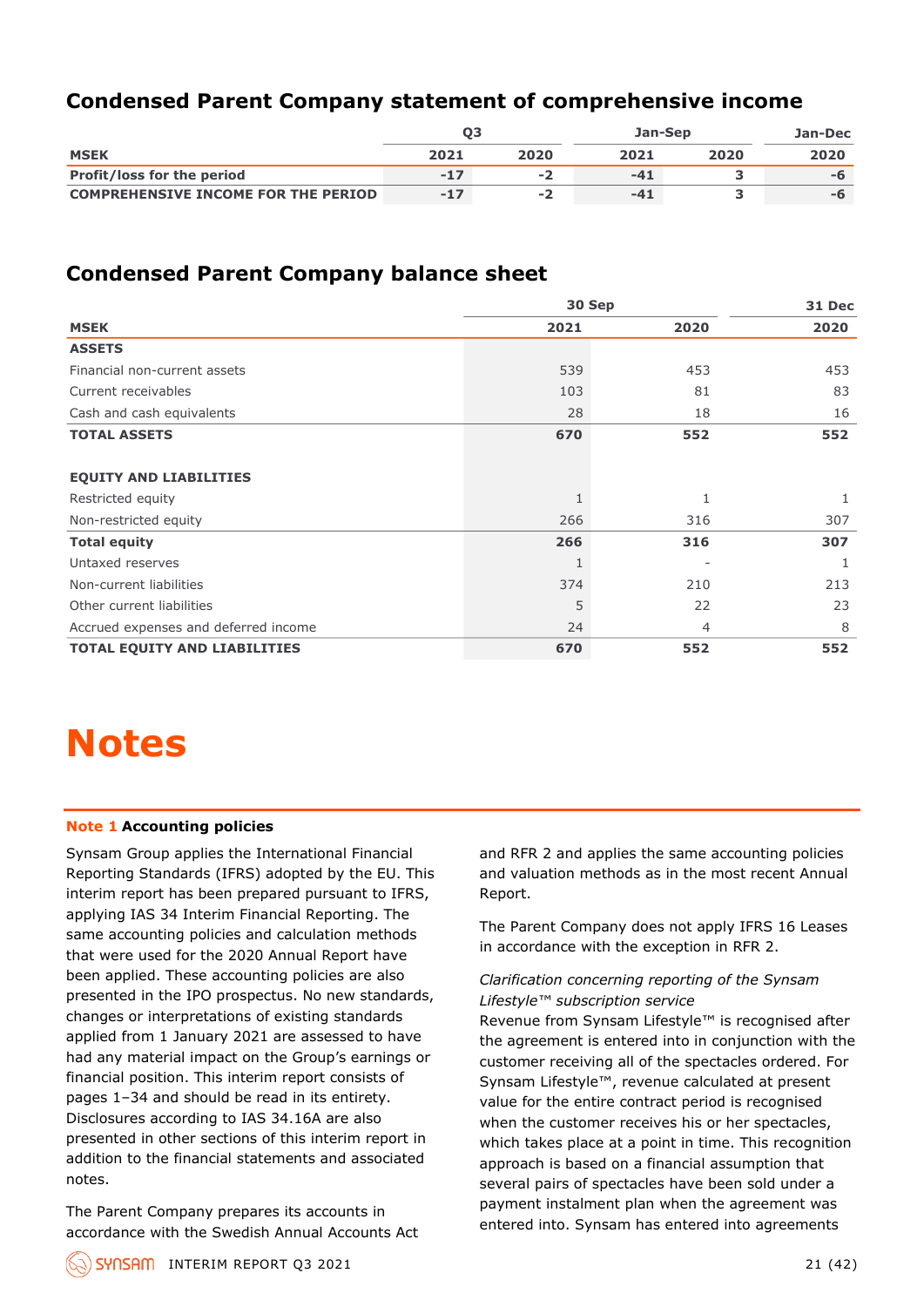with external credit companies to sell the receivables from customers that arise as a result of the agreements. Agreements sold to external credit companies are not recognised in the company's own accounts after payment has been made.

As of 2020, a contact lens subscription can also be included in Synsam Lifestyle™. This contact lens subscription continues to be recognised under contact lens subscriptions, meaning that revenue is recognised upon the delivery of contact lenses, which takes place over time. For further information, refer to Synsam AB's (publ) 2020 Annual Report, Note 1 Accounting policies and valuation principles.

#### *Clarification of reporting between segments and Other and central functions*

Synsam Group has been establishing central warehouse operations since the beginning of 2018.

#### **Note 2 Segment information**

Synsam Group comprises four segments: Sweden, Denmark, Norway and Finland. The segments include the sales derived from the various geographic markets and the costs directly attributable to these sales. Certain costs are decided at Group level and are therefore not included in the individual seaments. including certain marketing expenses and Other central activities and functions, such as the treasury,

The majority of the Group's purchasing of frames is made carried out by the central warehouse, which then sells the frames on to all stores in Sweden, Denmark, Norway and Finland. The central warehouse is a part of Other and central functions. The segments continuously utilise about 96 percent of the central warehouse's profit to reduce the cost of goods for resale based on the segments' actual purchasing volumes for the period. The warehouse's internal profit that arises from sales to the stores is recognised in Other and central functions. The central warehouse is operated as a separate profit centre, but is not sufficiently material to be presented as a separate segment in the financial statements and is not continuously monitored by the chief operating decision maker.

finance and IT functions. These costs are recognised in "Other and central functions." Net sales from external customers come from sales of goods (primarily sales of spectacles, sunglasses and contact lenses) as well as eye examinations (services) and revenue from Synsam Lifestyle™. Net sales in the segments are also specifically monitored for Synsam Lifestyle™.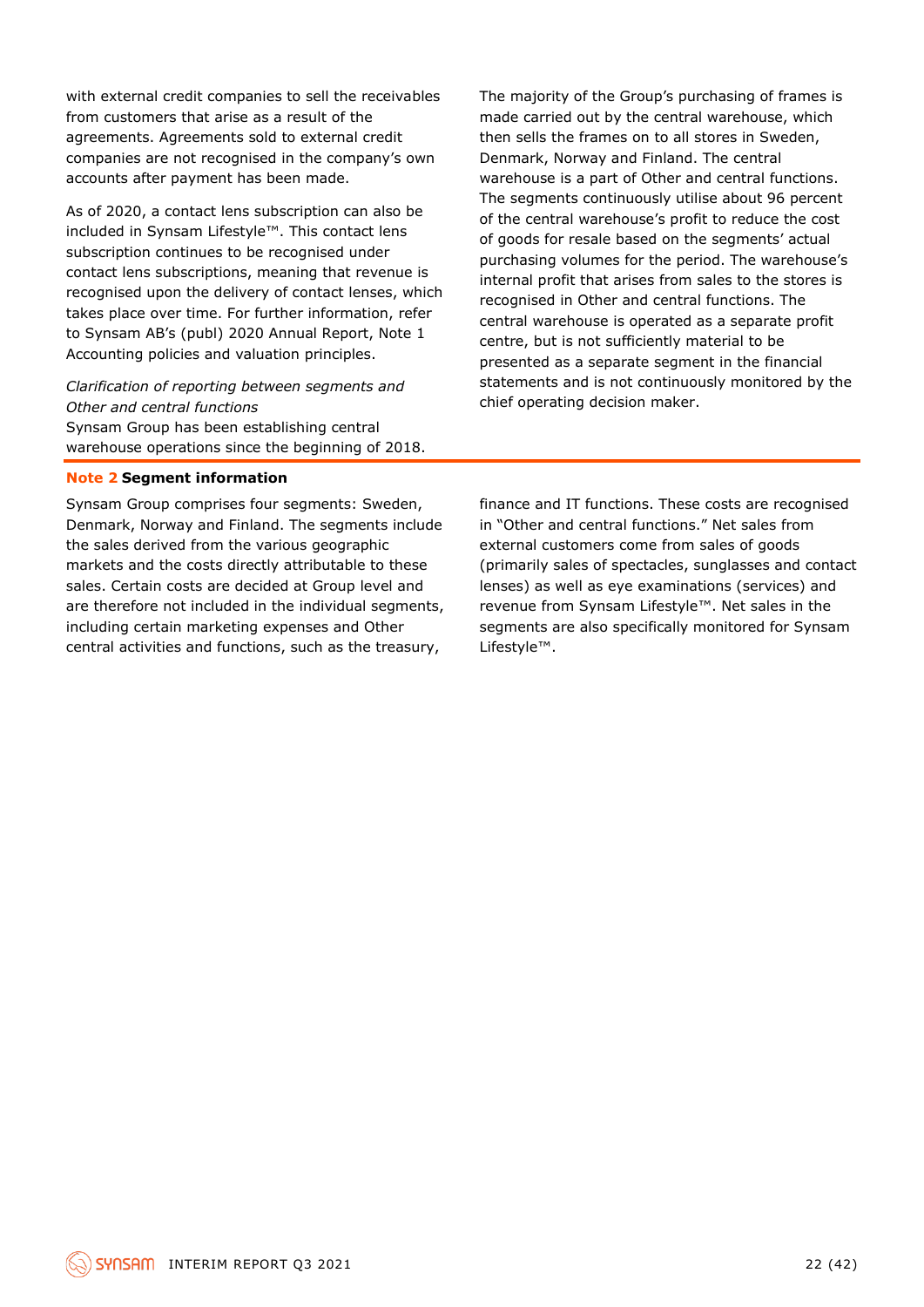| QUARTERLY DATA, SEGMENT AND OTHER AND CENTRAL FUNCTIONS |  |  |  |  |
|---------------------------------------------------------|--|--|--|--|
|---------------------------------------------------------|--|--|--|--|

|                                              | 2021   |                |                   |           | 2020        |                |                |                |           | 2019   |                |                |        |
|----------------------------------------------|--------|----------------|-------------------|-----------|-------------|----------------|----------------|----------------|-----------|--------|----------------|----------------|--------|
| <b>MSEK</b>                                  | Q3     | Q <sub>2</sub> | Q1                | <b>FY</b> | Q4          | Q <sub>3</sub> | Q <sub>2</sub> | Q <sub>1</sub> | <b>FY</b> | Q4     | Q <sub>3</sub> | Q <sub>2</sub> | Q1     |
| <b>NET SALES</b>                             |        |                |                   |           |             |                |                |                |           |        |                |                |        |
| Synsam Sweden                                | 551    | 585            | 508               | 1,820     | 535         | 432            | 415            | 437            | 1,640     | 437    | 391            | 424            | 388    |
| Synsam Denmark                               | 268    | 273            | 216               | 931       | 255         | 250            | 202            | 224            | 1,028     | 243    | 256            | 277            | 252    |
| Synsam Norway                                | 263    | 267            | 231               | 801       | 229         | 216            | 178            | 178            | 847       | 204    | 214            | 222            | 207    |
| Synsam Finland                               | 70     | 64             | 58                | 200       | 53          | 59             | 39             | 48             | 189       | 48     | 45             | 50             | 46     |
| Other and central                            |        |                |                   |           |             |                |                |                |           |        |                |                |        |
| functions                                    | 25     | 25             | 21                | 55        | 20          | 15             | 9              | 11             | 36        | 8      | 9              | 10             | 9      |
| <b>GROUP</b>                                 |        |                | 1,176 1,213 1,034 |           | 3,806 1,093 | 972            | 843            | 899            | 3,741     | 940    | 916            | 983            | 902    |
| Of which, Synsam                             |        |                |                   |           |             |                |                |                |           |        |                |                |        |
| Lifestyle™                                   |        |                |                   |           |             |                |                |                |           |        |                |                |        |
| Synsam Sweden                                | 257    | 282            | 265               | 812       | 259         | 186            | 183            | 184            | 623       | 173    | 140            | 161            | 149    |
| Synsam Denmark                               | 117    | 106            | 94                | 349       | 98          | 90             | 66             | 95             | 396       | 89     | 105            | 104            | 99     |
| Synsam Norway                                | 100    | 97             | 96                | 290       | 91          | 79             | 62             | 58             | 241       | 62     | 65             | 62             | 52     |
| Synsam Finland                               | 31     | 27             | 23                | 69        | 20          | 22             | 11             | 15             | 48        | 13     | 13             | 12             | 11     |
| Other and central                            |        |                |                   |           |             |                |                |                |           |        |                |                |        |
| functions                                    | 14     | 13             | 12                | 35        | 13          | 10             | 6              | 6              | 22        | 5      | 6              | 6              | 5      |
| <b>GROUP</b>                                 | 520    | 526            | 491               | 1,555     | 481         | 388            | 328            | 358            | 1,330     | 343    | 328            | 343            | 316    |
| <b>EBITDA</b>                                |        |                |                   |           |             |                |                |                |           |        |                |                |        |
| Synsam Sweden                                | 202    | 179            | 168               | 576       | 190         | 133            | 111            | 142            | 547       | 156    | 144            | 114            | 133    |
| Synsam Denmark                               | 78     | 80             | 48                | 259       | 79          | 83             | 45             | 52             | 283       | 52     | 82             | 76             | 73     |
| Synsam Norway                                | 67     | 90             | 54                | 164       | 50          | 41             | 47             | 26             | 203       | 39     | 46             | 64             | 53     |
| Synsam Finland                               | 12     | $\mathsf{Q}$   | 9                 | 21        | 3           | 12             | 2              | 5              | 27        | 7      | 6              | 7              | 7      |
| Other and central                            |        |                |                   |           |             |                |                |                |           |        |                |                |        |
| functions                                    | $-45$  | $-18$          | -41               | $-87$     | $-43$       | 4              | $-23$          | $-26$          | $-135$    | $-49$  | $-41$          | $-14$          | $-31$  |
| <b>Total EBITDA</b>                          | 314    | 340            | 239               | 934       | 279         | 272            | 183            | 200            | 925       | 205    | 237            | 247            | 236    |
| Depreciation and<br>amortisation of tangible |        |                |                   |           |             |                |                |                |           |        |                |                |        |
| and intangible non-                          |        |                |                   |           |             |                |                |                |           |        |                |                |        |
| current assets                               | $-142$ | $-137$         | $-132$            | $-532$    | $-124$      | $-134$         | $-138$         | $-136$         | $-528$    | $-132$ | $-133$         | $-131$         | $-132$ |
| <b>EBIT</b>                                  | 171    | 203            | 107               | 402       | 155         | 138            | 45             | 64             | 397       | 73     | 104            | 116            | 104    |
| Net financial items                          | $-141$ | $-165$         | $-104$            | $-538$    | $-154$      | $-143$         | $-141$         | $-100$         | $-526$    | $-132$ | $-136$         | $-124$         | $-134$ |
| <b>Profit/loss before tax</b>                | 31     | 39             | 3                 | $-136$    | 1           | -5             | $-96$          | $-36$          | $-129$    | $-59$  | $-32$          | $-8$           | $-30$  |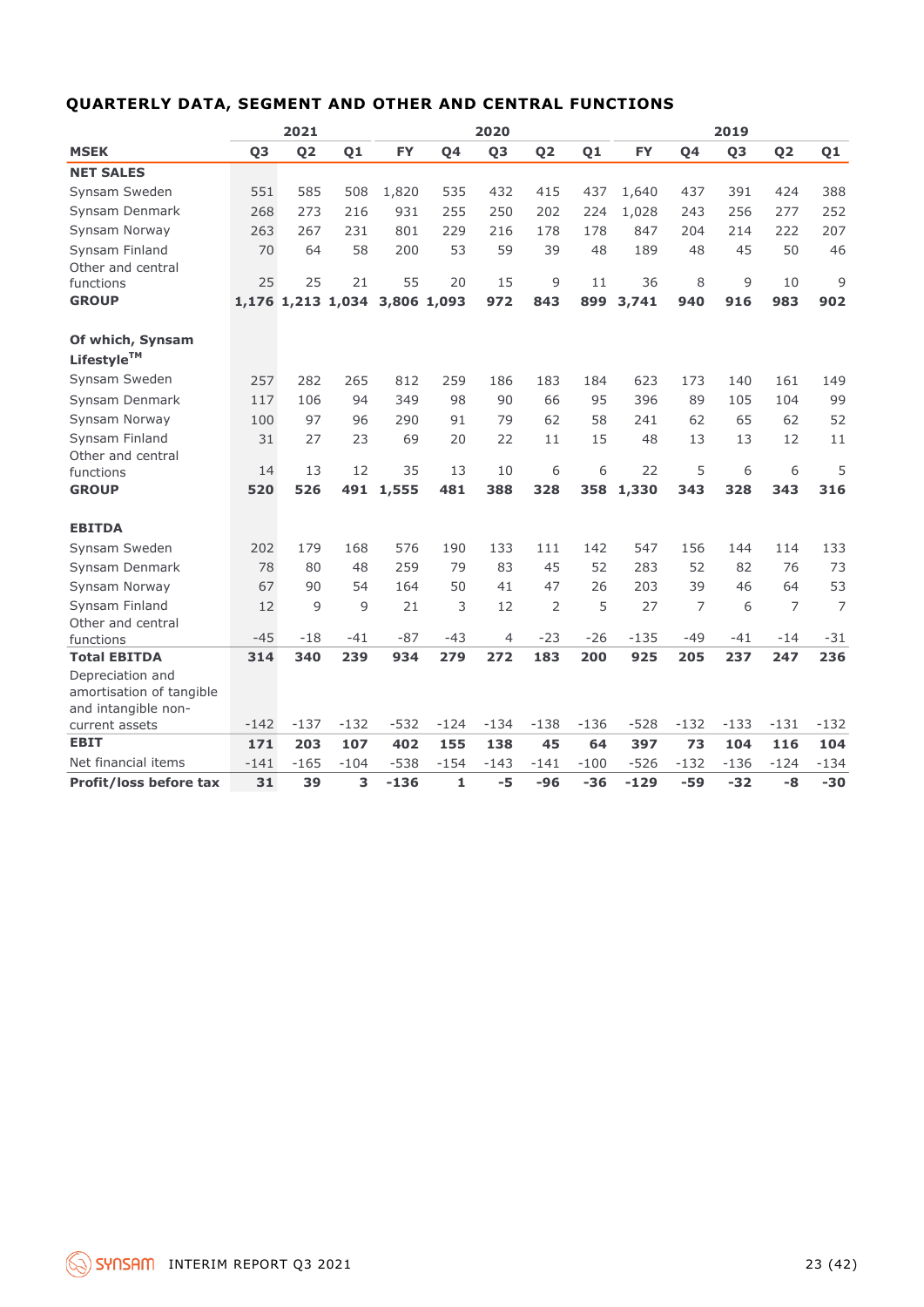|                                                                |                | 2021           |       |           |       | 2020                                                                                                       |                |       |                                            |                | 2019           |                                                                                                           |                |
|----------------------------------------------------------------|----------------|----------------|-------|-----------|-------|------------------------------------------------------------------------------------------------------------|----------------|-------|--------------------------------------------|----------------|----------------|-----------------------------------------------------------------------------------------------------------|----------------|
| <b>MSEK</b>                                                    | Q <sub>3</sub> | Q <sub>2</sub> | Q1    | <b>FY</b> | Q4    | Q <sub>3</sub>                                                                                             | Q <sub>2</sub> | Q1    | <b>FY</b>                                  | Q4             | Q <sub>3</sub> | Q <sub>2</sub>                                                                                            | Q1             |
| <b>EBITDA margin, %</b>                                        |                |                |       |           |       |                                                                                                            |                |       |                                            |                |                |                                                                                                           |                |
| Synsam Sweden                                                  | 36.5           | 30.4           | 32.9  | 31.4      | 35.3  | 30.7                                                                                                       | 26.5           | 32.2  | 33.1                                       | 35.4           | 36.5           | 26.7                                                                                                      | 34.0           |
| Synsam Denmark                                                 | 29.0           | 29.3           | 22.3  | 27.6      | 30.2  | 33.1                                                                                                       | 22.4           | 23.1  | 27.5                                       | 21.4           | 31.9           | 27.5                                                                                                      | 29.0           |
| Synsam Norway                                                  | 25.6           | 33.7           | 23.4  | 20.4      | 21.8  | 18.9                                                                                                       | 26.2           | 14.6  | 23.9                                       | 18.8           | 21.6           | 28.8                                                                                                      | 25.9           |
| Synsam Finland                                                 | 16.6           | 14.8           | 15.7  | 10.6      | 5.1   | 19.7                                                                                                       | 5.0            | 10.3  | 14.4                                       | 13.9           | 14.1           | 14.4                                                                                                      | 15.4           |
| <b>GROUP</b>                                                   | 26.3           | 27.6           | 22.8  | 24.2      | 25.1  | 27.7                                                                                                       | 21.4           | 22.0  | 24.5                                       | 21.5           | 25.7           | 24.9                                                                                                      | 25.8           |
|                                                                |                |                |       |           |       |                                                                                                            |                |       |                                            |                |                |                                                                                                           |                |
| <b>Adjusted EBITDA</b>                                         |                |                |       |           |       |                                                                                                            |                |       |                                            |                |                |                                                                                                           |                |
| Synsam Sweden                                                  | 202            | 179            | 168   | 576       | 190   | 133                                                                                                        | 111            | 142   | 547                                        | 156            | 144            | 114                                                                                                       | 133            |
| Synsam Denmark                                                 | 78             | 80             | 48    | 259       | 79    | 83                                                                                                         | 45             | 52    | 283                                        | 52             | 82             | 76                                                                                                        | 73             |
| Synsam Norway                                                  | 67             | 90             | 54    | 164       | 50    | 41                                                                                                         | 47             | 26    | 203                                        | 39             | 46             | 64                                                                                                        | 53             |
| Synsam Finland                                                 | 12             | 9              | 9     | 21        | 3     | 12                                                                                                         | $\overline{2}$ | 5     | 27                                         | $\overline{7}$ | 6              | $\overline{7}$                                                                                            | $\overline{7}$ |
| Other and central                                              |                |                |       |           |       |                                                                                                            |                |       |                                            |                |                |                                                                                                           |                |
| functions                                                      | $-22$          | $-3$           | $-31$ | $-73$     | $-30$ | 4                                                                                                          | $-23$          | $-25$ | $-76$                                      | $-14$          | $-27$          | $-11$                                                                                                     | $-25$          |
| <b>GROUP</b>                                                   | 337            | 356            | 248   | 948       | 292   | 272                                                                                                        | 183            | 201   | 984                                        | 240            | 251            | 250                                                                                                       | 242            |
| <b>Adjusted EBITDA</b><br>margin, %                            |                |                |       |           |       |                                                                                                            |                |       |                                            |                |                |                                                                                                           |                |
| Synsam Sweden                                                  | 36.5           | 30.4           | 32.9  | 31.4      | 35.3  | 30.7                                                                                                       | 26.5           | 32.2  | 33.1                                       | 35.4           | 36.5           | 26.7                                                                                                      | 34.0           |
| Synsam Denmark                                                 | 29.0           | 29.3           | 22.3  | 27.6      | 30.2  | 33.1                                                                                                       | 22.4           | 23.1  | 27.5                                       | 21.4           | 31.9           | 27.5                                                                                                      | 29.0           |
| Synsam Norway                                                  | 25.6           | 33.7           | 23.4  | 20.4      | 21.8  | 18.9                                                                                                       | 26.2           | 14.6  | 23.9                                       | 18.8           | 21.6           | 28.8                                                                                                      | 25.9           |
| Synsam Finland                                                 | 16.6           | 14.8           | 15.7  | 10.6      | 5.1   | 19.7                                                                                                       | 5.0            | 10.3  | 14.4                                       | 13.9           | 14.1           | 14.4                                                                                                      | 15.4           |
| <b>GROUP</b>                                                   | 28.3           | 28.9           | 23.7  | 24.6      | 26.2  | 27.7                                                                                                       | 21.4           | 22.1  | 26.0                                       | 25.2           | 27.2           | 25.2                                                                                                      | 26.5           |
|                                                                |                |                |       |           |       |                                                                                                            |                |       |                                            |                |                |                                                                                                           |                |
| <b>Number of stores per</b><br>quarter, Group                  |                |                |       |           |       |                                                                                                            |                |       |                                            |                |                |                                                                                                           |                |
| Directly owned stores                                          | 456            | 451            | 446   |           | 442   | 437                                                                                                        | 435            | 436   |                                            | 432            | 415            | 412                                                                                                       | 409            |
| Franchise stores                                               | 39             | 39             | 38    |           | 38    | 38                                                                                                         | 38             | 39    |                                            | 40             | 41             | 42                                                                                                        | 43             |
| <b>Total</b>                                                   | 495            | 490            | 484   |           | 480   | 475                                                                                                        | 473            | 475   |                                            | 472            | 456            | 454                                                                                                       | 452            |
| For more information on segments, see pages 10-14.             |                |                |       |           |       |                                                                                                            |                |       |                                            |                |                |                                                                                                           |                |
|                                                                |                |                |       |           |       |                                                                                                            |                |       |                                            |                |                |                                                                                                           |                |
| <b>Note 3 Financial instruments</b>                            |                |                |       |           |       |                                                                                                            |                |       |                                            |                |                |                                                                                                           |                |
| Disclosures on financial instruments measured at fair<br>value |                |                |       |           |       |                                                                                                            |                |       |                                            |                |                | quarter of 2020 and recognised in the same manner                                                         |                |
| The Synsam Group's financial instruments are                   |                |                |       |           |       |                                                                                                            |                |       |                                            |                |                | as previously, totalling SEK -1 million (-2) at the end                                                   |                |
| recognised and measured at amortised cost or at fair           |                |                |       |           |       |                                                                                                            |                |       |                                            |                |                | of the third quarter of 2021. The main methods and<br>assumptions used to determine the fair value of the |                |
| value through profit or loss. Measurement at fair              |                |                |       |           |       |                                                                                                            |                |       |                                            |                |                |                                                                                                           |                |
| value takes place by dividing the measurements into            |                |                |       |           |       |                                                                                                            |                |       |                                            |                |                | financial instruments are described in Note 18 of the                                                     |                |
| three levels, which are described in Note 18 of the            |                |                |       |           |       |                                                                                                            |                |       | 2020 Annual Report. The existing financial |                |                |                                                                                                           |                |
| 2020 Annual Report. All of the company's financial             |                |                |       |           |       | instruments are of the same character as those                                                             |                |       |                                            |                |                |                                                                                                           |                |
|                                                                |                |                |       |           |       | described in the 2020 Annual Report. The fair value<br>of financial instruments essentially corresponds to |                |       |                                            |                |                |                                                                                                           |                |
| instruments are included in Level 2 except for                 |                |                |       |           |       |                                                                                                            |                |       |                                            |                |                |                                                                                                           |                |
| contingent considerations, which are included in               |                |                |       |           |       |                                                                                                            |                |       |                                            |                |                | the carrying amount since they either have short                                                          |                |
| Level 3. At the end of the third quarter of 2021,              |                |                |       |           |       |                                                                                                            |                |       |                                            |                |                | maturities or, in the case of financial instruments                                                       |                |
| contingent considerations amounted to SEK -9 (-)               |                |                |       |           |       | with longer maturities, variable interest or other                                                         |                |       |                                            |                |                |                                                                                                           |                |
| million and pertained to acquisitions that took place          |                |                |       |           |       | terms that enable the repayment of liabilities without                                                     |                |       |                                            |                |                |                                                                                                           |                |
| during 2021. The Group's interest derivatives are              |                |                |       |           |       | additional fees. No hedge accounting is applied. The                                                       |                |       |                                            |                |                |                                                                                                           |                |
| measured at fair value through profit or loss. Older           |                |                |       |           |       | carrying amount of accounts receivable, other                                                              |                |       |                                            |                |                |                                                                                                           |                |
| derivative agreements expired during the second                |                |                |       |           |       | receivables, cash and cash equivalents, accounts                                                           |                |       |                                            |                |                |                                                                                                           |                |
| quarter of 2020, and new interest derivatives that             |                |                |       |           |       | payable and other liabilities constitutes a reasonable                                                     |                |       |                                            |                |                |                                                                                                           |                |
| have been signed were capitalised during the third             |                |                |       |           |       |                                                                                                            |                |       | approximation of the fair value.           |                |                |                                                                                                           |                |

#### **QUARTERLY DATA, SEGMENT AND OTHER AND CENTRAL FUNCTIONS, CONT.**

#### **Note 3 Financial instruments**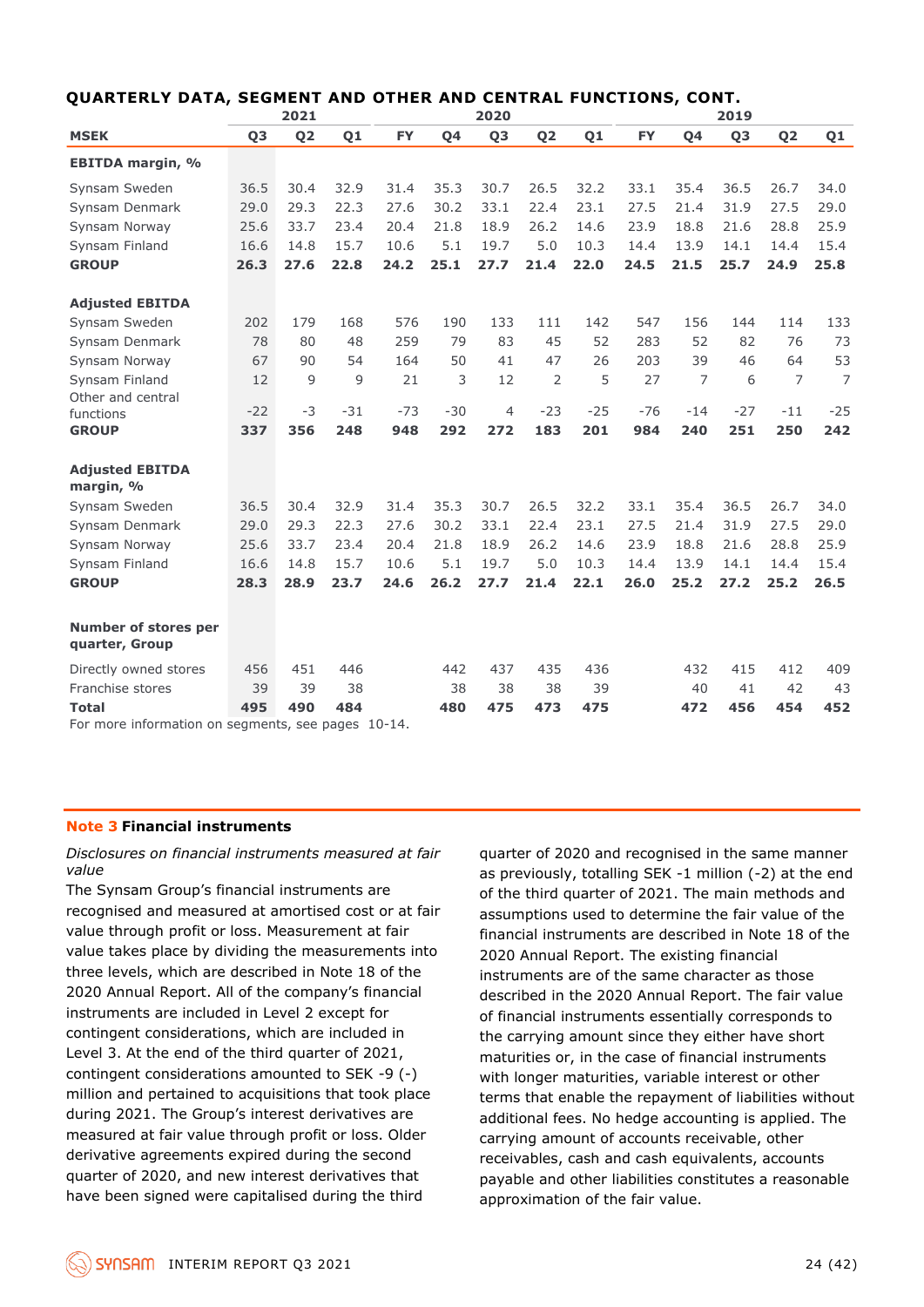#### **CHANGE, LEVEL 3**

|                                 | 30 Sep | 31 Dec |      |
|---------------------------------|--------|--------|------|
| <b>MSEK</b>                     | 2021   | 2020   | 2020 |
| <b>CONTINGENT CONSIDERATION</b> |        |        |      |
| Opening balance                 |        |        |      |
| Additional                      |        | -      |      |
| Settled liabilities             |        | - 1    | $-1$ |
| <b>TOTAL</b>                    | 9      |        |      |

#### **THE GROUP'S DERIVATIVE INSTRUMENTS MEASURED AT FAIR VALUE**

|                                        | 30 Sep | 31 Dec                   |      |
|----------------------------------------|--------|--------------------------|------|
| <b>MSEK</b>                            | 2021   | 2020                     | 2020 |
| <b>FINANCIAL ASSETS</b>                |        |                          |      |
| Derivative instruments: Interest swaps |        | $\sim$                   |      |
| <b>TOTAL</b>                           |        | $\overline{\phantom{a}}$ |      |
| <b>FINANCIAL LIABILITIES</b>           |        |                          |      |
| Derivative instruments: Interest swaps |        |                          |      |
| <b>TOTAL</b>                           |        |                          |      |

#### **THE GROUP'S FINANCIAL ASSETS AND LIABILITIES BY MEASUREMENT CATEGORY, 30 SEPTEMBER 2021**

|                                                       |                       | <b>Fair value</b><br>through profit or | <b>Fair value</b><br>through other<br>comprehensive | Total<br>carrying |
|-------------------------------------------------------|-----------------------|----------------------------------------|-----------------------------------------------------|-------------------|
| <b>MSEK</b>                                           | <b>Amortised cost</b> | <b>loss</b>                            | income                                              | amount            |
| <b>FINANCIAL ASSETS</b>                               |                       |                                        |                                                     |                   |
| Financial non-current assets                          | 18                    |                                        |                                                     | 18                |
| Accounts receivable                                   | 348                   |                                        |                                                     | 348               |
| Receivables for goods delivered but not invoiced      | 16                    |                                        |                                                     | 16                |
| Cash and cash equivalents                             | 752                   |                                        |                                                     | 752               |
| <b>TOTAL</b>                                          | 1,134                 | $\overline{\phantom{0}}$               |                                                     | 1,134             |
| <b>FINANCIAL LIABILITIES</b>                          |                       |                                        |                                                     |                   |
| Interest-bearing non-current liabilities <sup>1</sup> | 6,207                 |                                        |                                                     | 6,208             |
| Non-interest-bearing non-current liabilities          |                       | 9                                      |                                                     | 9                 |
| Interest-bearing current liabilities <sup>1</sup>     | 1,006                 |                                        |                                                     | 1,006             |
| Non-interest-bearing current liabilities              | 543                   |                                        |                                                     | 543               |
| <b>TOTAL</b>                                          | 7,756                 | 10                                     |                                                     | 7,766             |

<sup>1</sup>Includes lease liabilities that are recognised in accordance with IFRS 16 Leases and not in accordance with IFRS 9 Financial Instruments. Recognised as financial liability.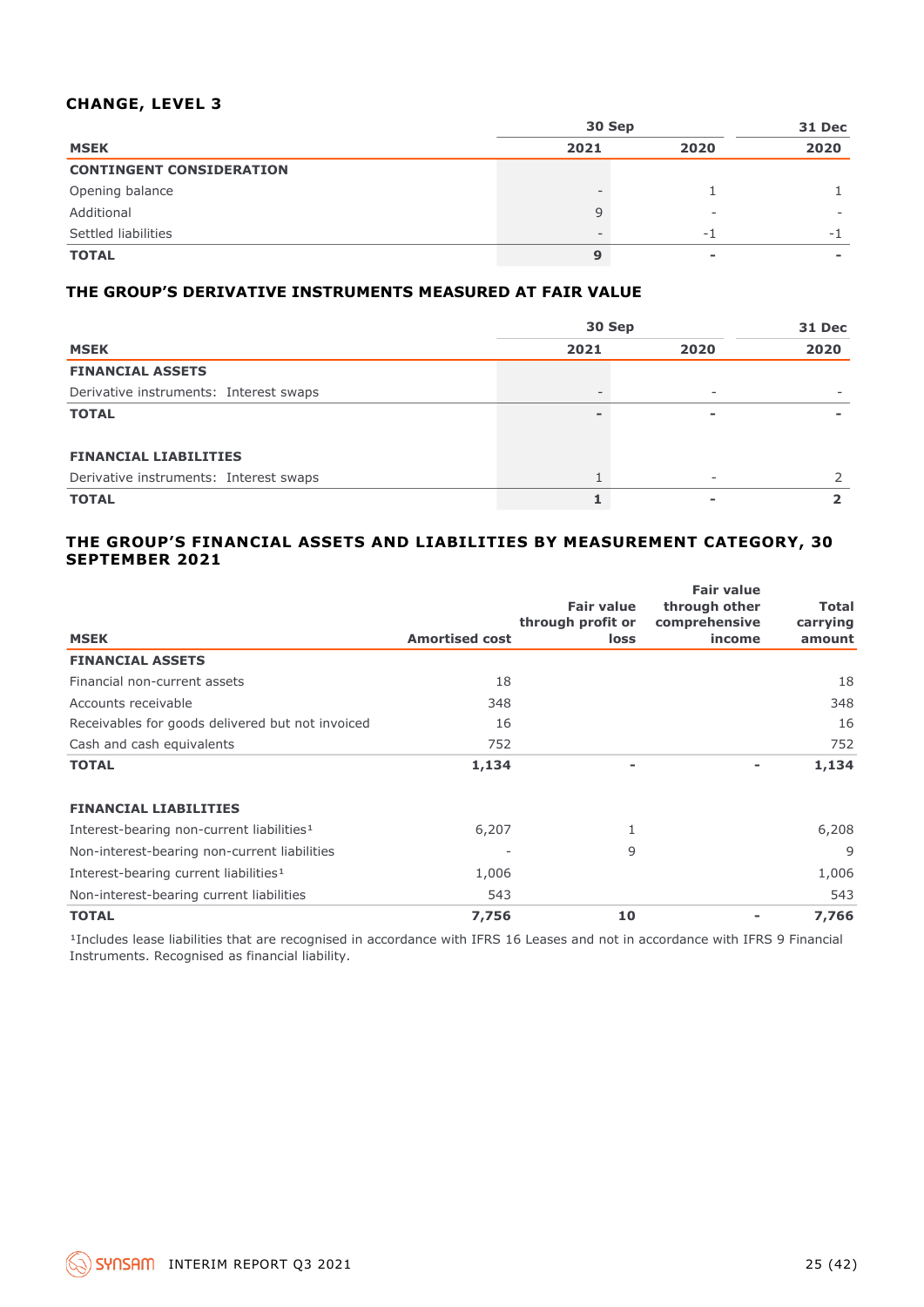#### **THE GROUP'S FINANCIAL ASSETS AND LIABILITIES BY MEASUREMENT CATEGORY, 30 SEPTEMBER 2020**

| <b>MSEK</b>                                           | <b>Amortised cost</b> | <b>Fair value</b><br>through profit or<br>loss | <b>Fair value</b><br>through other<br>comprehensive<br>income | <b>Total</b><br>carrying<br>amount |
|-------------------------------------------------------|-----------------------|------------------------------------------------|---------------------------------------------------------------|------------------------------------|
| <b>FINANCIAL ASSETS</b>                               |                       |                                                |                                                               |                                    |
| Financial non-current assets                          | 17                    |                                                |                                                               | 17                                 |
| Accounts receivable                                   | 287                   |                                                |                                                               | 287                                |
| Receivables for goods delivered but not invoiced      | 51                    |                                                |                                                               | 51                                 |
| Cash and cash equivalents                             | 675                   |                                                |                                                               | 675                                |
| <b>TOTAL</b>                                          | 1,029                 | $\blacksquare$                                 |                                                               | 1,029                              |
| <b>FINANCIAL LIABILITIES</b>                          |                       |                                                |                                                               |                                    |
| Interest-bearing non-current liabilities <sup>1</sup> | 6,483                 | 2                                              |                                                               | 6,485                              |
| Interest-bearing current liabilities <sup>1</sup>     | 595                   |                                                |                                                               | 595                                |
| Non-interest-bearing current liabilities              | 441                   |                                                |                                                               | 441                                |
| <b>TOTAL</b>                                          | 7,519                 | 2                                              |                                                               | 7,521                              |

<sup>1</sup>Includes lease liabilities that are recognised in accordance with IFRS 16 Leases and not in accordance with IFRS 9 Financial Instruments. Recognised as financial liability.

#### **THE GROUP'S FINANCIAL ASSETS AND LIABILITIES BY MEASUREMENT CATEGORY, 31 DECEMBER 2020**

| <b>MSEK</b>                                           | <b>Amortised cost</b> | <b>Fair value</b><br>through profit or<br>loss | <b>Fair value</b><br>through other<br>comprehensive<br>income | <b>Total</b><br>carrying<br>amount |
|-------------------------------------------------------|-----------------------|------------------------------------------------|---------------------------------------------------------------|------------------------------------|
| <b>FINANCIAL ASSETS</b>                               |                       |                                                |                                                               |                                    |
| Financial non-current assets                          | 16                    |                                                |                                                               | 16                                 |
| Accounts receivable                                   | 313                   |                                                |                                                               | 313                                |
| Receivables for goods delivered but not invoiced      | 17                    |                                                |                                                               | 17                                 |
| Cash and cash equivalents                             | 809                   |                                                |                                                               | 809                                |
| <b>TOTAL</b>                                          | 1,155                 | -                                              |                                                               | 1,155                              |
| <b>FINANCIAL LIABILITIES</b>                          |                       |                                                |                                                               |                                    |
| Interest-bearing non-current liabilities <sup>1</sup> | 6,424                 | 2                                              |                                                               | 6,425                              |
| Interest-bearing current liabilities <sup>1</sup>     | 800                   |                                                |                                                               | 800                                |
| Non-interest-bearing current liabilities              | 458                   |                                                |                                                               | 458                                |
| <b>TOTAL</b>                                          | 7,681                 | 2                                              |                                                               | 7,683                              |

<sup>1</sup>Includes lease liabilities that are recognised in accordance with IFRS 16 Leases and not in accordance with IFRS 9 Financial Instruments. Recognised as financial liability.

#### **Note 4 Related-party transactions**

The nature and amounts of the related-party transactions that took place during the period are in line with the description in the 2020 Annual Report.

#### **Note 5 Events after the end of the period**

For information on events after the end of the period, refer to pages 15–16.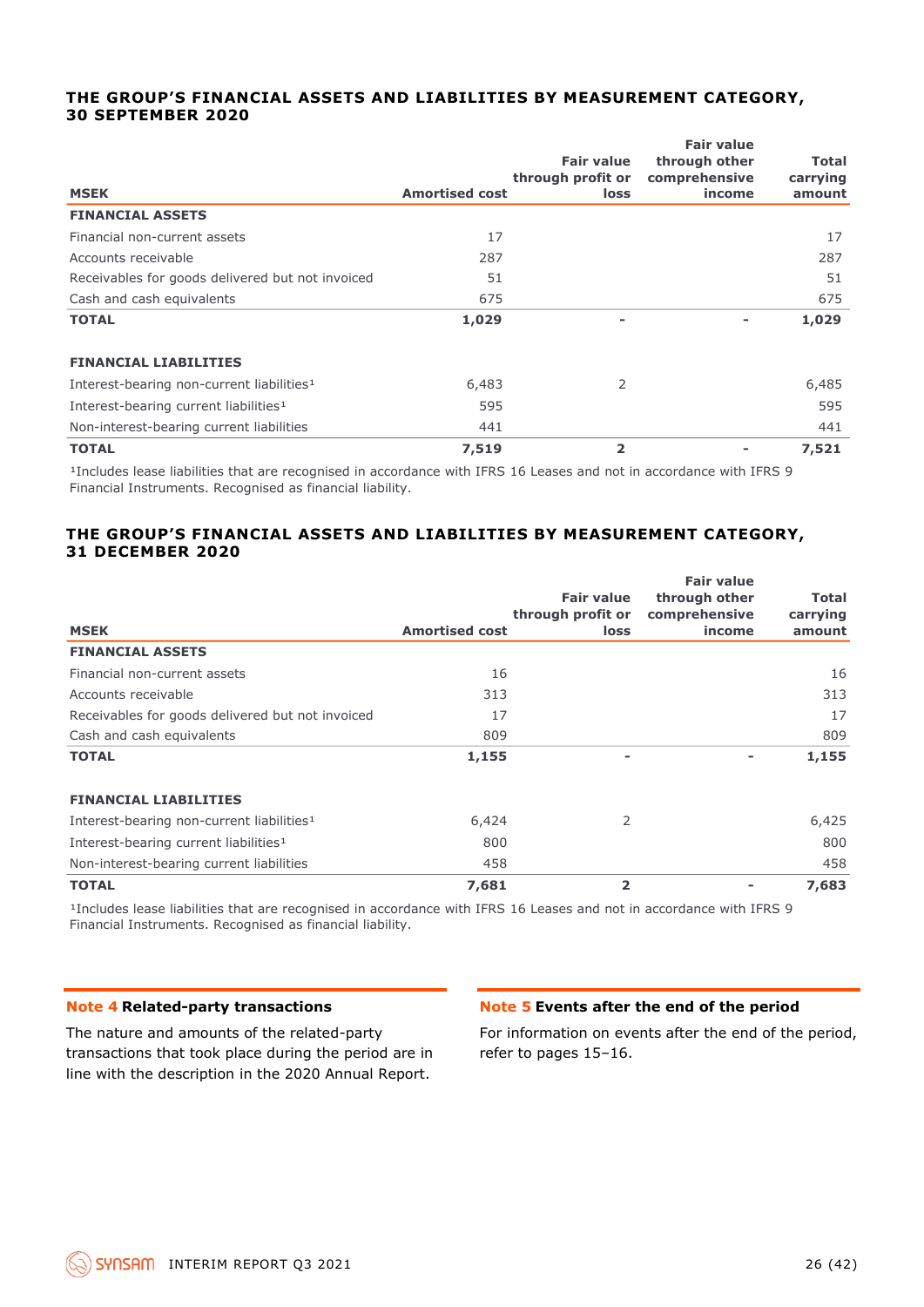#### **Note 6 Acquisitions and establishments**

For information on acquisitions and establishments during the period, refer to page 9.

The acquisition had only a marginal impact on the Group's sales and earnings.

#### *Business combinations* First quarter of 2021

On 1 March 2021, 100 percent of Audionomkliniken Sverige AB, referred to as Audionomkliniken below, was acquired. The total purchase consideration amounted to SEK 21 million, consisting of a fixed component of SEK 13 million that was established on the acquisition date, of which SEK 9 million has already been paid in cash, and a contingent consideration of SEK 9 million. Acquired assets amounted to SEK 6 million, acquired liabilities totalled SEK 2 million and equity amounted to SEK 4 million.

The preliminary acquisition analysis revealed that acquired surplus values totalled SEK 18 million, of which SEK 14 million was attributable to goodwill and SEK 4 million to customer relations, net after deferred tax. This goodwill is not expected to be tax deductible.

The contingent consideration is divided into two separate components that are subject to different terms and have been recognised based on probable outcomes, one of which represents the maximum amount according to the agreement. Provided the terms are fulfilled, both components will fall due for payment after two to three years.

The acquisition is expected to provide Synsam with synergies by making it possible to offer eye examinations and hearing tests in the same premises. The acquisition is recognised in the cash flow for the quarter in an amount of SEK 6 million, corresponding to the net of the amount paid and the cash received and is included in "Other investing activities". Acquisition costs totalled SEK 0 million.

Audionomkliniken's net sales from the acquisition date amounted to SEK 1 million in the first quarter of 2021, with earnings before net financial items of SEK 0 million. If Audionomkliniken had been acquired on 1 January 2021, net sales for the first quarter would have totalled SEK 2 million and earnings before net financial items would have totalled SEK 0 million. Audionomkliniken is recognised in Other and central functions.

#### **Note 7 Provision for tax dispute**

One of the subsidiaries in the Group has an ongoing tax dispute with the Swedish Tax Agency related to the deductibility of intra-Group interest for the 2014 and 2015 income-tax returns. The legal process is ongoing but a provision was made in 2018 in an amount of SEK 70.0 million, plus penalty interest. Synsam's assessment is that the provision is

sufficient to fully cover the dispute and no further changes have been made to the amount of the provision other than updated interest on the liability. The remaining risk pertains to a possible liquidity flow in the event that the subsidiary loses the tax dispute.

#### **Note 8 Impact of the Covid-19 pandemic on accounting**

As a result of the Covid-19 pandemic, which broke out in the spring of 2020, Synsam was granted rentfree months by its landlords in certain cases and rent reductions for a certain period of time in others. In these cases, recognition according to IFRS 16 Leases is complicated, and a statement regarding accounting exemptions has been adopted by the EU. Synsam is following the exemption rule which, in brief, entails that rent reductions received are to be recognised in profit or loss in the quarter in which they are received, beginning in the second quarter of 2020 and throughout the period in which the exemption rule may be applied, until 30 June 2022. The rent relief received in the quarter totalled SEK - (0) million. For full-year 2020, the amount

totalled SEK 12 million, of which the majority, SEK 10 million, pertained to the Sweden segment.

For the Group, the impact on earnings as a result of the government assistance received is recognised as a reduction of expenses. In cases where the Group lacks corresponding expenses, specifically with respect to amortisation of goodwill in Denmark, the government assistance is recognised under "Other operating income". The structure of government assistance programmes differs depending on the country, and in certain cases, a reconciliation will take place in 2021 to ensure that the compensation received has been correctly calculated when the period for government assistance ends. The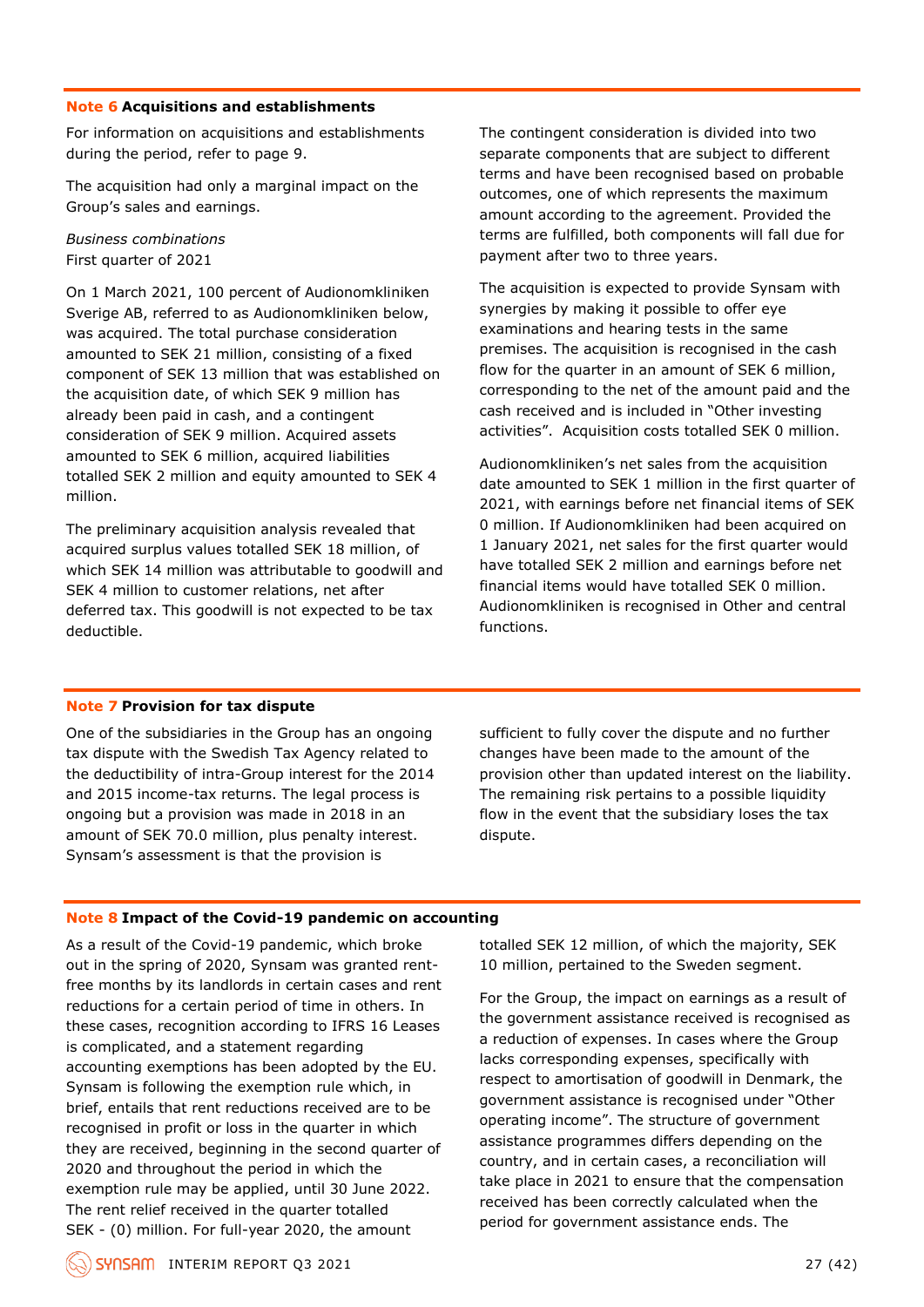government assistance received during the third quarter of 2021 that impacted EBITDA amounted to SEK 5 million (6), of which SEK 3 million (1) pertained to the Sweden segment, SEK 2 million (0) to the Denmark segment, SEK 0 million (5) to the Norway segment and SEK 0 million (0) to Other and central functions. The government assistance received during the first nine months of 2021 that impacted EBITDA amounted to SEK 13 million (30), of which SEK 7 million (6) pertained to the Sweden segment, SEK 6 million (18) to the Denmark segment, SEK 0 million (5) to the Norway segment and SEK 0 million (1) to Other and central functions.

For full-year 2020, EBITDA was impacted in an amount of SEK 48 million, with the Sweden segment impacted in an amount of SEK 9 million, the Denmark in an amount of SEK 30 million, the Norway in an amount of SEK 5 million and the Finland segment in an amount of SEK 2 million. Other and

central functions was impacted in an amount of SEK 1 million.

Excluding the aforementioned rent relief, the government assistance that the Group received in 2020 and the first nine months of 2021 that does not need to be repaid pertained primarily to furlough compensation and compensation for sick pay costs. In Norway, furlough compensation is paid directly to the employee and is therefore not included in the above amounts. During 2020, the Synsam Group availed itself of the opportunity provided by the Swedish and Danish governments to defer tax and VAT payments. The Group's liability on 31 December 2020 totalled SEK 196 million, which enabled the Group to maintain a more secure liquidity level. The liability was settled in its entirety during the first half of 2021. In Sweden, interest was charged on the deferred amount, and after a certain time an additional fee was also levied on the deferred amount.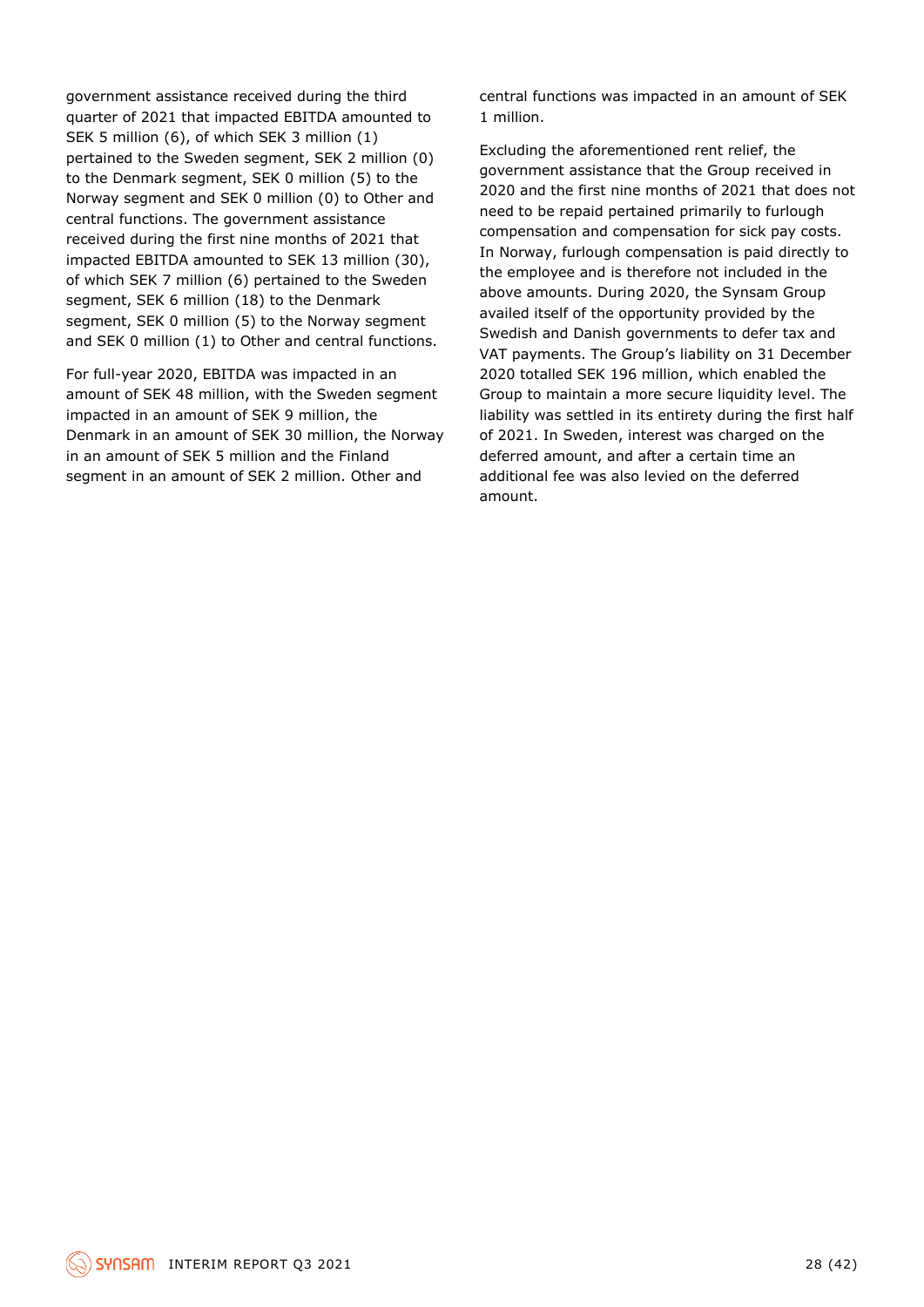## **Other financial information**

#### **QUARTERLY DATA**

|                                          |                | 2021           |                |           |                | 2020           |                |         |           |           | 2019           |                |         |
|------------------------------------------|----------------|----------------|----------------|-----------|----------------|----------------|----------------|---------|-----------|-----------|----------------|----------------|---------|
| <b>MSEK</b>                              | Q <sub>3</sub> | Q <sub>2</sub> | Q1             | <b>FY</b> | <b>04</b>      | Q <sub>3</sub> | Q <sub>2</sub> | Q1      | <b>FY</b> | <b>04</b> | Q <sub>3</sub> | Q <sub>2</sub> | Q1      |
| <b>Total revenue</b>                     | 1,191          | 1,231          | 1,045          | 3,860     | 1,113          | 985            | 856            | 907     | 3,781     | 952       | 924            | 992            | 913     |
| <b>EBITDA</b>                            | 314            | 340            | 239            | 934       | 279            | 272            | 183            | 200     | 925       | 205       | 237            | 247            | 236     |
| <b>EBITA</b>                             | 206            | 238            | 143            | 543       | 190            | 173            | 80             | 100     | 535       | 107       | 139            | 150            | 138     |
| <b>EBIT</b>                              | 171            | 203            | 107            | 402       | 155            | 138            | 45             | 64      | 397       | 73        | 104            | 116            | 104     |
| Net financial items<br>Profit/loss after | $-141$         | $-165$         | $-104$         | $-538$    | $-154$         | $-143$         | $-141$         | $-100$  | $-526$    | $-132$    | $-136$         | $-124$         | $-134$  |
| financial items<br>Income tax            | 31             | 39             | 3              | $-136$    | $\mathbf{1}$   | $-5$           | $-96$          | $-36$   | $-129$    | $-59$     | $-32$          | -8             | $-30$   |
| (expense/benefit)                        | $-29$          | $-25$          | $-15$          | $-60$     | $-35$          | $-20$          | 15             | $-20$   | $-49$     | 8         | $-67$          | 5              | 5       |
| period                                   | $\overline{2}$ | 14             | $-12$          | $-195$    | $-34$          | $-25$          | $-81$          | $-56$   | $-178$    | $-51$     | $-99$          | $-3$           | $-25$   |
| EBITDA margin, %                         | 26.3           | 27.6           | 22.8           | 24.2      | 25.1           | 27.7           | 21.4           | 22.0    | 24.5      | 21.5      | 25.7           | 24.9           | 25.8    |
| EBITA margin, %                          | 17.3           | 19.4           | 13.6           | 14.1      | 17.1           | 17.6           | 9.3            | 11.0    | 14.1      | 11.3      | 15.0           | 15.1           | 15.2    |
| EBIT margin, %                           | 14.4           | 16.5           | 10.3           | 10.4      | 13.9           | 14.0           | 5.2            | 7.0     | 10.5      | 7.7       | 11.2           | 11.7           | 11.4    |
| Investments,<br>excluding                |                |                |                |           |                |                |                |         |           |           |                |                |         |
| acquisitions <sup>1</sup>                | 59             | 60             | 43             | 164       | 48             | 24             | 50             | 42      | 168       | 71        | 29             | 33             | 34      |
| Maintenance<br>investments               | 30             | 37             | 30             | 70        | 28             | 17             | 8              | 17      | 80        | 32        | 18             | 14             | 16      |
| Expansion<br>investments<br>Strategic    | 21             | 20             | 11             | 65        | 16             | 5              | 26             | 19      | 88        | 40        | 11             | 19             | 18      |
| investments                              | 8              | $\overline{4}$ | $\overline{2}$ | 28        | $\overline{4}$ | 3              | 16             | 5       |           |           |                |                |         |
| Earnings per share,<br>SEK <sub>2</sub>  | 0.02           | 0.19           | $-0.17$        | $-2.73$   | $-0.47$        | $-0.35$        | $-1.13$        | $-0.78$ | $-2.48$   | $-0.72$   | $-1.38$        | $-0.04$        | $-0.35$ |

<sup>1</sup>Investments in this table include leases for tangible non-current assets, such as cars and optical equipment. However, these have not been included in the Group's cash flow from investing activities.

²A share split was carried out in October 2021, after the end of the reporting period, which increased the number of shares from 37,181,942 to 71,611,720. Earnings per share has been retroactively restated for all periods presented based on this split. As of the date of publication, there were 150,000,000 shares. For more information, refer to the section "Events after the end of the period."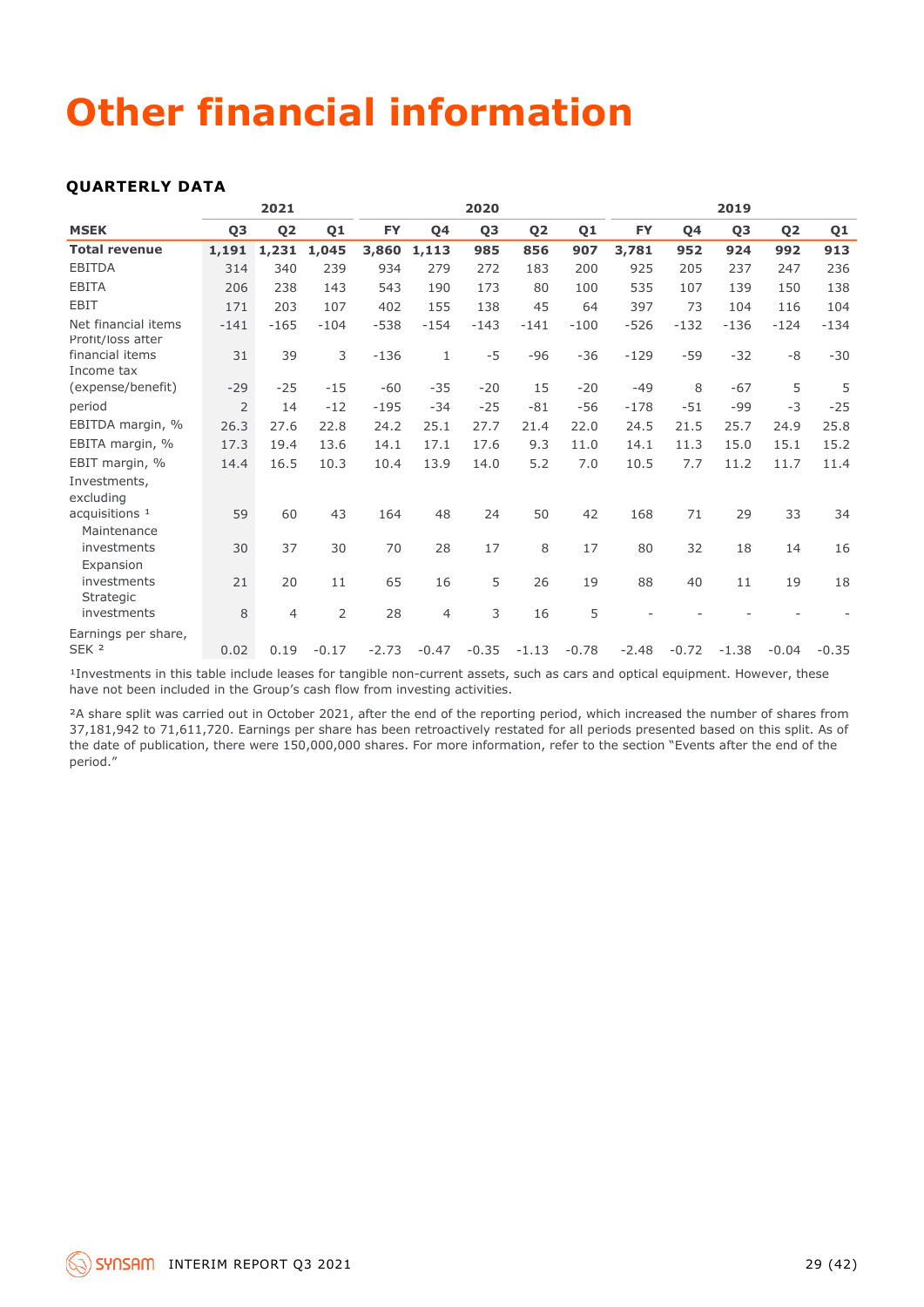#### **PERFORMANCE MEASURES**

|                                                                   |            | Q <sub>3</sub> | Jan-Sep    | Jan-Dec    |            |
|-------------------------------------------------------------------|------------|----------------|------------|------------|------------|
| <b>MSEK</b>                                                       | 2021       | 2020           | 2021       | 2020       | 2020       |
| <b>Sales measures</b>                                             |            |                |            |            |            |
| Total revenue                                                     | 1,191      | 985            | 3,468      | 2,748      | 3,860      |
| Growth, %                                                         | 20.9       | 6.6            | 26.2       | $-2.9$     | 2.1        |
| Net sales                                                         | 1,176      | 972            | 3,423      | 2,714      | 3,806      |
| Net sales growth, %                                               | 21.0       | 6.1            | 26.1       | $-3.1$     | 1.8        |
| Organic growth, %                                                 | 21.0       | 8.5            | 27.0       | $-2.1$     | 3.2        |
| <b>Earnings measures</b>                                          |            |                |            |            |            |
| <b>EBIT</b>                                                       | 171        | 138            | 482        | 247        | 402        |
| <b>EBITA</b>                                                      | 206        | 173            | 587        | 353        | 543        |
| Adjusted EBITA                                                    | 229        | 173            | 635        | 354        | 557        |
| <b>EBITDA</b>                                                     | 314        | 272            | 893        | 655        | 934        |
| Adjusted EBITDA                                                   | 337        | 272            | 940        | 656        | 948        |
| <b>Margin measures</b>                                            |            |                |            |            |            |
| Gross margin, %                                                   | 75.8       | 75.4           | 75.8       | 74.3       | 75.0       |
| EBIT margin, %                                                    | 14.4       | 14.0           | 13.9       | 9.0        | 10.4       |
| EBITDA margin, %                                                  | 26.3       | 27.7           | 25.7       | 23.8       | 24.2       |
| Adjusted EBITDA margin, %                                         | 28.3       | 27.7           | 27.1       | 23.9       | 24.6       |
| EBITA margin, %                                                   | 17.3       | 17.6           | 16.9       | 12.9       | 14.1       |
| Adjusted EBITA margin, %                                          | 19.2       | 17.6           | 18.3       | 12.9       | 14.4       |
| <b>Cash flow measures</b>                                         |            |                |            |            |            |
| Cash flow from operating activities                               | 252        | 121            | 587        | 576        | 898        |
| Cash flow from operating activities / Adjusted<br>EBITDA, %       | 75.0       | 44.3           | 62.4       | 87.7       | 94.8       |
| <b>Capital structure</b>                                          |            |                |            |            |            |
| External net debt                                                 | 2,535      | 2,888          | 2,535      | 2,888      | 2,636      |
| External net debt/Adjusted EBITDA 1                               | n/a        | n/a            | 2.06       | 3.22       | 2.78       |
| Equity/assets ratio, %                                            | $-20.9$    | $-20.8$        | $-20.9$    | $-20.8$    | $-21.7$    |
| Return                                                            |            |                |            |            |            |
| Return on equity, %                                               | n/a        | n/a            | n/a        | n/a        | n/a        |
| <b>The share</b>                                                  |            |                |            |            |            |
| Number of shares at end of period 2                               | 37,181,942 | 37,181,942     | 37,181,942 | 37,181,942 | 37,181,942 |
| Average number of shares during the period <sup>2</sup>           | 71,611,720 | 71,611,720     | 71,611,720 | 71,611,720 | 71,611,720 |
| Earnings per share before and after dilution,<br>SEK <sub>2</sub> | 0.02       | $-0.35$        | 0.05       | $-2.26$    | $-2.73$    |

<sup>1</sup>The performance measure external net debt / Adjusted EBITDA is calculated based on a rolling 12-month basis for January–September.

<sup>2</sup>A share split was carried out in October 2021, after the end of the reporting period, which increased the number of shares from 37,181,942 to 71,611,720. Earnings per share has been retroactively restated for all periods presented based on this split. As of the date of publication, there were 150,000,000 shares. For more information, refer to the section "Events after the end of the period."

#### **NUMBER OF STORES**

|                |      | <b>Sweden</b><br>30 Sep | 30 Sep | <b>Denmark</b> |      | <b>Finland</b><br><b>Other</b><br><b>Norway</b><br>30 Sep<br>30 Sep<br>30 Sep |      |      |      |      | Group<br>30 Sep |      |
|----------------|------|-------------------------|--------|----------------|------|-------------------------------------------------------------------------------|------|------|------|------|-----------------|------|
|                | 2021 | 2020                    | 2021   | 2020           | 2021 | 2020                                                                          | 2021 | 2020 | 2021 | 2020 | 2021            | 2020 |
| Directly owned | 195  | 185                     | 112    | 111            | 110  | 107                                                                           | 33   | 31   | 6    |      | 456             | 437  |
| Franchise      | 28   | 27                      | q      | Q              |      |                                                                               |      |      | 0    |      | 39              | 38   |
| <b>Total</b>   | 223  | 212                     | 121    | 120            | 112  | 109                                                                           | 33   | 31   | 6    |      | 495             | 475  |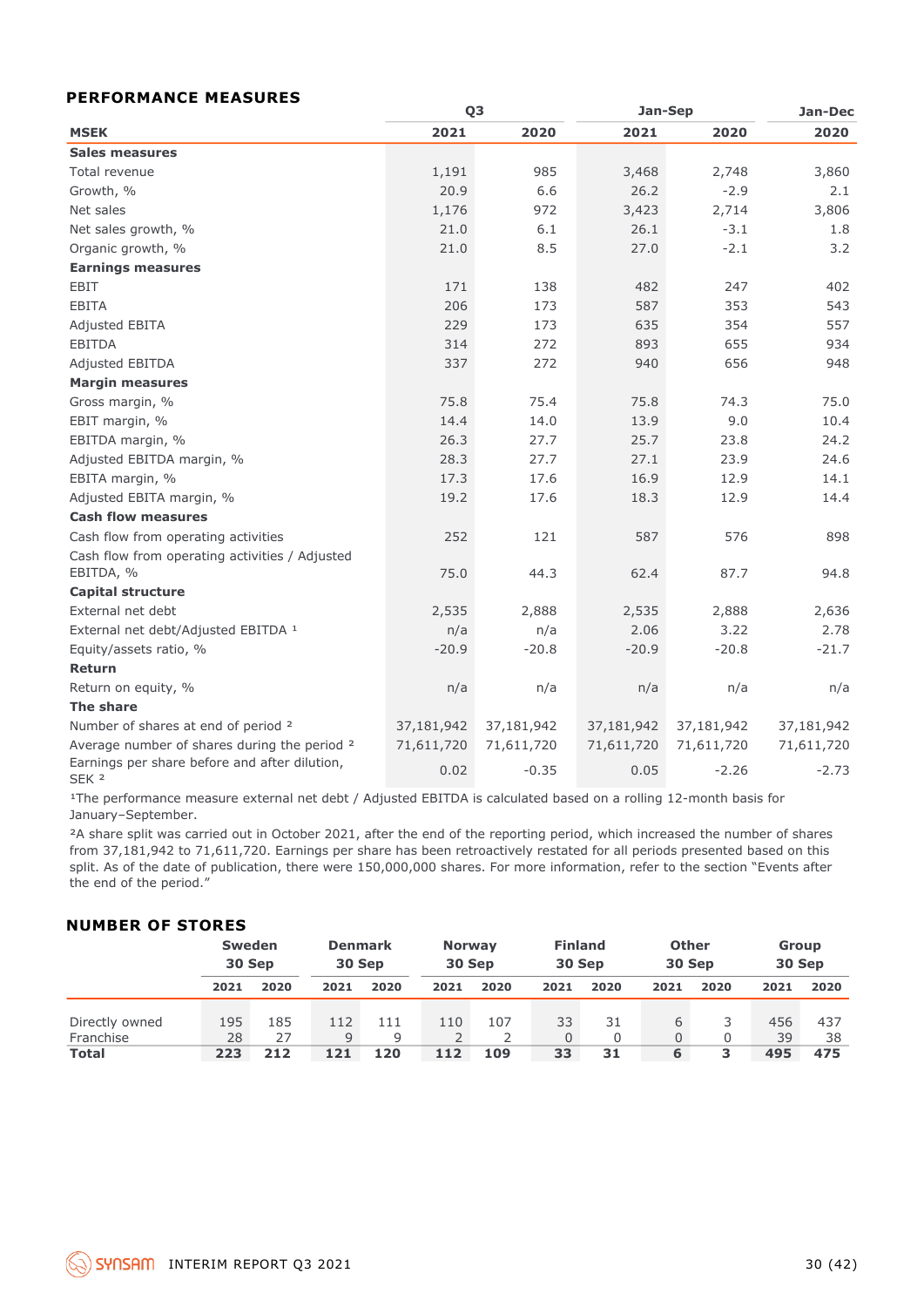#### **AVERAGE NUMBER OF EMPLOYEES**

|                             | Q3    |                   | Q3    |                   |  |
|-----------------------------|-------|-------------------|-------|-------------------|--|
|                             | 2021  | of whom,<br>women | 2020  | of whom,<br>women |  |
| Synsam Sweden               | 1,300 | 1,123             | 1,042 | 904               |  |
| Synsam Denmark              | 544   | 437               | 496   | 392               |  |
| Synsam Norway               | 633   | 504               | 536   | 419               |  |
| Synsam Finland              | 148   | 121               | 120   | 100               |  |
| Other and central functions | 158   | 90                | 140   | 79                |  |
| <b>Total</b>                | 2,783 | 2,274             | 2,336 | 1,894             |  |

Average number of employees during the period, full-time equivalents (FTEs).

## **Reconciliation of alternative performance measures**

Synsam applies the ESMA Alternative Performance Measures Guidelines. An alternative performance measure is a financial measure of a company's past or future earnings performance, financial position or cash flow that is not defined in accordance with IFRS. Detailed calculations of the following alternative performance measures are presented below: organic growth, like-for-like growth, EBITDA, adjusted EBITDA, EBITDA margin, adjusted EBITDA margin, EBITA, adjusted EBITA, EBITA margin, adjusted EBITA margin, gross profit, gross margin and external net debt. These alternative performance measures are used by management to monitor the Group's operations. Synsam is of the opinion that these performance measures provide valuable supplementary information to enable management, investors and other stakeholders to assess the company's performance. EBIT provides information about the Group's operating profitability. EBITDA and EBITA also provide information about the Group's

operating profitability but before the non-cash items of depreciation and amortisation of tangible and intangible non-current assets with respect to EBITDA and before amortisation of intangible noncurrent assets with respect to EBITA. Adjusted EBITDA and Adjusted EBITA provide better information about the Group's capacity to generate earnings than EBITDA and EBITA since the adjusted measures do not include items affecting comparability. Gross profit is a performance measure that shows the Group's profit in the form of total revenue less costs for goods for resale. Organic growth provides information about the Group's capacity to generate growth through its concepts, excluding acquisitions, currency effects and franchise sales, but including the opening of new stores. Like-for-like growth provides information about the Group's capacity to generate growth in comparable stores. Churn rate, Synsam Lifestyle™ is an important tool for measuring customer loyalty in the subscription business.

| Organic growth, %                              |                                                                                                                                                                                                                                       |                          |                          |                          |                          |  |
|------------------------------------------------|---------------------------------------------------------------------------------------------------------------------------------------------------------------------------------------------------------------------------------------|--------------------------|--------------------------|--------------------------|--------------------------|--|
| <b>Jul-Sep 2021</b>                            | <b>Group</b>                                                                                                                                                                                                                          | <b>Sweden</b>            | <b>Denmark</b>           | <b>Norway</b>            | <b>Finland</b>           |  |
| Net sales growth                               | 21.0                                                                                                                                                                                                                                  | 27.5                     | 7.4                      | 21.9                     | 18.2                     |  |
| Net effect of acquisitions 1                   | $-0.2$                                                                                                                                                                                                                                | $\overline{\phantom{a}}$ | $\overline{\phantom{a}}$ | $\overline{\phantom{a}}$ |                          |  |
| Currency                                       | 0.3                                                                                                                                                                                                                                   | $\overline{\phantom{a}}$ | 1.9                      | $-1.6$                   | 2.5                      |  |
| Franchise stores                               | $-0.1$                                                                                                                                                                                                                                | $-0.3$                   | $-0.2$                   | 0.4                      | $\overline{\phantom{a}}$ |  |
| <b>Organic growth</b>                          | 21.0                                                                                                                                                                                                                                  | 27.2                     | 9.1                      | 20.7                     | 20.6                     |  |
| $\sim$ $\sim$ $\sim$ $\sim$ $\sim$ $\sim$<br>. | $\blacksquare$ . The set of the set of the set of the set of the set of the set of the set of the set of the set of the set of the set of the set of the set of the set of the set of the set of the set of the set of the set of the | .                        |                          |                          |                          |  |

<sup>1</sup>Adjusted for acquisitions where the sales from the current acquisitions are reduced from the current year's sales.

#### **Organic growth, %**

| <b>Jan-Sep 2021</b>          | Group  | <b>Sweden</b>            | <b>Denmark</b> | <b>Norway</b> | <b>Finland</b>           |  |
|------------------------------|--------|--------------------------|----------------|---------------|--------------------------|--|
| Net sales growth             | 26.1   | 27.9                     | 12.2           | 33.0          | 30.3                     |  |
| Net effect of acquisitions 1 | $-0.3$ | $-0.2$                   | -              | ۰             | $\overline{\phantom{0}}$ |  |
| Currency                     | 1.1    | $\overline{\phantom{a}}$ | 4.1            | $-0.8$        | 5.2                      |  |
| Franchise stores             | $-0.1$ | $-0.1$                   | $-0.2$         | 0.1           | -                        |  |
| <b>Organic growth</b>        | 27.0   | 27.7                     | 16.2           | 32.3          | 35.5                     |  |

<sup>1</sup>Adjusted for acquisitions where the sales from the current acquisitions are reduced from the current year's sales.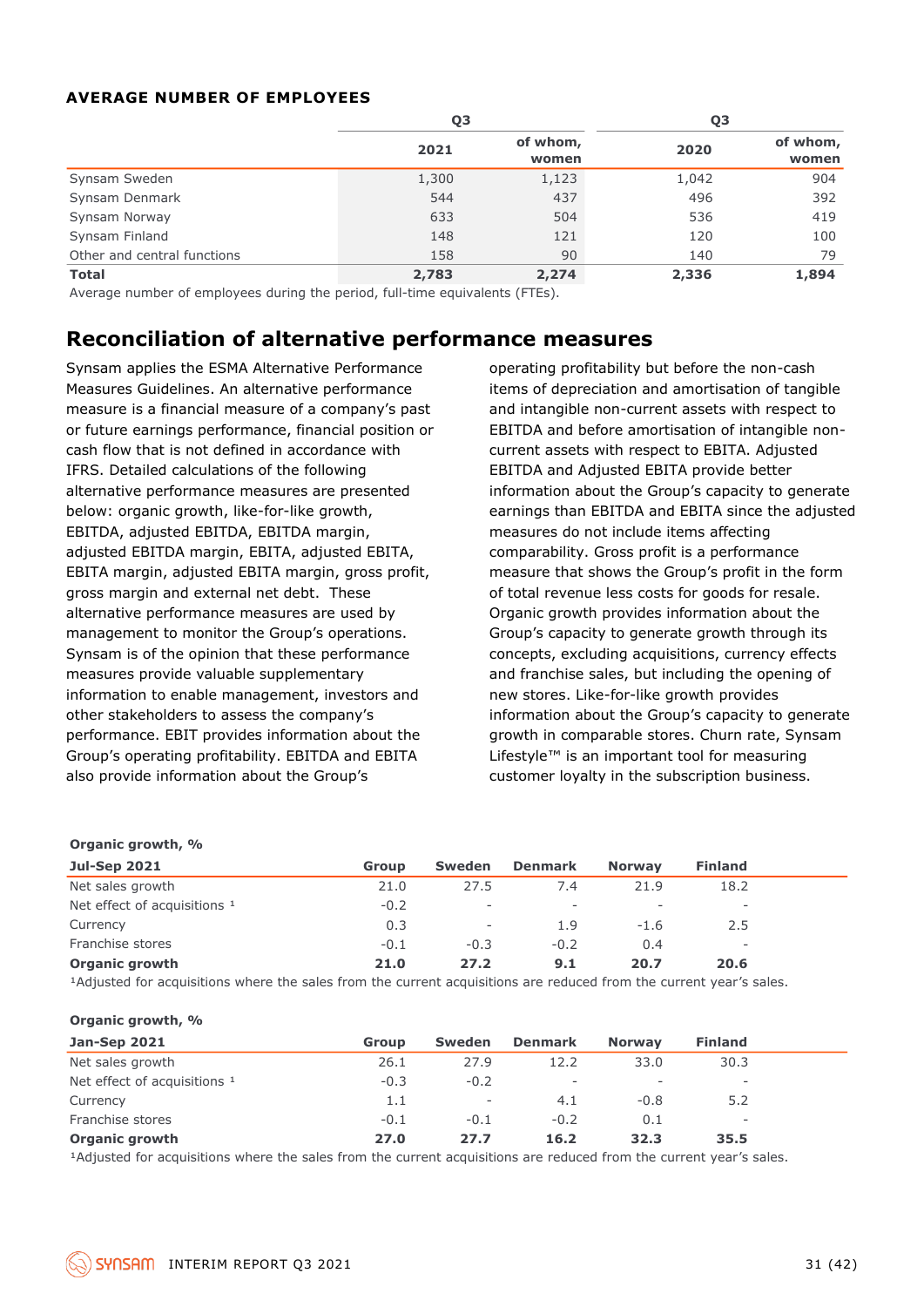#### **Organic growth, %**

| <b>Jul-Sep 2020</b>          | <b>Group</b> | Sweden                   | <b>Denmark</b> | <b>Norway</b> | <b>Finland</b>           |  |
|------------------------------|--------------|--------------------------|----------------|---------------|--------------------------|--|
| Net sales growth             | 6.1          | 10.4                     | $-2.3$         | 0.8           | 29.6                     |  |
| Net effect of acquisitions 1 | $-1.0$       | $-2.3$                   | <b>.</b>       | $\sim$        | $\overline{\phantom{a}}$ |  |
| Currency                     | 3.5          | $\overline{\phantom{a}}$ | 2.5            | 11.3          | 3.3                      |  |
| Franchise stores             | $-0.1$       | $-0.1$                   | 0.0            | $-0.3$        | $\overline{\phantom{a}}$ |  |
| <b>Organic growth</b>        | 8.5          | 7.9                      | 0.1            | 11.8          | 32.9                     |  |

<sup>1</sup>Adjusted for acquisitions where the sales from the current acquisitions are reduced from the current year's sales.

#### **Organic growth, %**

| Jan-Sep 2020                 | <b>Group</b> | Sweden                   | <b>Denmark</b>           | <b>Norway</b> | <b>Finland</b>           |  |
|------------------------------|--------------|--------------------------|--------------------------|---------------|--------------------------|--|
| Net sales growth             | $-3.1$       | 6.7                      | $-13.9$                  | $-11.1$       | 3.9                      |  |
| Net effect of acquisitions 1 | $-0.9$       | $-2.2$                   | $\overline{\phantom{a}}$ | -             | $\overline{\phantom{0}}$ |  |
| Currency                     | 2.0          | $\overline{\phantom{a}}$ | 0.0                      | 8.5           | 0.1                      |  |
| Franchise stores             | 0.0          | 0.0                      | $-0.1$                   | 0.0           | $\qquad \qquad -$        |  |
| <b>Organic growth</b>        | $-2.1$       | 4.5                      | $-14.0$                  | $-2.6$        | 3.9                      |  |

<sup>1</sup>Adjusted for acquisitions where the sales from the current acquisitions are reduced from the current year's sales.

#### **Organic growth, %**

| <b>Jan-Dec 2020</b>                     | Group  | <b>Sweden</b>            | <b>Denmark</b>           | <b>Norway</b>            | <b>Finland</b>           |  |
|-----------------------------------------|--------|--------------------------|--------------------------|--------------------------|--------------------------|--|
| Net sales growth                        | 1.8    | 10.9                     | $-9.4$                   | $-5.4$                   | 5.4                      |  |
| Net effect of acquisitions <sup>1</sup> | $-0.9$ | $-2.0$                   | $\overline{\phantom{a}}$ | $\overline{\phantom{0}}$ | $\overline{\phantom{0}}$ |  |
| Currency                                | 2.4    | $\overline{\phantom{a}}$ | 0.7                      | 9.3                      | 1.0                      |  |
| Franchise stores                        | 0.0    | 0.0                      | $-0.1$                   | 0.1                      | -                        |  |
| <b>Organic growth</b>                   | 3.2    | 8.9                      | $-8.8$                   | 3.9                      | 6.5                      |  |
|                                         |        |                          |                          |                          |                          |  |

<sup>1</sup>Adjusted for acquisitions where the sales from the current acquisitions are reduced from the current year's sales.

#### **Like-for-like growth, %**

| <b>Jul-Sep 2021</b>                              | <b>Group</b> | Sweden                   | <b>Denmark</b>           | <b>Norway</b> | <b>Finland</b>           |  |
|--------------------------------------------------|--------------|--------------------------|--------------------------|---------------|--------------------------|--|
| Net sales growth                                 | 21.0         | 27.5                     | 7.4                      | 21.9          | 18.2                     |  |
| Franchise stores                                 | $-0.1$       | $-0.3$                   | $-0.2$                   | 0.4           | $\overline{\phantom{a}}$ |  |
| Net effect of acquisitions 1                     | $-0.2$       | $\overline{\phantom{a}}$ | $\overline{\phantom{a}}$ | $\sim$        | $\overline{\phantom{a}}$ |  |
| Adjustments for stores not open for 12<br>months | $-2.9$       | $-4.0$                   | $-1.5$                   | $-1.9$        | $-3.8$                   |  |
| Currency                                         | 0.3          | $\overline{\phantom{a}}$ | 1.9                      | $-1.6$        | 2.5                      |  |
| Like-for-like growth                             | 18.1         | 23.1                     | 7.5                      | 18.7          | 16.8                     |  |

<sup>1</sup>Adjusted for acquisitions where the sales from the current acquisitions are reduced from the current year's sales.

#### **Like-for-like growth, %**

| <b>Jan-Sep 2021</b>                    | Group  | Sweden                   | <b>Denmark</b>           | <b>Norway</b> | <b>Finland</b>           |  |
|----------------------------------------|--------|--------------------------|--------------------------|---------------|--------------------------|--|
| Net sales growth                       | 26.1   | 27.9                     | 12.2                     | 33.0          | 30.3                     |  |
| Franchise stores                       | $-0.1$ | $-0.1$                   | $-0.2$                   | 0.1           | -                        |  |
| Net effect of acquisitions 1           | $-0.3$ | $-0.2$                   | $\overline{\phantom{a}}$ |               | $\overline{\phantom{0}}$ |  |
| Adjustments for stores not open for 12 |        |                          |                          |               |                          |  |
| months                                 | $-3.0$ | $-4.2$                   | $-1.0$                   | $-2.4$        | $-3.4$                   |  |
| Currency                               | 1.1    | $\overline{\phantom{a}}$ | 4.1                      | $-0.8$        | 5.2                      |  |
| Like-for-like growth                   | 24.0   | 23.5                     | 15.2                     | 30.0          | 32.2                     |  |
|                                        |        |                          |                          |               |                          |  |

<sup>1</sup>Adjusted for acquisitions where the sales from the current acquisitions are reduced from the current year's sales.

#### **Like-for-like growth, %**

| <b>Jul-Sep 2020</b>                                                                                             | <b>Group</b> | <b>Sweden</b>            | <b>Denmark</b>           | <b>Norway</b> | <b>Finland</b> |  |
|-----------------------------------------------------------------------------------------------------------------|--------------|--------------------------|--------------------------|---------------|----------------|--|
| Net sales growth                                                                                                | 6.1          | 10.4                     | $-2.3$                   | 0.8           | 29.6           |  |
| Franchise stores                                                                                                | $-0.1$       | $-0.1$                   | 0.0                      | $-0.3$        | ۰              |  |
| Net effect of acquisitions 1                                                                                    | $-1.0$       | $-2.3$                   | $\overline{\phantom{a}}$ |               | ۰              |  |
| Adjustments for stores not open for 12                                                                          |              |                          |                          |               |                |  |
| months                                                                                                          | $-3.6$       | $-5.1$                   | $-0.4$                   | $-2.1$        | $-15.9$        |  |
| Currency                                                                                                        | 3.5          | $\overline{\phantom{a}}$ | 2.5                      | 11.3          | 3.3            |  |
| Like-for-like growth                                                                                            | 4.9          | 2.8                      | $-0.3$                   | 9.7           | 17.1           |  |
| the contract of the contract of the contract of the contract of the contract of the contract of the contract of |              |                          |                          |               |                |  |

<sup>1</sup>Adjusted for acquisitions where the sales from the current acquisitions are reduced from the current year's sales.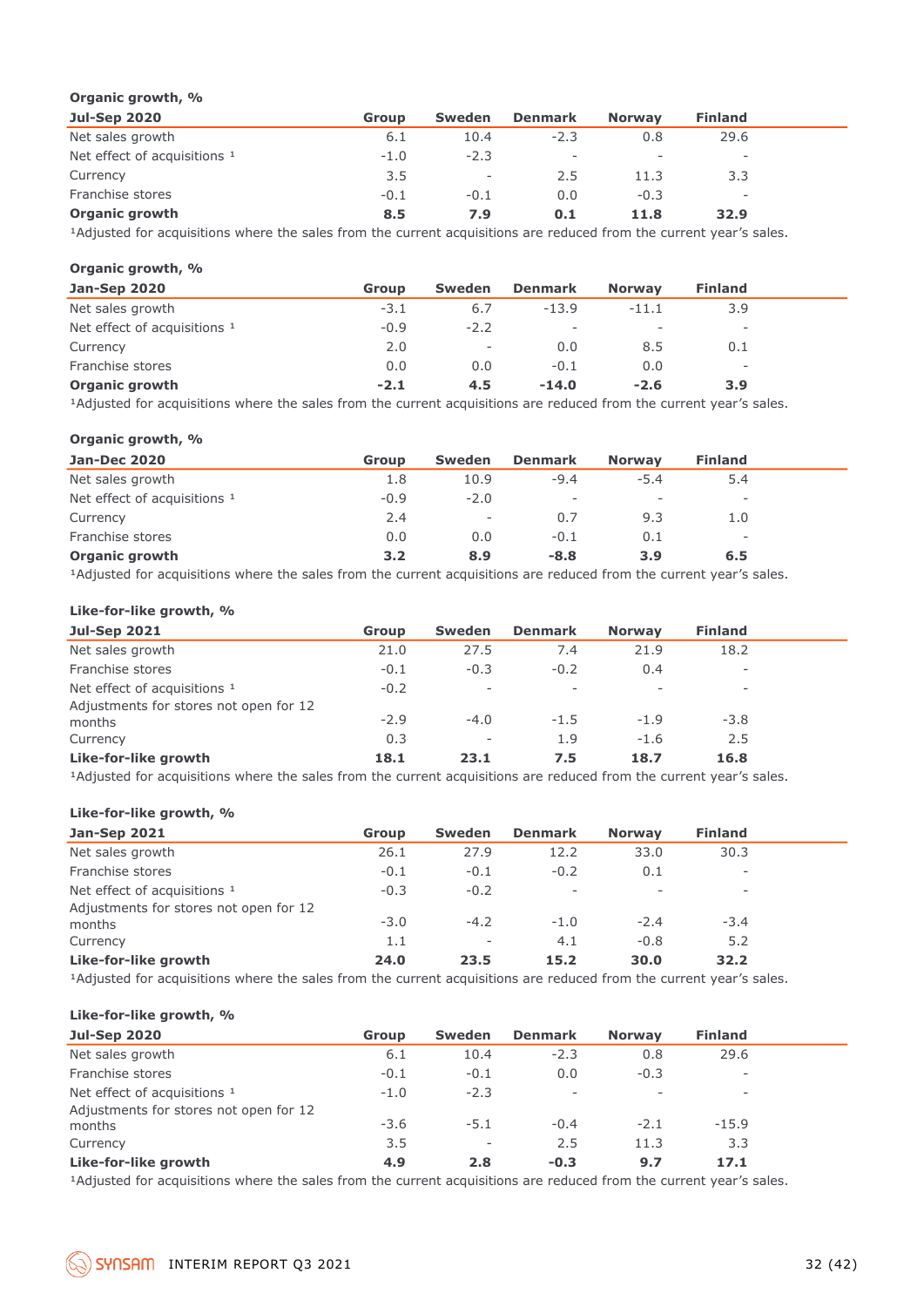#### **Like-for-like growth, %**

| <b>Jan-Sep 2020</b>                    | <b>Group</b> | <b>Sweden</b>            | <b>Denmark</b>           | <b>Norway</b> | <b>Finland</b> |  |
|----------------------------------------|--------------|--------------------------|--------------------------|---------------|----------------|--|
| Net sales growth                       | $-3.1$       | 6.7                      | $-13.9$                  | $-11.1$       | 3.9            |  |
| Franchise stores                       | 0.0          | 0.0                      | $-0.1$                   | 0.0           | -              |  |
| Net effect of acquisitions 1           | $-0.9$       | $-2.2$                   | $\overline{\phantom{a}}$ | $\sim$        | ۰.             |  |
| Adjustments for stores not open for 12 |              |                          |                          |               |                |  |
| months                                 | $-3.2$       | $-4.9$                   | $-0.3$                   | $-1.9$        | $-10.8$        |  |
| Currency                               | 2.0          | $\overline{\phantom{a}}$ | 0.0                      | 8.5           | 0.1            |  |
| Like-for-like growth                   | $-5.3$       | $-0.3$                   | $-14.3$                  | $-4.4$        | $-6.8$         |  |

<sup>1</sup>Adjusted for acquisitions where the sales from the current acquisitions are reduced from the current year's sales.

#### **Like-for-like growth, %**

| <b>Jan-Dec 2020</b>                              | <b>Group</b> | <b>Sweden</b>            | <b>Denmark</b>           | <b>Norway</b> | <b>Finland</b> |  |
|--------------------------------------------------|--------------|--------------------------|--------------------------|---------------|----------------|--|
| Net sales growth                                 | 1.8          | 10.9                     | $-9.4$                   | $-5.4$        | 5.4            |  |
| Franchise stores                                 | 0.0          | 0.0                      | $-0.1$                   | 0.1           | ۰              |  |
| Net effect of acquisitions <sup>1</sup>          | $-0.9$       | $-2.0$                   | $\overline{\phantom{a}}$ |               | -              |  |
| Adjustments for stores not open for 12<br>months | $-3.0$       | $-4.6$                   | $-0.3$                   | $-1.8$        | $-9.5$         |  |
| Currency                                         | 2.4          | $\overline{\phantom{a}}$ | 0.7                      | 9.3           | 1.0            |  |
| Like-for-like growth                             | 0.2          | 4.3                      | $-9.0$                   | 2.1           | $-3.0$         |  |
|                                                  |              |                          |                          |               |                |  |

<sup>1</sup>Adjusted for acquisitions where the sales from the current acquisitions are reduced from the current year's sales.

| <b>EBITDA and adjusted EBITDA</b> |        |                          |                |               |                | Other and<br>central |
|-----------------------------------|--------|--------------------------|----------------|---------------|----------------|----------------------|
| Jul-Sep 2021, MSEK                | Group  | <b>Sweden</b>            | <b>Denmark</b> | <b>Norway</b> | <b>Finland</b> | functions            |
| EBIT                              | 171    | 153                      | 57             | 43            |                | -84                  |
| Amortisation of intangible assets | $-34$  | $-1$                     | $\Omega$       | $\Omega$      | $\Omega$       | $-33$                |
| Depreciation of tangible assets   | $-108$ | -48                      | $-21$          | $-25$         | $-9$           | $-5$                 |
| <b>EBITDA</b>                     | 314    | 202                      | 78             | 67            | 12             | $-45$                |
| Items affecting comparability 1   | $-23$  | $\overline{\phantom{a}}$ | $\sim$         |               | -              | $-23$                |
| <b>Adjusted EBITDA</b>            | 337    | 202                      | 78             | 67            | 12             | $-22$                |

<sup>1</sup>Refers to items affecting comparability. See definition on page 39.

#### **EBITA and adjusted EBITA**

| <b>EDITA dilu dujusteu EDITA</b>  |       |                          |                          |                          |                          | central   |
|-----------------------------------|-------|--------------------------|--------------------------|--------------------------|--------------------------|-----------|
| <b>Jul-Sep 2021, MSEK</b>         | Group | <b>Sweden</b>            | <b>Denmark</b>           | <b>Norway</b>            | <b>Finland</b>           | functions |
| EBIT                              | 171   | 153                      | 57                       | 43                       |                          | -84       |
| Amortisation of intangible assets | $-34$ | -1                       | 0                        |                          |                          | $-33$     |
| <b>EBITA</b>                      | 206   | 154                      | 57                       | 43                       | з                        | -51       |
| Items affecting comparability 1   | $-23$ | $\overline{\phantom{0}}$ | $\overline{\phantom{a}}$ | $\overline{\phantom{a}}$ | $\overline{\phantom{a}}$ | $-23$     |
| <b>Adjusted EBITA</b>             | 229   | 154                      | 57                       | 43                       |                          | $-28$     |
|                                   |       |                          |                          |                          |                          |           |

1Refers to items affecting comparability. See definition on page 39.

#### **EBITDA margin and adjusted EBITDA margin**

| Jul-Sep 2021, %                   | <b>Group</b> | Sweden                   | <b>Denmark</b>           | <b>Norway</b> | <b>Finland</b> |  |
|-----------------------------------|--------------|--------------------------|--------------------------|---------------|----------------|--|
| EBIT margin                       | 14.4         | 27.6                     | 21.2                     | 16.1          | 4.0            |  |
| Amortisation of intangible assets | $-2.9$       | $-0.2$                   | $-0.1$                   | $-0.1$        | 0.2            |  |
| Depreciation of tangible assets   | $-9.1$       | $-8.7$                   | $-7.8$                   | $-9.3$        | $-12.8$        |  |
| <b>EBITDA</b> margin              | 26.3         | 36.5                     | 29.0                     | 25.6          | 16.6           |  |
| Items affecting comparability     | $-1.9$       | $\overline{\phantom{0}}$ | $\overline{\phantom{0}}$ | $\sim$        | $\sim$         |  |
| <b>Adjusted EBITDA margin</b>     | 28.3         | 36.5                     | 29.0                     | 25.6          | 16.6           |  |

#### **EBITA margin and adjusted EBITA margin**

| Jul-Sep 2021, %                   | Group  | Sweden                   | <b>Denmark</b>           | <b>Norway</b>            | <b>Finland</b>           |
|-----------------------------------|--------|--------------------------|--------------------------|--------------------------|--------------------------|
| EBIT margin                       | 14.4   | 27.6                     | 21.2                     | 16.1                     | 4.0                      |
| Amortisation of intangible assets | $-2.9$ | $-0.2$                   | $-0.1$                   | $-0.1$                   | 0.2                      |
| <b>EBITA margin</b>               | 17.3   | 27.8                     | 21.2                     | 16.2                     | 3.8                      |
| Items affecting comparability     | $-1.9$ | $\overline{\phantom{a}}$ | $\overline{\phantom{a}}$ | $\overline{\phantom{a}}$ | $\overline{\phantom{0}}$ |
| <b>Adjusted EBITA margin</b>      | 19.2   | 27.8                     | 21.2                     | 16.2                     | 3.8                      |

**Other and**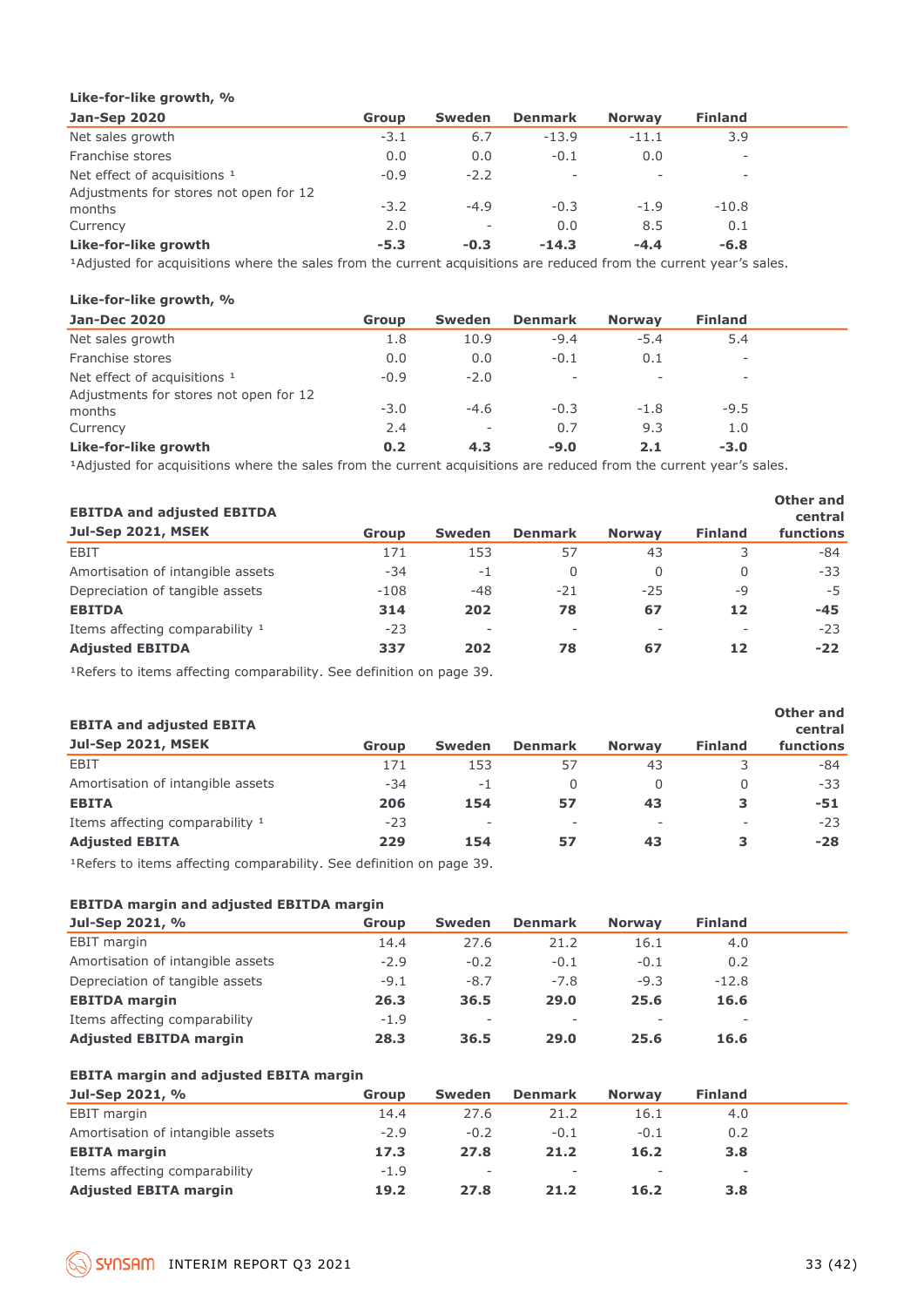| <b>Gross profit</b>               |              |               |                |               |                | <b>Other and</b><br>central |
|-----------------------------------|--------------|---------------|----------------|---------------|----------------|-----------------------------|
| <b>Jul-Sep 2021, MSEK</b>         | <b>Group</b> | <b>Sweden</b> | <b>Denmark</b> | <b>Norway</b> | <b>Finland</b> | functions                   |
| Net sales                         | 1,176        | 551           | 268            | 263           | 70             | 25                          |
| Other operating income            | 15           | 2             | 1              | 0             | $\Omega$       | 11                          |
| <b>Total revenue</b>              | 1,191        | 553           | 269            | 263           | 70             | 36                          |
| Goods for resale                  | $-285$       | $-112$        | $-71$          | $-68$         | $-22$          | $-13$                       |
| <b>Gross profit</b>               | 906          | 441           | 199            | 195           | 48             | 23                          |
| <b>Gross margin</b>               |              |               |                |               |                | Other and<br>central        |
| Jul-Sep 2021, %                   | <b>Group</b> | <b>Sweden</b> | <b>Denmark</b> | <b>Norway</b> | <b>Finland</b> | functions                   |
| Net sales, MSEK                   | 1,176        | 551           | 268            | 263           | 70             | 25                          |
| Goods for resale, MSEK            | $-285$       | $-112$        | $-71$          | $-68$         | $-22$          | $-13$                       |
| <b>Total, MSEK</b>                | 891          | 439           | 198            | 195           | 48             | $12 \overline{ }$           |
| <b>Gross margin</b>               | 75.8         | 79.7          | 73.7           | 74.2          | 69.0           | 48.5                        |
| <b>EBITDA and adjusted EBITDA</b> |              |               |                |               |                | <b>Other and</b><br>central |
| Jul-Sen 2020 MSFK                 | CHAILE       | C             | <b>Donmark</b> | <b>Norman</b> | Einland        | functions                   |

| Jul-Sep 2020, MSEK                | Group | <b>Sweden</b>            | <b>Denmark</b>           | <b>Norway</b> | <b>Finland</b> | <b>functions</b> |
|-----------------------------------|-------|--------------------------|--------------------------|---------------|----------------|------------------|
| EBIT                              | 138   | 91                       | 61                       |               | 4              | -34              |
| Amortisation of intangible assets | $-35$ | $-1$                     | 0                        |               |                | -33              |
| Depreciation of tangible assets   | -99   | $-41$                    | $-21$                    | $-24$         | -8             | -5               |
| <b>EBITDA</b>                     | 272   | 133                      | 83                       | 41            | 12             | 4                |
| Items affecting comparability 1   | -     | $\overline{\phantom{a}}$ | $\overline{\phantom{a}}$ |               |                |                  |
| <b>Adjusted EBITDA</b>            | 272   | 133                      | 83                       | 41            | 12             | 4                |

<sup>1</sup>Refers to items affecting comparability. See definition on page 39.

| <b>EBITA and adjusted EBITA</b>   |              |                          |                |               |                | Other and<br>central |
|-----------------------------------|--------------|--------------------------|----------------|---------------|----------------|----------------------|
| <b>Jul-Sep 2020, MSEK</b>         | <b>Group</b> | Sweden                   | <b>Denmark</b> | <b>Norway</b> | <b>Finland</b> | functions            |
| EBIT                              | 138          | 91                       | 61             | 17            | 4              | $-34$                |
| Amortisation of intangible assets | $-35$        | $-1$                     | 0              | 0             | 0              | -33                  |
| <b>EBITA</b>                      | 173          | 92                       | 62             | 17            | 4              | $-1$                 |
| Items affecting comparability 1   | $\sim$       | $\overline{\phantom{a}}$ | ۰              |               | -              |                      |
| <b>Adjusted EBITA</b>             | 173          | 92                       | 62             | 17            | 4              | -1                   |

1Refers to items affecting comparability. See definition on page 39.

#### **EBITDA margin and adjusted EBITDA margin**

| Jul-Sep 2020, %                   | Group   | Sweden                   | <b>Denmark</b> | <b>Norway</b> | <b>Finland</b> |  |
|-----------------------------------|---------|--------------------------|----------------|---------------|----------------|--|
| EBIT margin                       | 14.0    | 20.9                     | 24.5           | 7.8           | 6.0            |  |
| Amortisation of intangible assets | $-3.6$  | $-0.3$                   | $-0.1$         | $-0.1$        | $-0.1$         |  |
| Depreciation of tangible assets   | $-10.1$ | $-9.5$                   | $-8.5$         | $-11.0$       | $-13.6$        |  |
| <b>EBITDA</b> margin              | 27.7    | 30.7                     | 33.1           | 18.9          | 19.7           |  |
| Items affecting comparability     | -       | $\overline{\phantom{0}}$ | ۰              |               | -              |  |
| <b>Adjusted EBITDA margin</b>     | 27.7    | 30.7                     | 33.1           | 18.9          | 19.7           |  |

| Jul-Sep 2020, %                   | Group  | <b>Sweden</b>            | <b>Denmark</b>           | <b>Norway</b>            | <b>Finland</b>           |  |
|-----------------------------------|--------|--------------------------|--------------------------|--------------------------|--------------------------|--|
| EBIT margin                       | 14.0   | 20.9                     | 24.5                     | 7.8                      | 6.0                      |  |
| Amortisation of intangible assets | $-3.6$ | $-0.3$                   | $-0.1$                   | $-0.1$                   | $-0.1$                   |  |
| <b>EBITA margin</b>               | 17.6   | 21.2                     | 24.6                     | 7.9                      | 6.1                      |  |
| Items affecting comparability     | -      | $\overline{\phantom{a}}$ | $\overline{\phantom{a}}$ | $\overline{\phantom{a}}$ | $\overline{\phantom{a}}$ |  |
| <b>Adjusted EBITA margin</b>      | 17.6   | 21.2                     | 24.6                     | 7.9                      | 6.1                      |  |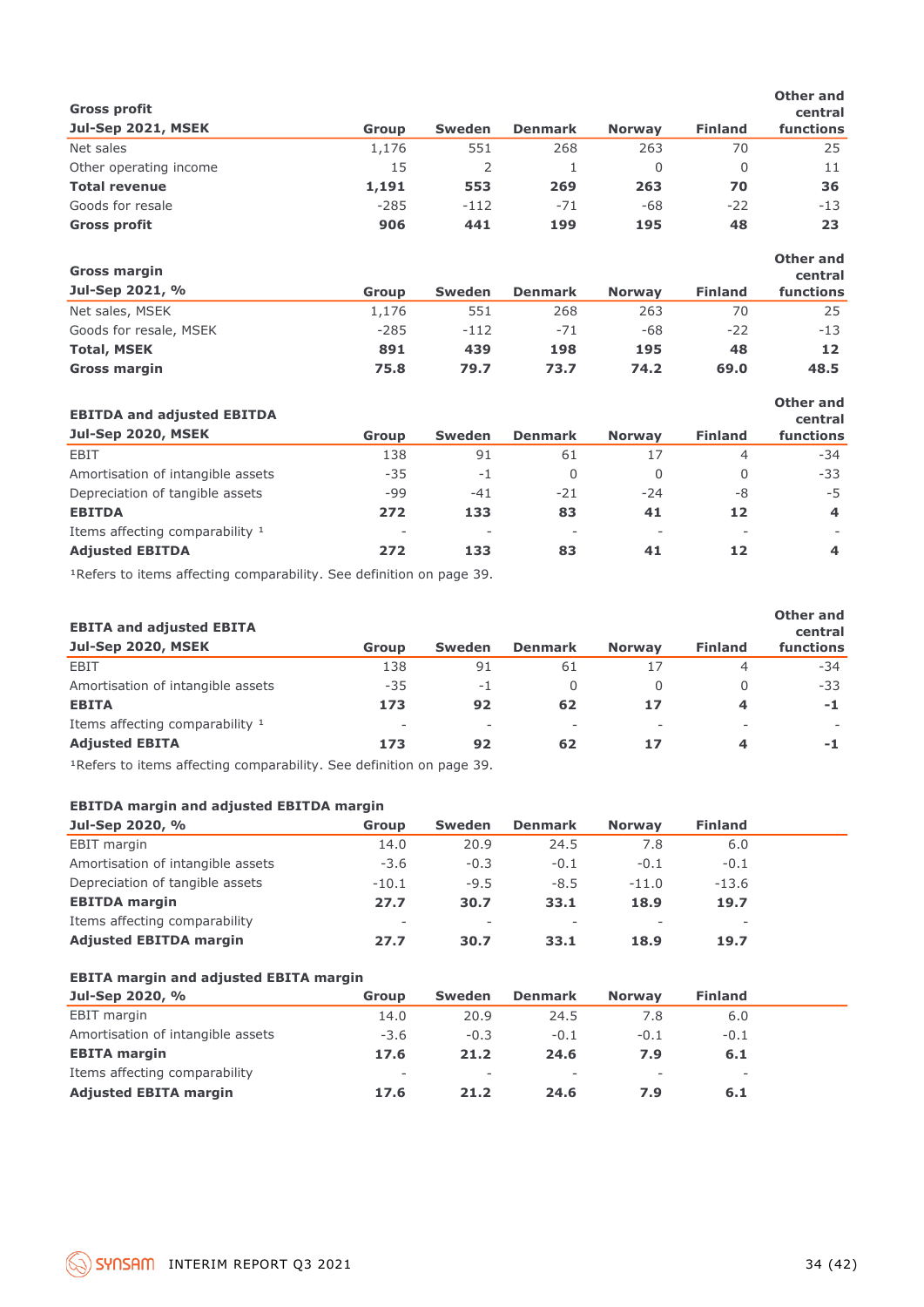| <b>Gross profit</b>    |        |               |                |               |                | <b>Other and</b><br>central |
|------------------------|--------|---------------|----------------|---------------|----------------|-----------------------------|
| Jul-Sep 2020, MSEK     | Group  | <b>Sweden</b> | <b>Denmark</b> | <b>Norway</b> | <b>Finland</b> | functions                   |
| Net sales              | 972    | 432           | 250            | 216           | 59             | 15                          |
| Other operating income | 13     | 3             | 1              | 1             | $\Omega$       | 8                           |
| <b>Total revenue</b>   | 985    | 435           | 251            | 217           | 59             | 24                          |
| Goods for resale       | $-239$ | $-110$        | $-69$          | $-59$         | $-19$          | 19                          |
| <b>Gross profit</b>    | 746    | 324           | 181            | 158           | 40             | 42                          |
| <b>Gross margin</b>    |        |               |                |               |                | <b>Other and</b><br>central |
| Jul-Sep 2020, %        | Group  | <b>Sweden</b> | <b>Denmark</b> | <b>Norway</b> | <b>Finland</b> | functions                   |
| Net sales, MSEK        | 972    | 432           | 250            | 216           | 59             | 15                          |
| Goods for resale, MSEK | $-239$ | $-110$        | $-69$          | -59           | $-19$          | 19                          |
| <b>Total, MSEK</b>     | 733    | 322           | 180            | 156           | 40             | 34                          |
| <b>Gross margin</b>    | 75.4   | 74.5          | 72.2           | 72.4          | 68.5           | 222.7                       |
|                        |        |               |                |               |                |                             |

| <b>EBITDA and adjusted EBITDA</b> |              |                          |                |               |                | Other and<br>central |
|-----------------------------------|--------------|--------------------------|----------------|---------------|----------------|----------------------|
| Jan-Sep 2021, MSEK                | <b>Group</b> | <b>Sweden</b>            | <b>Denmark</b> | <b>Norway</b> | <b>Finland</b> | functions            |
| EBIT                              | 482          | 407                      | 147            | 140           |                | $-219$               |
| Amortisation of intangible assets | $-105$       | $-3$                     | $-1$           | $-1$          | ۰              | $-101$               |
| Depreciation of tangible assets   | $-306$       | $-138$                   | $-59$          | $-71$         | $-23$          | $-14$                |
| <b>EBITDA</b>                     | 893          | 549                      | 207            | 212           | 30             | $-104$               |
| Items affecting comparability 1   | -48          | $\overline{\phantom{a}}$ |                |               |                | $-48$                |
| <b>Adjusted EBITDA</b>            | 940          | 549                      | 207            | 212           | 30             | -56                  |

<sup>1</sup>Refers to items affecting comparability. See definition on page 39.

| <b>EBITA and adjusted EBITA</b>   |              |                          |                |               |                          | Other and<br>central |
|-----------------------------------|--------------|--------------------------|----------------|---------------|--------------------------|----------------------|
| Jan-Sep 2021, MSEK                | <b>Group</b> | <b>Sweden</b>            | <b>Denmark</b> | <b>Norway</b> | <b>Finland</b>           | functions            |
| EBIT                              | 482          | 407                      | 147            | 140           |                          | $-219$               |
| Amortisation of intangible assets | $-105$       | $-3$                     | -1             | -1            | $\overline{\phantom{0}}$ | $-101$               |
| <b>EBITA</b>                      | 587          | 410                      | 148            | 141           |                          | $-119$               |
| Items affecting comparability 1   | $-48$        | $\overline{\phantom{m}}$ | ٠              |               |                          | $-48$                |
| <b>Adjusted EBITA</b>             | 635          | 410                      | 148            | 141           |                          | $-71$                |

<sup>1</sup>Refers to items affecting comparability. See definition on page 39.

#### **EBITDA margin and adjusted EBITDA margin**

| Jan-Sep 2021, %                   | Group  | <b>Sweden</b>            | <b>Denmark</b>           | <b>Norway</b> | <b>Finland</b> |  |
|-----------------------------------|--------|--------------------------|--------------------------|---------------|----------------|--|
| EBIT margin                       | 13.9   | 24.7                     | 19.4                     | 18.4          | 3.6            |  |
| Amortisation of intangible assets | $-3.0$ | $-0.2$                   | $-0.1$                   | $-0.1$        | ۰              |  |
| Depreciation of tangible assets   | $-8.8$ | $-8.4$                   | $-7.8$                   | $-9.3$        | $-12.1$        |  |
| <b>EBITDA</b> margin              | 25.7   | 33.2                     | 27.2                     | 27.8          | 15.7           |  |
| Items affecting comparability     | $-1.4$ | $\overline{\phantom{a}}$ | $\overline{\phantom{a}}$ | $\sim$        |                |  |
| <b>Adjusted EBITDA margin</b>     | 27.1   | 33.2                     | 27.2                     | 27.8          | 15.7           |  |

| Jan-Sep 2021, %                   | Group  | Sweden                   | <b>Denmark</b>           | <b>Norway</b>            | <b>Finland</b>           |  |
|-----------------------------------|--------|--------------------------|--------------------------|--------------------------|--------------------------|--|
| EBIT margin                       | 13.9   | 24.7                     | 19.4                     | 18.4                     | 3.6                      |  |
| Amortisation of intangible assets | $-3.0$ | $-0.2$                   | $-0.1$                   | $-0.1$                   | $\overline{\phantom{0}}$ |  |
| <b>EBITA margin</b>               | 16.9   | 24.8                     | 19.4                     | 18.5                     | 3.6                      |  |
| Items affecting comparability     | $-1.4$ | $\overline{\phantom{a}}$ | $\overline{\phantom{a}}$ | $\overline{\phantom{a}}$ | $\overline{\phantom{0}}$ |  |
| <b>Adjusted EBITA margin</b>      | 18.3   | 24.8                     | 19.4                     | 18.5                     | 3.6                      |  |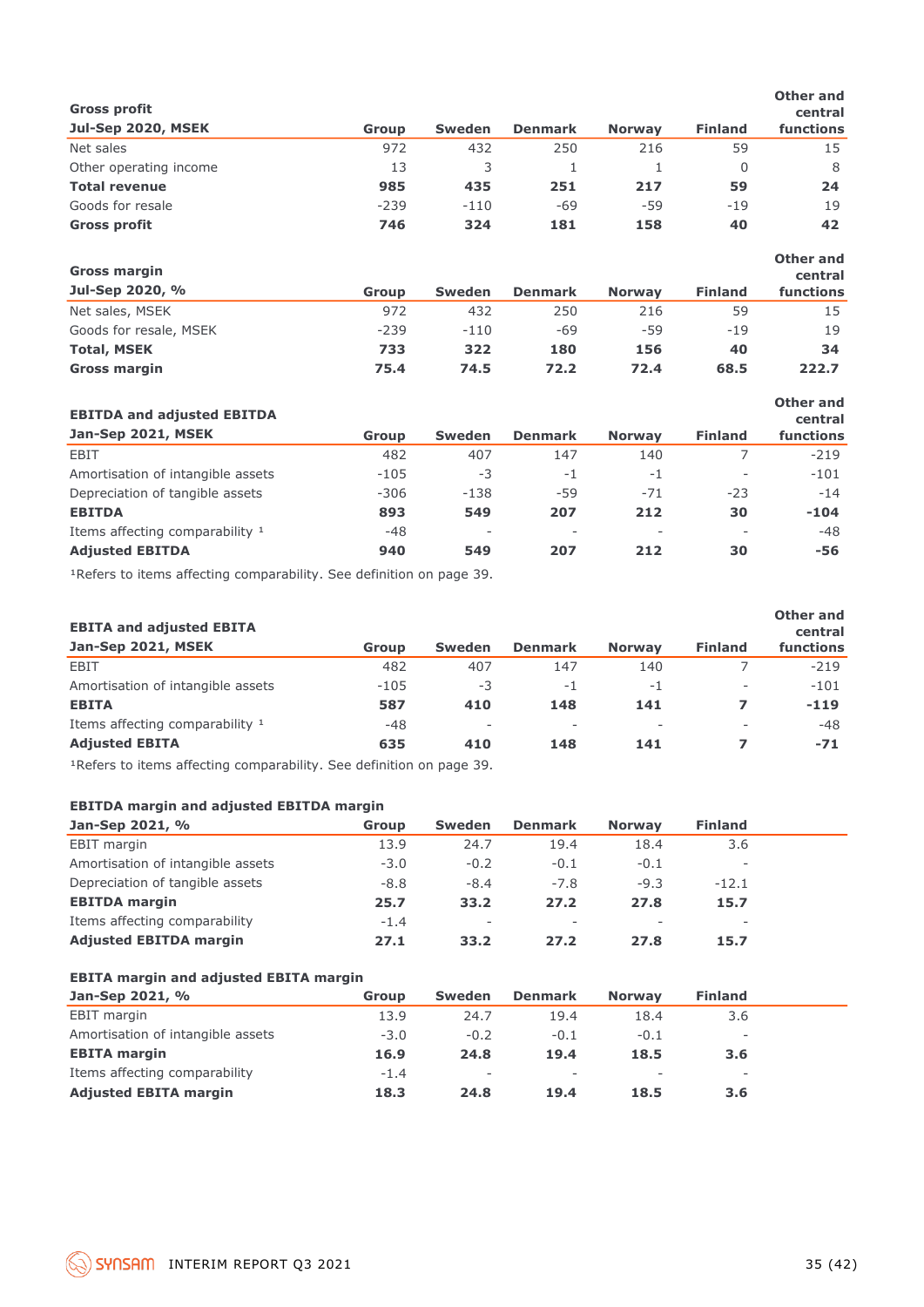| <b>Gross profit</b>               |              |               |                |               |                | <b>Other and</b><br>central |
|-----------------------------------|--------------|---------------|----------------|---------------|----------------|-----------------------------|
| Jan-Sep 2021, MSEK                | <b>Group</b> | <b>Sweden</b> | <b>Denmark</b> | <b>Norway</b> | <b>Finland</b> | functions                   |
| Net sales                         | 3,423        | 1,644         | 758            | 761           | 191            | 71                          |
| Other operating income            | 44           | 8             | 2              | 1             | $\Omega$       | 33                          |
| <b>Total revenue</b>              | 3,468        | 1,651         | 760            | 762           | 191            | 103                         |
| Goods for resale                  | $-829$       | $-360$        | $-194$         | $-195$        | -58            | $-22$                       |
| <b>Gross profit</b>               | 2,638        | 1,291         | 566            | 567           | 132            | 81                          |
| <b>Gross margin</b>               |              |               |                |               |                | <b>Other and</b><br>central |
| Jan-Sep 2021, %                   | <b>Group</b> | <b>Sweden</b> | <b>Denmark</b> | <b>Norway</b> | <b>Finland</b> | functions                   |
| Net sales, MSEK                   | 3,423        | 1,644         | 758            | 761           | 191            | 71                          |
| Goods for resale, MSEK            | $-829$       | $-360$        | $-194$         | $-195$        | -58            | $-22$                       |
| <b>Total, MSEK</b>                | 2,594        | 1,283         | 564            | 566           | 132            | 48                          |
| <b>Gross margin</b>               | 75.8         | 78.1          | 74.5           | 74.4          | 69.4           | 68.5                        |
| <b>EBITDA and adjusted EBITDA</b> |              |               |                |               |                | <b>Other and</b><br>central |
| Jan-Sep 2020, MSEK                | <b>Group</b> | <b>Sweden</b> | <b>Denmark</b> | <b>Norway</b> | <b>Finland</b> | functions                   |
| EBIT                              | 247          | 257           | 110            | 45            | -6             | $-160$                      |
| Amortisation of intangible assets | $-106$       | $-4$          | $-1$           | $-1$          | $\mathbf 0$    | $-101$                      |

| <b>Adjusted EBITDA</b>            | 656    | 387                      | 180 | 114 | 19                       | $-44$  |
|-----------------------------------|--------|--------------------------|-----|-----|--------------------------|--------|
| Items affecting comparability 1   | - 1    | $\overline{\phantom{a}}$ | -   | . . | $\overline{\phantom{a}}$ | $-1$   |
| <b>EBITDA</b>                     | 655    | 387                      | 180 | 114 | 19                       | $-45$  |
| Depreciation of tangible assets   | $-302$ | $-126$                   | -69 | -67 | -24                      | $-15$  |
| Amortisation of intangible assets | $-106$ | -4                       | - 1 | - 1 |                          | $-101$ |

<sup>1</sup>Refers to items affecting comparability. See definition on page 39.

| <b>EBITA and adjusted EBITA</b>                                                                                                                                                                                                                                                               |        |                          |                          |                          |                | Other and<br>central |
|-----------------------------------------------------------------------------------------------------------------------------------------------------------------------------------------------------------------------------------------------------------------------------------------------|--------|--------------------------|--------------------------|--------------------------|----------------|----------------------|
| Jan-Sep 2020, MSEK                                                                                                                                                                                                                                                                            | Group  | <b>Sweden</b>            | <b>Denmark</b>           | <b>Norway</b>            | <b>Finland</b> | functions            |
| EBIT                                                                                                                                                                                                                                                                                          | 247    | 257                      | 110                      | 45                       | -6             | $-160$               |
| Amortisation of intangible assets                                                                                                                                                                                                                                                             | $-106$ | $-4$                     | $-1$                     | $-1$                     | 0              | $-101$               |
| <b>EBITA</b>                                                                                                                                                                                                                                                                                  | 353    | 261                      | 111                      | 46                       | -5             | -60                  |
| Items affecting comparability 1                                                                                                                                                                                                                                                               | $-1$   | $\overline{\phantom{a}}$ | $\overline{\phantom{a}}$ | $\overline{\phantom{a}}$ | ۰              | $-1$                 |
| <b>Adjusted EBITA</b>                                                                                                                                                                                                                                                                         | 354    | 261                      | 111                      | 46                       | -5             | -58                  |
| $\sim$ 2 $\sim$ 3 $\sim$ 3 $\sim$ 3 $\sim$ 3 $\sim$ 3 $\sim$ 3 $\sim$ 3 $\sim$ 3 $\sim$ 3 $\sim$ 3 $\sim$ 3 $\sim$ 3 $\sim$ 3 $\sim$ 3 $\sim$ 3 $\sim$ 3 $\sim$ 3 $\sim$ 3 $\sim$ 3 $\sim$ 3 $\sim$ 3 $\sim$ 3 $\sim$ 3 $\sim$ 3 $\sim$ 3 $\sim$ 3 $\sim$ 3 $\sim$ 3 $\sim$ 3 $\sim$ 3 $\sim$ |        |                          |                          |                          |                |                      |

<sup>1</sup>Refers to items affecting comparability. See definition on page 39.

#### **EBITDA margin and adjusted EBITDA margin**

| Jan-Sep 2020, %                   | <b>Group</b> | <b>Sweden</b>            | <b>Denmark</b>           | <b>Norway</b> | <b>Finland</b> |  |
|-----------------------------------|--------------|--------------------------|--------------------------|---------------|----------------|--|
| <b>EBIT</b> margin                | 9.0          | 19.8                     | 16.3                     | 7.9           | $-3.9$         |  |
| Amortisation of intangible assets | $-3.9$       | $-0.3$                   | $-0.1$                   | $-0.2$        | $-0.2$         |  |
| Depreciation of tangible assets   | $-11.0$      | $-9.7$                   | $-10.2$                  | $-11.7$       | $-16.4$        |  |
| <b>EBITDA</b> margin              | 23.8         | 29.9                     | 26.6                     | 19.8          | 12.7           |  |
| Items affecting comparability     | 0.0          | $\overline{\phantom{a}}$ | $\overline{\phantom{a}}$ | $\sim$        |                |  |
| <b>Adjusted EBITDA margin</b>     | 23.9         | 29.9                     | 26.6                     | 19.8          | 12.7           |  |

| Jan-Sep 2020, %                   | Group  | <b>Sweden</b>            | <b>Denmark</b>           | <b>Norway</b>            | <b>Finland</b>           |  |
|-----------------------------------|--------|--------------------------|--------------------------|--------------------------|--------------------------|--|
| EBIT margin                       | 9.0    | 19.8                     | 16.3                     | 7.9                      | $-3.9$                   |  |
| Amortisation of intangible assets | $-3.9$ | $-0.3$                   | $-0.1$                   | $-0.2$                   | $-0.2$                   |  |
| <b>EBITA margin</b>               | 12.9   | 20.1                     | 16.4                     | 8.1                      | $-3.7$                   |  |
| Items affecting comparability     | 0.0    | $\overline{\phantom{a}}$ | $\overline{\phantom{a}}$ | $\overline{\phantom{a}}$ | $\overline{\phantom{0}}$ |  |
| <b>Adjusted EBITA margin</b>      | 12.9   | 20.1                     | 16.4                     | 8.1                      | $-3.7$                   |  |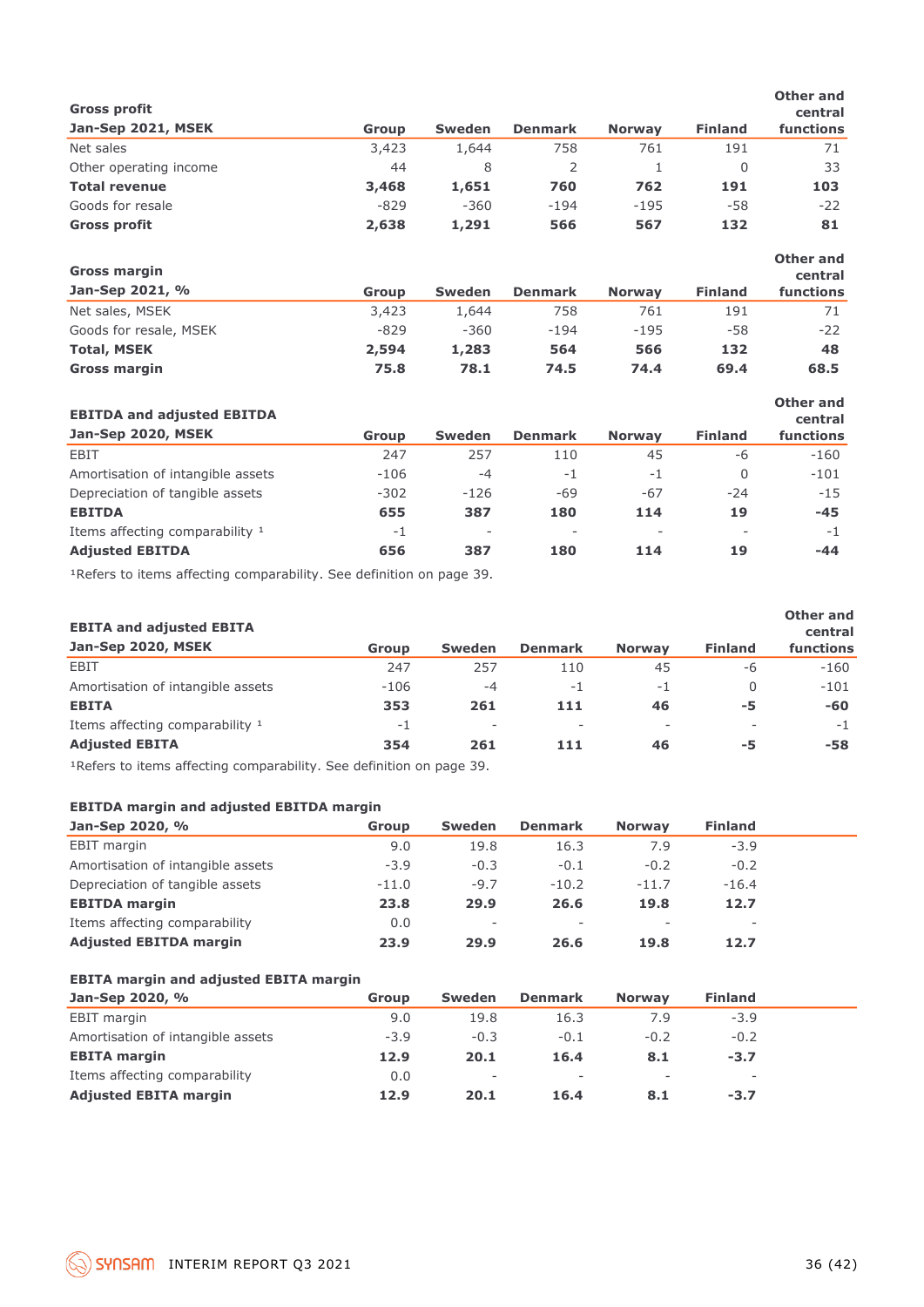| <b>Gross profit</b>    |              |               |                |               |                | Other and<br>central        |
|------------------------|--------------|---------------|----------------|---------------|----------------|-----------------------------|
| Jan-Sep 2020, MSEK     | <b>Group</b> | <b>Sweden</b> | <b>Denmark</b> | <b>Norway</b> | <b>Finland</b> | functions                   |
| Net sales              | 2,714        | 1,285         | 675            | 572           | 146            | 36                          |
| Other operating income | 34           | 11            | 3              | 3             | $\Omega$       | 17                          |
| <b>Total revenue</b>   | 2,748        | 1,295         | 678            | 575           | 147            | 53                          |
| Goods for resale       | $-696$       | $-316$        | $-173$         | $-169$        | $-45$          | 7                           |
| <b>Gross profit</b>    | 2,052        | 979           | 505            | 406           | 102            | 60                          |
| <b>Gross margin</b>    |              |               |                |               |                | <b>Other and</b><br>central |
| Jan-Sep 2020, %        | Group        | <b>Sweden</b> | <b>Denmark</b> | <b>Norway</b> | <b>Finland</b> | functions                   |
| Net sales, MSEK        | 2,714        | 1,285         | 675            | 572           | 146            | 36                          |
| Goods for resale, MSEK | $-696$       | $-316$        | $-173$         | $-169$        | $-45$          |                             |
| <b>Total, MSEK</b>     | 2,018        | 968           | 502            | 403           | 102            | 43                          |
| <b>Gross margin</b>    | 74.3         | 75.4          | 74.3           | 70.4          | 69.4           | 120.5                       |

| <b>EBITDA and adjusted EBITDA</b> |        |                          |                          |               |                | Other and<br>central |
|-----------------------------------|--------|--------------------------|--------------------------|---------------|----------------|----------------------|
| Jan-Dec 2020, MSEK                | Group  | <b>Sweden</b>            | <b>Denmark</b>           | <b>Norway</b> | <b>Finland</b> | functions            |
| EBIT                              | 402    | 405                      | 172                      | 74            | -8             | $-240$               |
| Amortisation of intangible assets | $-141$ | $-5$                     | $-1$                     | -1            | $\Omega$       | $-134$               |
| Depreciation of tangible assets   | $-391$ | $-167$                   | $-87$                    | -89           | $-29$          | $-19$                |
| <b>EBITDA</b>                     | 934    | 576                      | 259                      | 164           | 21             | $-87$                |
| Items affecting comparability 1   | $-14$  | $\overline{\phantom{a}}$ | $\overline{\phantom{a}}$ | -             |                | $-14$                |
| <b>Adjusted EBITDA</b>            | 948    | 576                      | 259                      | 164           | 21             | $-73$                |

1Refers to items affecting comparability. See definition on page 39.

| <b>EBITA and adjusted EBITA</b>   |        |                          |                |                          |                | Other and<br>central |
|-----------------------------------|--------|--------------------------|----------------|--------------------------|----------------|----------------------|
| Jan-Dec 2020, MSEK                | Group  | <b>Sweden</b>            | <b>Denmark</b> | <b>Norway</b>            | <b>Finland</b> | functions            |
| EBIT                              | 402    | 405                      | 172            | 74                       | -8             | $-240$               |
| Amortisation of intangible assets | $-141$ | -5                       | $-1$           | $-1$                     | 0              | $-134$               |
| <b>EBITA</b>                      | 543    | 410                      | 172            | 75                       | -8             | $-106$               |
| Items affecting comparability 1   | $-14$  | $\overline{\phantom{a}}$ | ٠              | $\overline{\phantom{a}}$ |                | $-14$                |
| <b>Adjusted EBITA</b>             | 557    | 410                      | 172            | 75                       | -8             | -93                  |

1Refers to items affecting comparability. See definition on page 39.

#### **EBITDA margin and adjusted EBITDA margin**

| Jan-Dec 2020, %                   | Group   | <b>Sweden</b>            | <b>Denmark</b>           | <b>Norway</b> | <b>Finland</b>           |  |
|-----------------------------------|---------|--------------------------|--------------------------|---------------|--------------------------|--|
| EBIT margin                       | 10.4    | 22.1                     | 18.3                     | 9.2           | $-4.0$                   |  |
| Amortisation of intangible assets | $-3.7$  | $-0.3$                   | $-0.1$                   | $-0.2$        | $-0.2$                   |  |
| Depreciation of tangible assets   | $-10.1$ | $-9.1$                   | $-9.2$                   | $-11.0$       | $-14.5$                  |  |
| <b>EBITDA</b> margin              | 24.2    | 31.4                     | 27.6                     | 20.4          | 10.6                     |  |
| Items affecting comparability     | $-0.4$  | $\overline{\phantom{a}}$ | $\overline{\phantom{a}}$ |               | $\overline{\phantom{a}}$ |  |
| <b>Adjusted EBITDA margin</b>     | 24.6    | 31.4                     | 27.6                     | 20.4          | 10.6                     |  |

| Jan-Dec 2020, %                   | Group  | Sweden                   | <b>Denmark</b>           | <b>Norway</b>            | <b>Finland</b> |  |
|-----------------------------------|--------|--------------------------|--------------------------|--------------------------|----------------|--|
| <b>EBIT</b> margin                | 10.4   | 22.1                     | 18.3                     | 9.2                      | $-4.0$         |  |
| Amortisation of intangible assets | $-3.7$ | $-0.3$                   | $-0.1$                   | $-0.2$                   | $-0.2$         |  |
| <b>EBITA margin</b>               | 14.1   | 22.3                     | 18.4                     | 9.3                      | $-3.8$         |  |
| Items affecting comparability     | $-0.4$ | $\overline{\phantom{a}}$ | $\overline{\phantom{a}}$ | $\overline{\phantom{a}}$ | ۰              |  |
| <b>Adjusted EBITA margin</b>      | 14.4   | 22.3                     | 18.4                     | 9.3                      | $-3.8$         |  |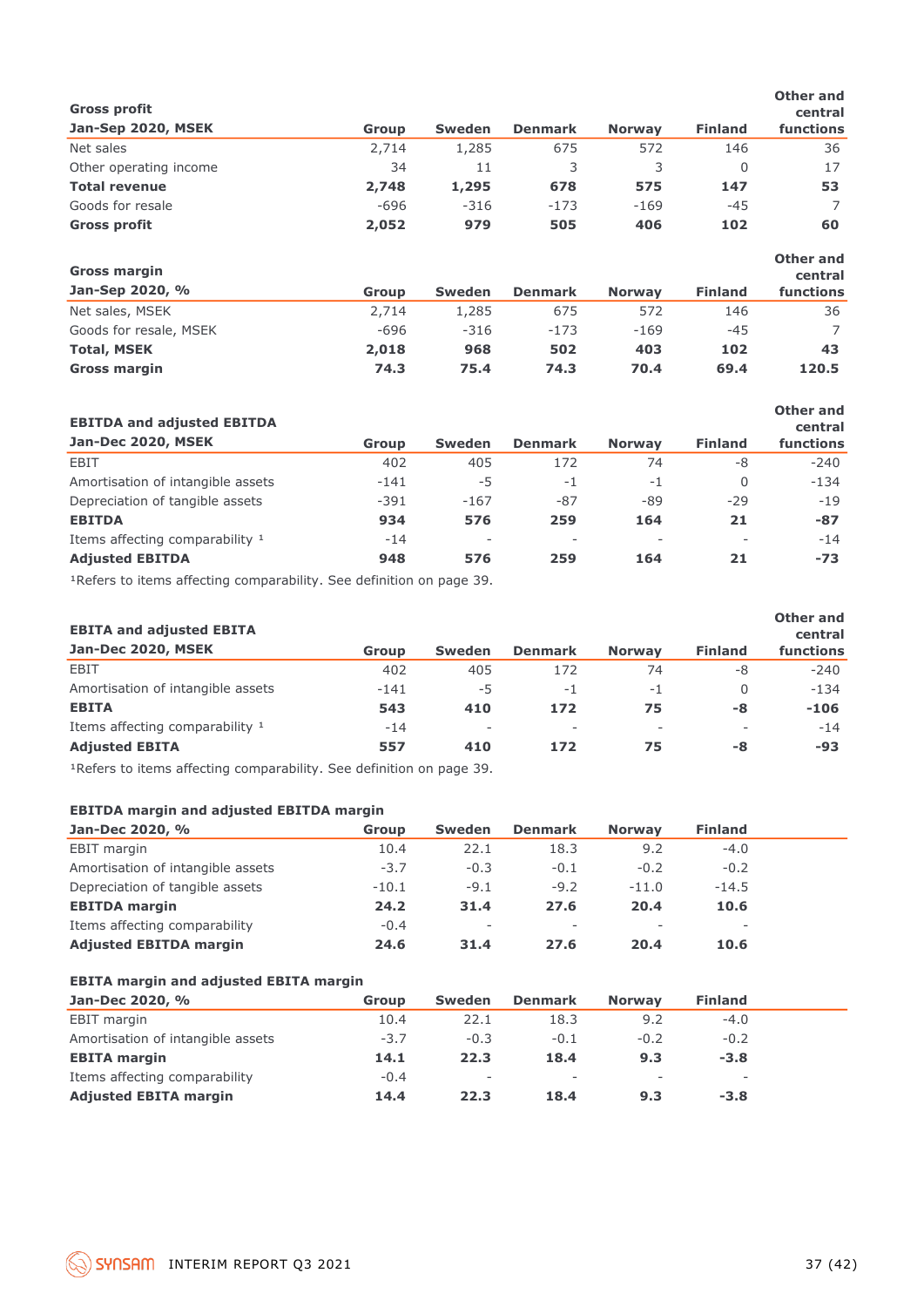| <b>Gross profit</b>  |        |               |                |               |                | Other and<br>central |
|----------------------|--------|---------------|----------------|---------------|----------------|----------------------|
| Jan-Dec 2020, MSEK   | Group  | <b>Sweden</b> | <b>Denmark</b> | <b>Norway</b> | <b>Finland</b> | functions            |
| Net sales            | 3,806  | 1,820         | 931            | 801           | 200            | 55                   |
| Other revenue        | 54     | 14            | 9              | 4             | 0              | 27                   |
| <b>Total revenue</b> | 3,860  | 1,833         | 940            | 805           | 200            | 82                   |
| Goods for resale     | $-953$ | $-420$        | $-235$         | $-225$        | -60            | $-14$                |
| <b>Gross profit</b>  | 2,907  | 1,414         | 705            | 580           | 140            | 68                   |

| <b>Gross margin</b>    |        |               |                |               |                | Other and<br>central |
|------------------------|--------|---------------|----------------|---------------|----------------|----------------------|
| Jan-Dec 2020, %        | Group  | <b>Sweden</b> | <b>Denmark</b> | <b>Norway</b> | <b>Finland</b> | functions            |
| Net sales, MSEK        | 3,806  | 1,820         | 931            | 801           | 200            | 55                   |
| Goods for resale, MSEK | $-953$ | $-420$        | $-235$         | $-225$        | -60            | $-14$                |
| <b>Total, MSEK</b>     | 2,853  | 1,400         | 696            | 576           | 140            | 41                   |
| <b>Gross margin</b>    | 75.0   | 76.9          | 74.8           | 71.9          | 70.0           | 73.9                 |

#### **ITEMS AFFECTING COMPARABILITY**

|                          | Q <sub>3</sub> |                          | Jan-Sep | Jan-Dec |         |
|--------------------------|----------------|--------------------------|---------|---------|---------|
| <b>MSEK</b>              | 2021           | 2020                     | 2021    | 2020    | 2020    |
| IPO preparation expenses | 23             | $\overline{\phantom{0}}$ | 48      |         |         |
| IT attack                |                | -                        |         |         | 6       |
| <b>Total</b>             | 23             | $\overline{\phantom{a}}$ | 48      |         | 14      |
| <b>CHURN RATE</b>        |                |                          |         |         |         |
|                          |                |                          | 03      |         | Jan-Dec |

#### **CHURN RATE**

|                                                           | 03   | Jan-Dec |      |
|-----------------------------------------------------------|------|---------|------|
| $\frac{0}{0}$                                             | 2021 | 2020    | 2020 |
| Active customer base at beginning of period,<br>thousands | 336  | 230     | 193  |
| Departing customers, thousands                            |      |         |      |
| Churn rate, %                                             | 2.06 | 1.46    | 7.70 |

#### **EXTERNAL NET DEBT**

|                                   | 30 Sep | 31 Dec |        |
|-----------------------------------|--------|--------|--------|
| <b>MSEK</b>                       | 2021   | 2020   | 2020   |
| Loans from financial institutions | 2,622  | 3,020  | 2,896  |
| + Lease liabilities               | 645    | 520    | 526    |
| + Bank guarantees                 | 20     | 23     | 22     |
| - Cash and cash equivalents       | $-752$ | $-675$ | $-809$ |
| <b>External net debt</b>          | 2,535  | 2,888  | 2,636  |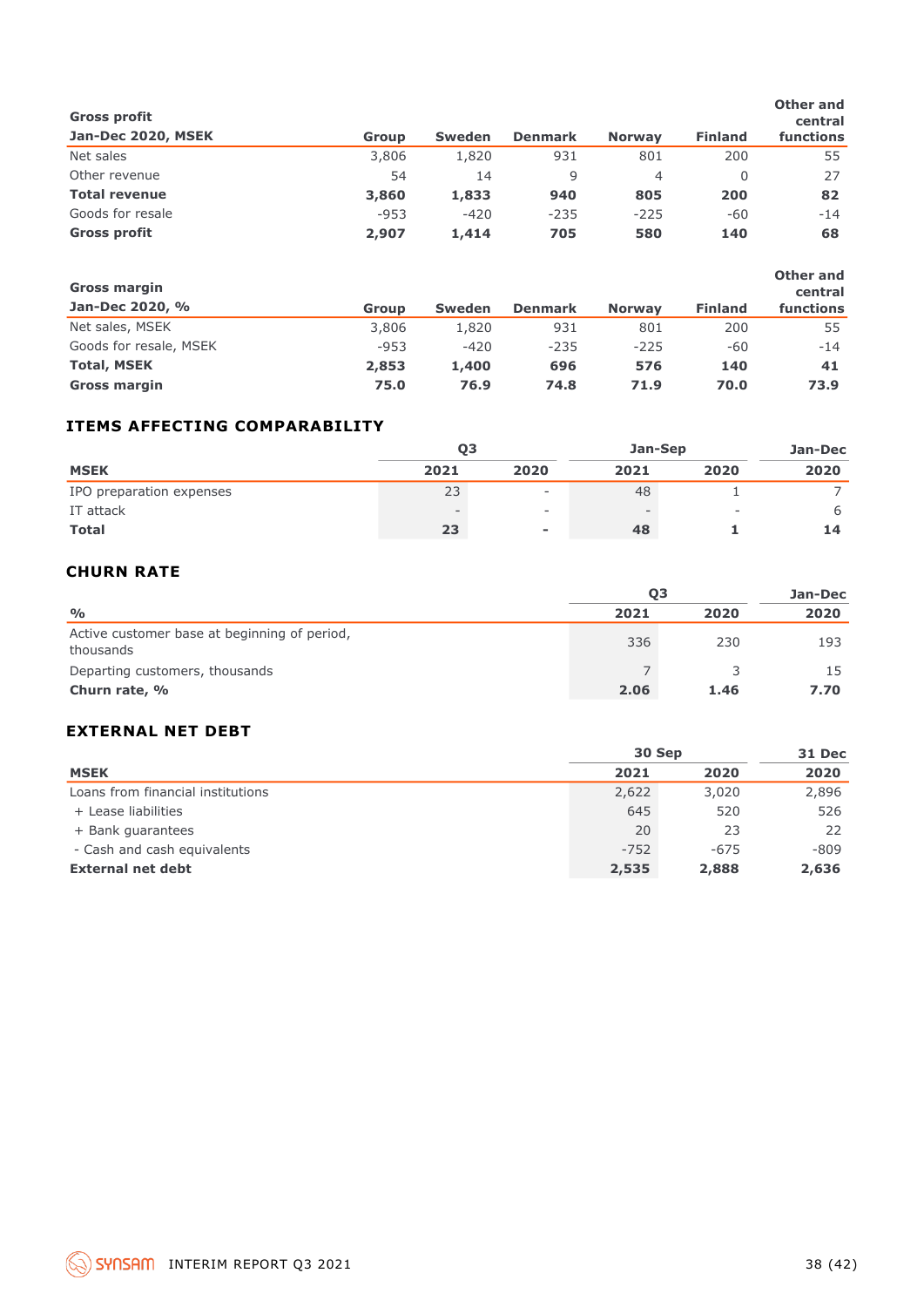## **Definitions**

## **Financial definition**

| Gross margin <sup>1</sup>               | Net sales less the cost of goods for resale as a percentage of net sales.                                                                                                                                                                                                                                                                                                                                                                                                                                                                                                                                                                                                                                                                                                                                                                                                                                                                                           |  |  |
|-----------------------------------------|---------------------------------------------------------------------------------------------------------------------------------------------------------------------------------------------------------------------------------------------------------------------------------------------------------------------------------------------------------------------------------------------------------------------------------------------------------------------------------------------------------------------------------------------------------------------------------------------------------------------------------------------------------------------------------------------------------------------------------------------------------------------------------------------------------------------------------------------------------------------------------------------------------------------------------------------------------------------|--|--|
| Gross profit <sup>1</sup>               | Total revenue less the cost of goods for resale.                                                                                                                                                                                                                                                                                                                                                                                                                                                                                                                                                                                                                                                                                                                                                                                                                                                                                                                    |  |  |
| <b>EBIT margin<sup>1</sup></b>          | EBIT as a percentage of total revenue.                                                                                                                                                                                                                                                                                                                                                                                                                                                                                                                                                                                                                                                                                                                                                                                                                                                                                                                              |  |  |
| EBITA <sup>1</sup>                      | EBIT after depreciation of tangible non-current assets, including right-of-use assets,<br>but before amortisation of intangible non-current assets.                                                                                                                                                                                                                                                                                                                                                                                                                                                                                                                                                                                                                                                                                                                                                                                                                 |  |  |
| <b>Adjusted EBITA1</b>                  | EBITA adjusted for items affecting comparability.                                                                                                                                                                                                                                                                                                                                                                                                                                                                                                                                                                                                                                                                                                                                                                                                                                                                                                                   |  |  |
| <b>EBITA</b> margin <sup>1</sup>        | EBITA as a percentage of total revenue.                                                                                                                                                                                                                                                                                                                                                                                                                                                                                                                                                                                                                                                                                                                                                                                                                                                                                                                             |  |  |
| EBITDA <sup>1</sup>                     | EBIT before depreciation of tangible non-current assets, including right-of-use<br>assets, and amortisation of intangible non-current assets.                                                                                                                                                                                                                                                                                                                                                                                                                                                                                                                                                                                                                                                                                                                                                                                                                       |  |  |
| <b>Adjusted EBITDA1</b>                 | EBITDA adjusted for items affecting comparability.                                                                                                                                                                                                                                                                                                                                                                                                                                                                                                                                                                                                                                                                                                                                                                                                                                                                                                                  |  |  |
| <b>EBITDA</b> margin <sup>1</sup>       | EBITDA as a percentage of total revenue.                                                                                                                                                                                                                                                                                                                                                                                                                                                                                                                                                                                                                                                                                                                                                                                                                                                                                                                            |  |  |
| <b>Equity per share</b>                 | Equity in relation to the number of shares at the end of the period.                                                                                                                                                                                                                                                                                                                                                                                                                                                                                                                                                                                                                                                                                                                                                                                                                                                                                                |  |  |
| External net debt $1$                   | Loans from financial institutions plus lease liabilities plus bank quarantees less<br>capitalised borrowing costs less cash and cash equivalents.                                                                                                                                                                                                                                                                                                                                                                                                                                                                                                                                                                                                                                                                                                                                                                                                                   |  |  |
| <b>Items affecting</b><br>comparability | In order to improve comparability and clarify the development of the underlying<br>operations between years, different performance measures are presented excluding<br>items affecting comparability. Items affecting comparability refer to major items that<br>impact comparability insofar as they do not recur with the same regularity as other<br>items. These items include restructuring costs due to a major change in the<br>operations, transaction costs and related costs in conjunction with acquisitions,<br>divestments or changes in ownership, and impairment of non-current assets. In<br>addition, owner-related expenses that would not exist in a new ownership structure<br>have been recognised as items affecting comparability since 2014. Costs related to<br>restructuring or changes to the operations may pertain to a period of several years,<br>provided they are included in a clearly defined project with a start and end date. |  |  |
| Like-for like growth <sup>1</sup>       | Growth in net sales adjusted for the sales of recently opened stores in the current<br>year for the months in which these stores were not open in the preceding year and<br>for currency, franchise stores and acquisitions.                                                                                                                                                                                                                                                                                                                                                                                                                                                                                                                                                                                                                                                                                                                                        |  |  |
| Cash and cash<br>equivalents            | Cash and cash equivalents includes cash, cash equivalents and bank deposits.                                                                                                                                                                                                                                                                                                                                                                                                                                                                                                                                                                                                                                                                                                                                                                                                                                                                                        |  |  |
| Organic growth <sup>1</sup>             | Organic growth in directly owned stores: Growth in net sales adjusted for the net<br>effect of acquisitions, currency and franchise stores.                                                                                                                                                                                                                                                                                                                                                                                                                                                                                                                                                                                                                                                                                                                                                                                                                         |  |  |
| <b>Earnings per share</b>               | Profit/loss for the period in relation to the average number of shares. The average<br>number of shares is calculated as the number of shares at the end of the period<br>multiplied by the number of days this number existed during the period plus any<br>other number of shares during the period multiplied by the number of days this<br>number existed during the period. The total is then divided by the number of days<br>during the period.                                                                                                                                                                                                                                                                                                                                                                                                                                                                                                              |  |  |
| Equity/ asset ratio                     | Equity as a percentage of total assets.                                                                                                                                                                                                                                                                                                                                                                                                                                                                                                                                                                                                                                                                                                                                                                                                                                                                                                                             |  |  |

<sup>&</sup>lt;sup>1</sup> Alternative performance measures.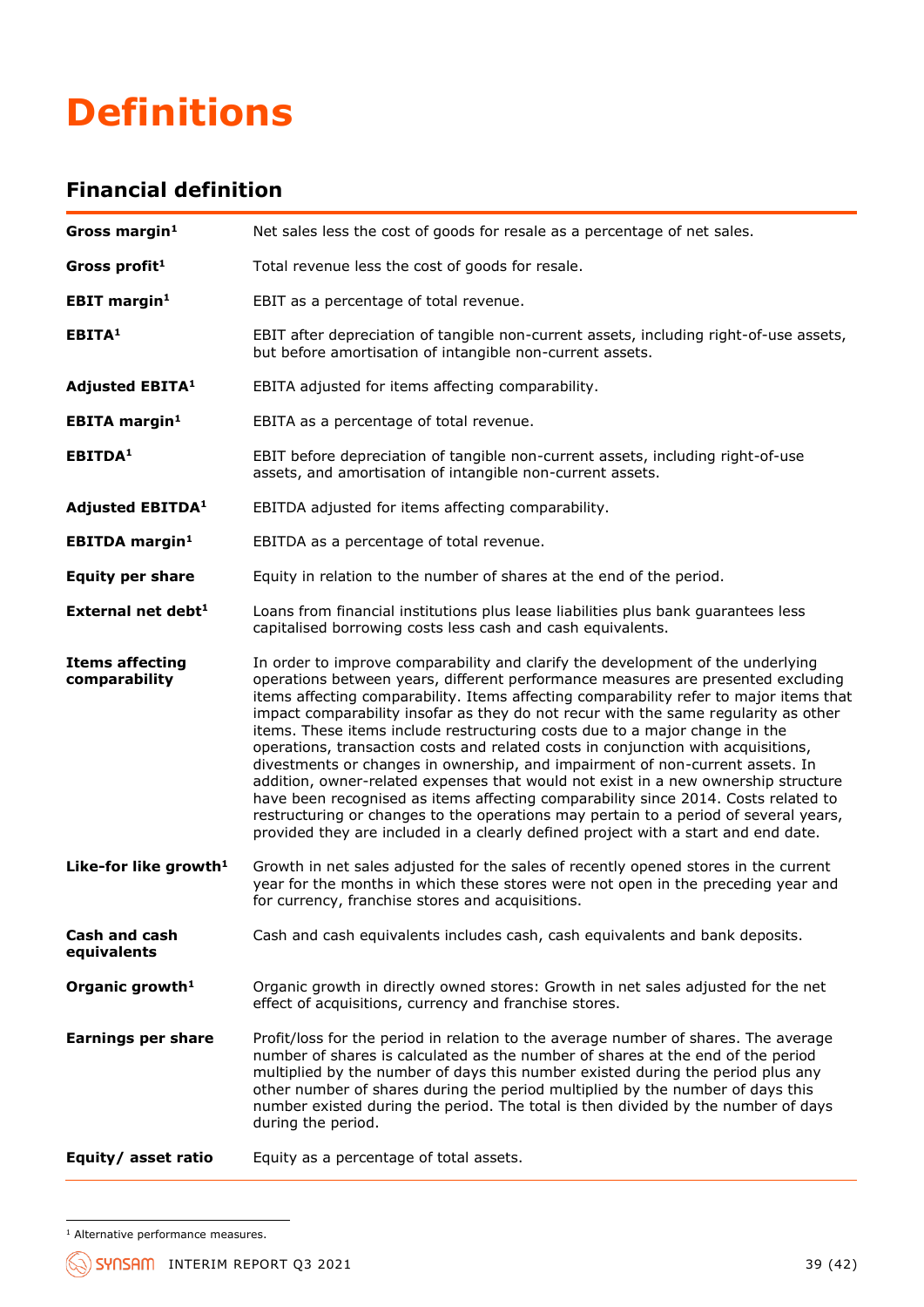## **Company-specific glossary and definitions**

| <b>Accumulated number</b><br>of Lifestyle<br>subscriptions<br>ordered | Accumulated number of Lifestyle subscriptions ordered since the Lifestyle offering<br>started. This is a gross measure and does not include the effect of terminated<br>subscriptions, but pertains to unique customers, meaning that individuals who have<br>terminated their subscriptions and later ordered again are not counted twice.                                                                                                                                                                                                                                                                            |  |
|-----------------------------------------------------------------------|------------------------------------------------------------------------------------------------------------------------------------------------------------------------------------------------------------------------------------------------------------------------------------------------------------------------------------------------------------------------------------------------------------------------------------------------------------------------------------------------------------------------------------------------------------------------------------------------------------------------|--|
| Ai                                                                    | Ai complements Synsam's current customer offering by clearly addressing a younger<br>target group with high demands in terms of flexibility, availability and choice.                                                                                                                                                                                                                                                                                                                                                                                                                                                  |  |
| <b>Active customer base</b>                                           | The number of Lifestyle subscription customers, including Lifestyle subscription<br>customers in franchise stores, excluding cancelled orders, customers who terminated<br>their subscription and later ordered again, and customers who terminated their<br>orders within 30 days (right of withdrawal).                                                                                                                                                                                                                                                                                                              |  |
| <b>Frames</b>                                                         | Frames for spectacles and sunglasses.                                                                                                                                                                                                                                                                                                                                                                                                                                                                                                                                                                                  |  |
| <b>Facing fee</b>                                                     | Facing fee refers to payments from certain suppliers for the products included in<br>Synsam Group's central range, which are displayed on store shelves.                                                                                                                                                                                                                                                                                                                                                                                                                                                               |  |
| <b>Franchise stores</b>                                               | Stores that are not directly owned, but operate under the Group's brands/store<br>concepts.                                                                                                                                                                                                                                                                                                                                                                                                                                                                                                                            |  |
| <b>Glass</b>                                                          | The glass used for spectacles or sunglasses, with or without corrective properties.                                                                                                                                                                                                                                                                                                                                                                                                                                                                                                                                    |  |
| <b>House Brands</b>                                                   | Brands designed in house.                                                                                                                                                                                                                                                                                                                                                                                                                                                                                                                                                                                              |  |
| <b>Investments</b>                                                    | Investments, excluding acquisitions, are divided into maintenance investments,<br>strategic investments and expansion investments, with maintenance investments<br>pertaining to the maintenance of operating activities. Strategic investments pertain<br>to investments related to strategic initiatives, including but not limited to the<br>refurbishment of the majority of stores to reflect Synsam's new concept and<br>investments in new IT systems to support the strategic plan. Expansion investments<br>pertain to investments related to the establishment of new stores, referred to as<br>greenfields. |  |
| <b>Contact lens</b><br>subscriptions                                  | A contact lens subscription is a contract involving recurring purchases with the right<br>to terminate the contract at the latest one week before the next delivery.                                                                                                                                                                                                                                                                                                                                                                                                                                                   |  |
| Lenses                                                                | Contact lenses that are placed directly on the eye.                                                                                                                                                                                                                                                                                                                                                                                                                                                                                                                                                                    |  |
| <b>Market share</b>                                                   | Share of the optical retail market, based on external market information in Sweden<br>and management's assessment in other countries.                                                                                                                                                                                                                                                                                                                                                                                                                                                                                  |  |
| <b>Online sales</b>                                                   | Sales to end customers that are carried out entirely online where delivery takes place<br>directly to end customers. However, online sales of contact lens subscriptions are<br>categorised as contact lens subscriptions, i.e. not as online sales.                                                                                                                                                                                                                                                                                                                                                                   |  |
| <b>Synsam Group's</b><br>quarterly churn rate,<br>Synsam Lifestyle™   | The number of customers in Synsam Group who terminated their Lifestyle<br>subscriptions during the quarter divided by the active customer base in Synsam<br>Group at the beginning of the quarter.                                                                                                                                                                                                                                                                                                                                                                                                                     |  |
| <b>Synsam Group's</b><br>annual churn rate,<br>Synsam Lifestyle™      | The number of customers in Synsam Group who terminated their Lifestyle<br>subscriptions during the year divided by the active customer base in Synsam Group<br>at the beginning of the year.                                                                                                                                                                                                                                                                                                                                                                                                                           |  |
| Synsam Lifestyle™                                                     | Spectacles subscription and related services, including both Synsam Lifestyle and<br>Profil Optik Lifestyle.                                                                                                                                                                                                                                                                                                                                                                                                                                                                                                           |  |
| <b>Eye examinations</b>                                               | Examination of the customer's eyesight to identify potential visual defects, changes<br>in visual defects or eye diseases.                                                                                                                                                                                                                                                                                                                                                                                                                                                                                             |  |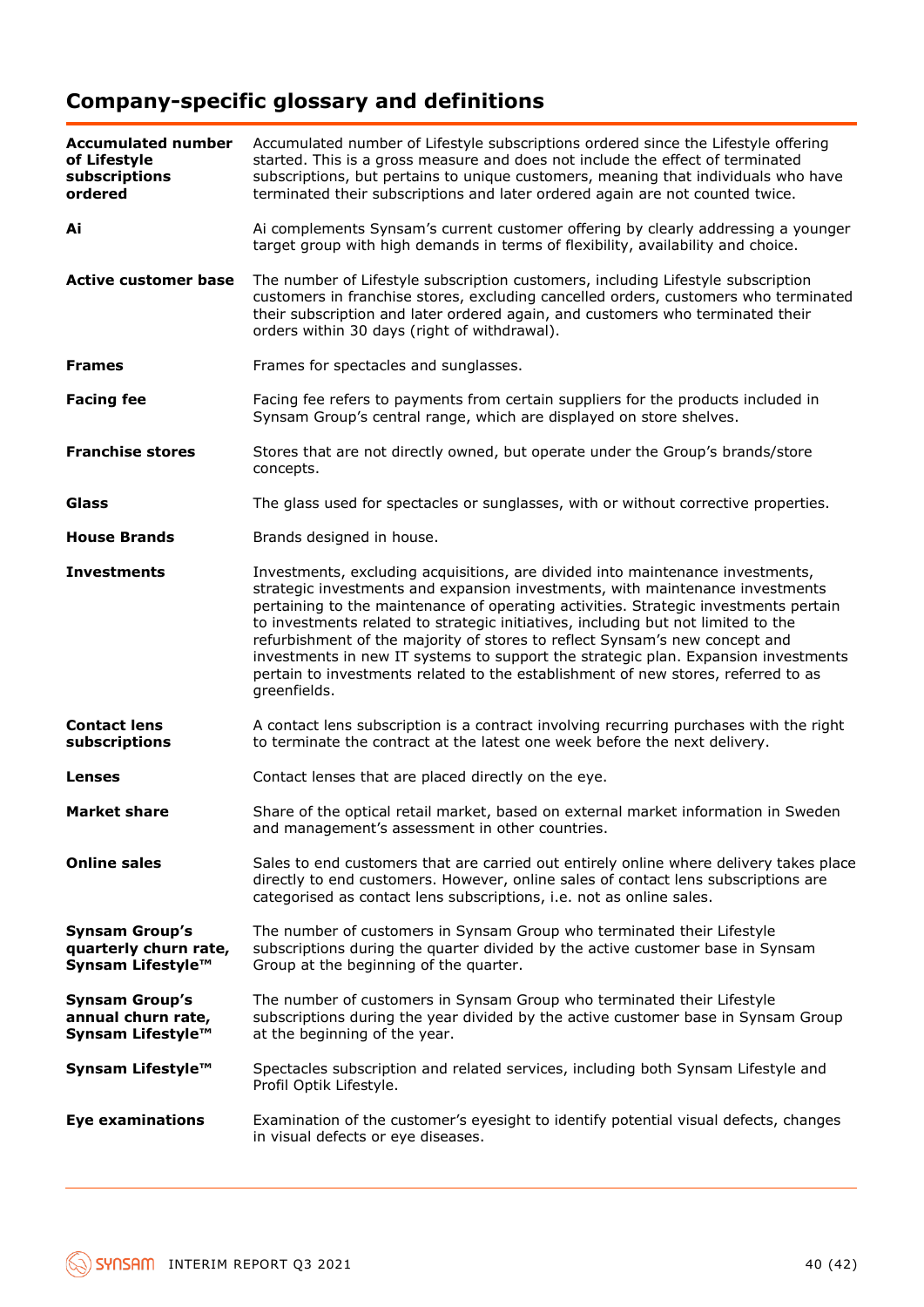## **Synsam Group's House Brands**